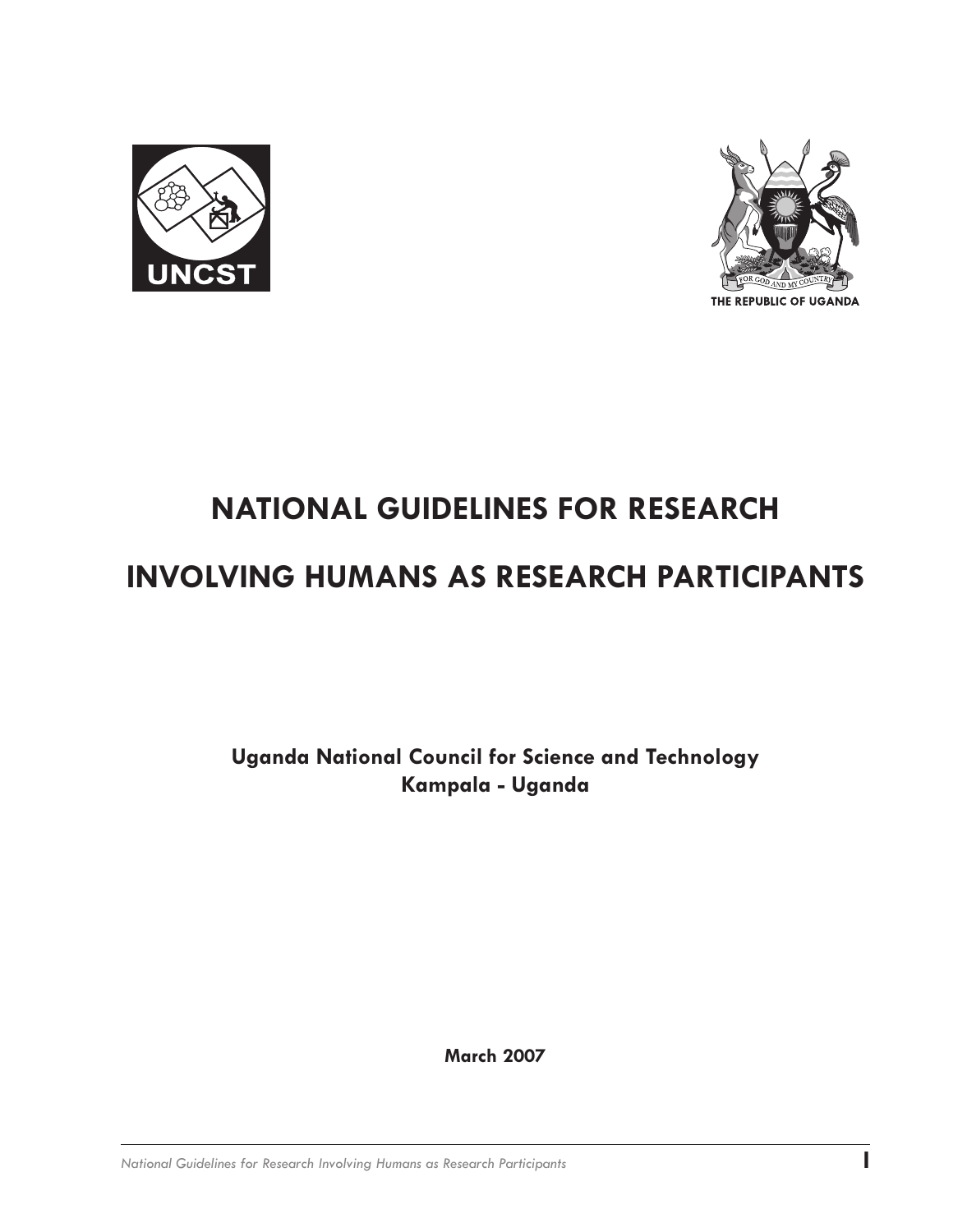These guidelines were prepared by a Task Force set up by the Uganda National Council for Science and Technology (UNCST).

Additional information about the guidelines may be obtained from:

#### **The Executive Secretary**

Uganda National Council for Science and Technology P. O. Box 6884, Kampala - Uganda. Telephone: + 256 (0)414 - 250499 + 256 (0)414 - 705500 Fax:  $+ 256 (0)414 - 234579$ E-mail: uncst@starcom.co.ug Internet: http: www.uncst.go.ug

#### **Recommended citation:**

Uganda National Council for Science and Technology 2007. National Guidelines for Research involving Humans as Research Participants. Kampala - Uganda: UNCST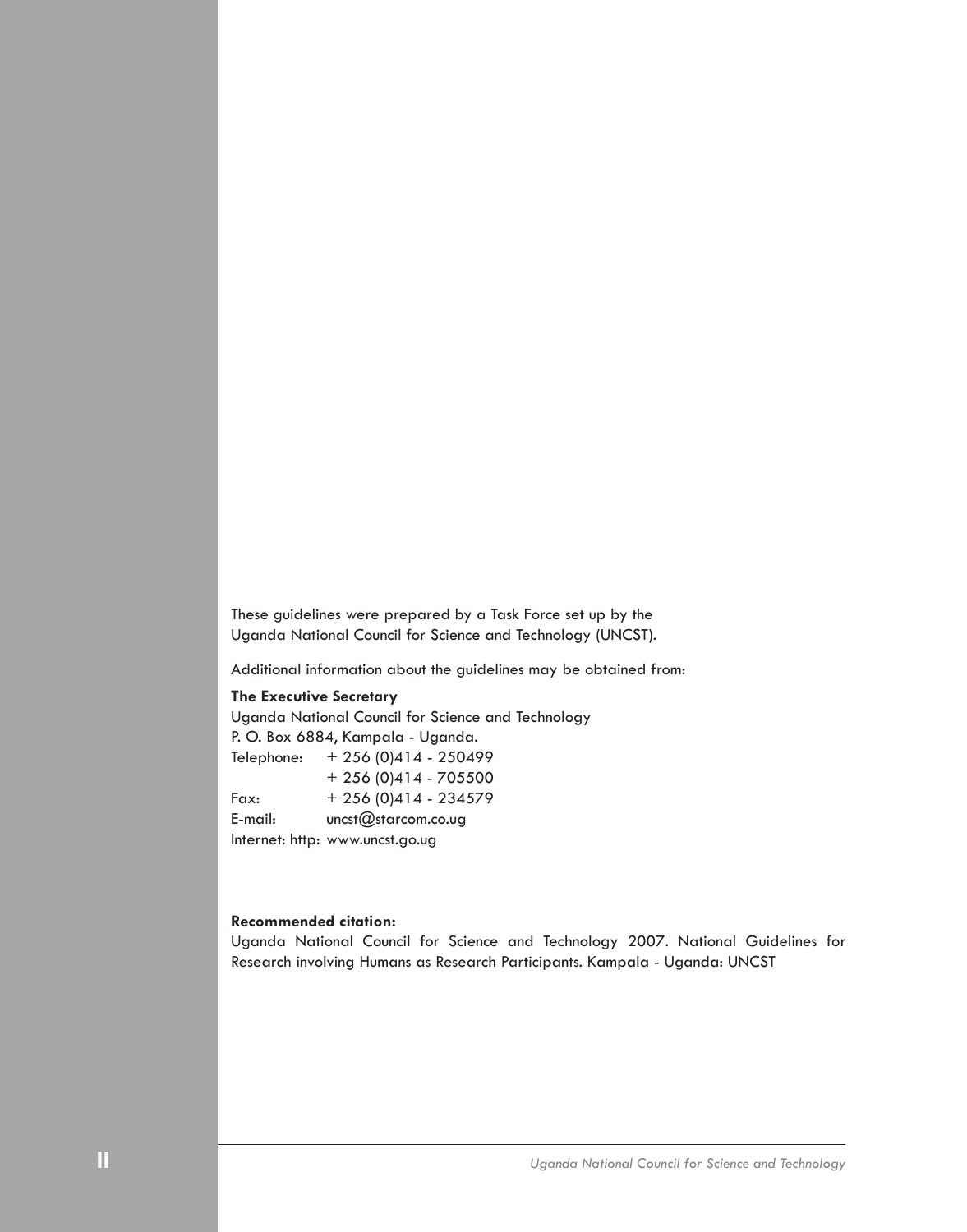# **Table of Contents**

| <b>Members of the UNCST Task Force</b>    |                                                       | vi                       |                |
|-------------------------------------------|-------------------------------------------------------|--------------------------|----------------|
| <b>Acknoledgements</b><br><b>Acronyms</b> |                                                       |                          |                |
|                                           |                                                       |                          | <b>Preface</b> |
| 1.0                                       | <b>General Provisions</b>                             | 1                        |                |
| 1.1                                       | Introduction                                          | 1                        |                |
| 1.2                                       | Rationale                                             | 1                        |                |
| 1.3                                       | Objectives                                            | 1                        |                |
| 1.4                                       | <b>General Policy</b>                                 | 1                        |                |
| 1.5                                       | Scope of Application                                  | $\overline{2}$           |                |
| 2.0                                       | <b>Rights and Welfare of Research Participants</b>    | 3                        |                |
| 2.1                                       | Research involving Humans as Research Participants    | 3                        |                |
| 2.2                                       | Rights and Welfare of Human Research Participants     |                          |                |
|                                           | and their communities                                 | 3                        |                |
| 2.3                                       | <b>Research Ethics Principles</b>                     | $\overline{\mathcal{A}}$ |                |
| 3.0                                       | <b>Regulatory Oversight of Research Projects</b>      | 5                        |                |
| 3.1                                       | The Regulatory Process                                | 5                        |                |
| 3.2                                       | Oversight by the UNCST                                | 5                        |                |
| 3.3                                       | Oversight by the National Drug Authority              | 6                        |                |
| 3.4                                       | Oversight by Institutional Review Committees          | 7                        |                |
| 3.5                                       | Oversight by Other Committees                         | 7                        |                |
| 3.5.1                                     | <b>Scientific Committees</b>                          | 7                        |                |
| 3.5.2                                     | Data and Safety Monitoring Boards                     | 8                        |                |
| 3.5.3                                     | <b>Community Advisory Boards</b>                      | 9                        |                |
| 3.5.4                                     | Institutional Bio-Safety Committees (IBC)             | 10                       |                |
| 4.0.                                      | <b>Establishment, Functions and Review Procedures</b> |                          |                |
|                                           | of Institutional Review Committees                    | $12 \,$                  |                |
| 4.1                                       | Introduction                                          | 12                       |                |
| 4.2                                       | Establishment                                         | 12                       |                |
| 4.3                                       | Composition and Integrity of IRC Members              | 13                       |                |
| 4.4                                       | <b>Functions</b>                                      | 15                       |                |
| 4.5                                       | <b>Review Mechanisms</b>                              | 15                       |                |
| 4.5.1                                     | <b>General Requirements</b>                           | 15                       |                |
| 4.5.2                                     | <b>Expedited Review Procedures</b>                    | 16                       |                |
| 4.5.3                                     | <b>Exemption from IRC Review</b>                      | 16                       |                |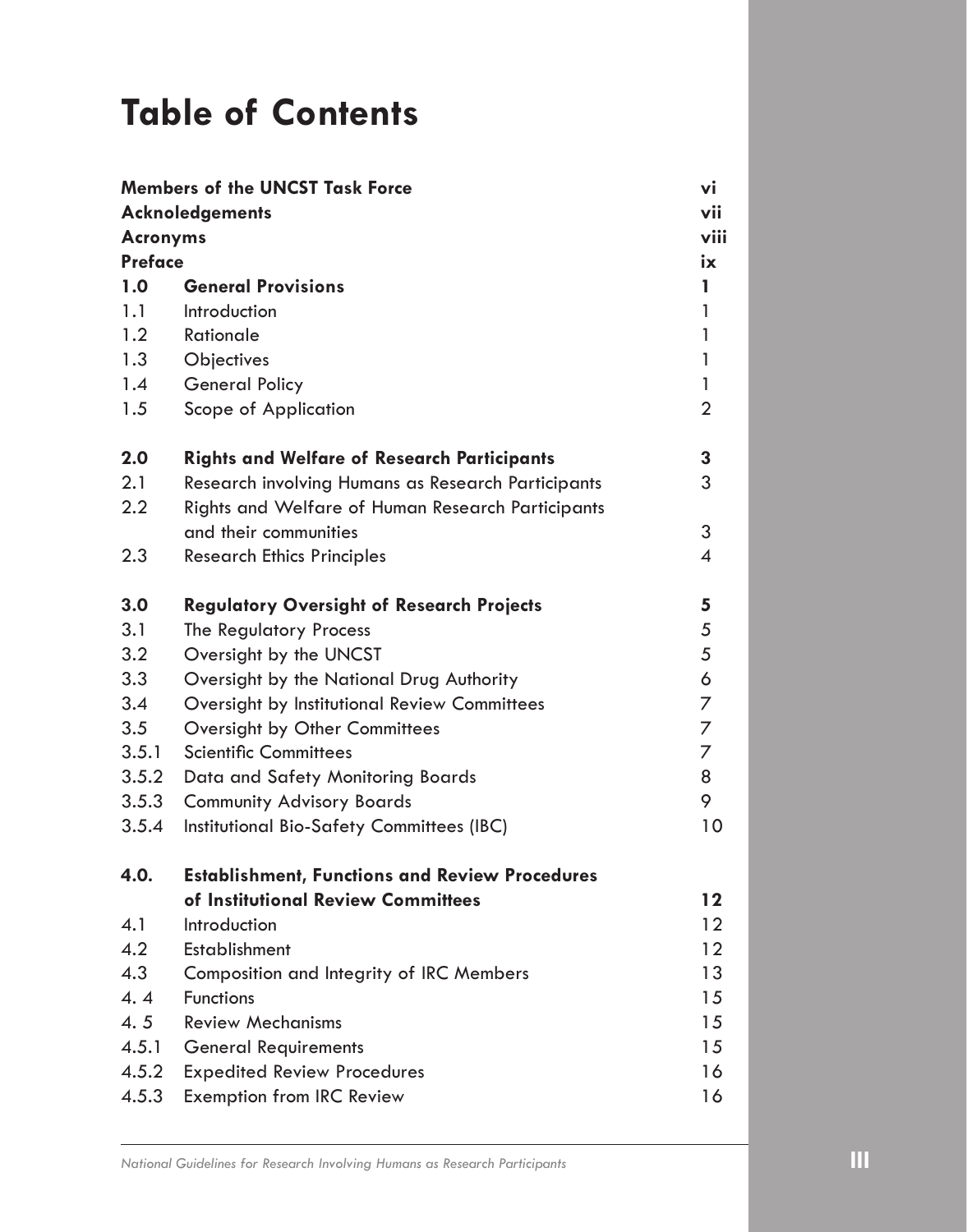| 4.5.4 | Review of Collaborative Research Projects                         | 17 |
|-------|-------------------------------------------------------------------|----|
| 4.5.5 | Suspension or Termination of IRC Approval of Research             | 17 |
| 4.6   | <b>IRC Records</b>                                                | 18 |
| 4.7   | <b>Basic Requirements for Approval of Research Protocol</b>       | 18 |
| 4.8   | Requirements for Submission to an IRC                             | 19 |
| 4.9   | Obligations of an IRC                                             | 20 |
|       |                                                                   |    |
| 5.0   | <b>Ethical Considereations in the Review of Research Protocol</b> | 21 |
| 5.1   | <b>Scientific Validity</b>                                        | 21 |
| 5.2   | Science and Social Value                                          | 21 |
| 5.3   | Favourable Risk-Benefit Ratio                                     | 21 |
| 5.4   | Community Involvement                                             | 21 |
| 5.5   | <b>Fair selection of Research Participants</b>                    | 22 |
| 5.6   | <b>Informed Consent Process</b>                                   | 22 |
|       |                                                                   |    |
| 6.0   | <b>The Informed Consent Process</b>                               | 23 |
| 6.1   | Introduction                                                      | 23 |
| 6.2   | General Requirements for the Informed Consent Process             | 23 |
| 6.3   | <b>Elements of Informed Consent Form</b>                          | 24 |
| 6.4   | Documentation of Informed Consent                                 | 25 |
| 6.5   | Waiver of Informed Consent and/or Documentation of                |    |
|       | <b>Informed Consent</b>                                           | 26 |
| 6.6   | Assent                                                            | 26 |
|       |                                                                   |    |
| 7.0   | <b>Standard of Care During Research</b>                           | 27 |
| 7.1   | Standard of Care for Research Participants                        | 27 |
| 7.2   | Standard of Care for Research Participants in Control Groups      | 27 |
| 7.3   | Care for Research Related Injuries                                | 28 |
| 7.4   | <b>Referral of Research Participants</b>                          | 28 |
| 7.5   | Compensation for Research Related Injury                          | 28 |
| 7.6   | Compensation for Participation in Research                        | 29 |
| 7.7   | Incentives                                                        | 29 |
|       |                                                                   |    |
| 8.0   | <b>Responsibilities of Investigators, Sponsors</b>                |    |
|       | and Host Institutions                                             | 30 |
| 8.1   | Investigators                                                     | 30 |
| 8.2   | Sponsor                                                           | 30 |
| 8.3   | Host institution                                                  | 31 |
| 9.0   | <b>Additional Protection for Vulnerable Groups</b>                | 32 |
| 9.1   | Introduction                                                      | 32 |
| 9.2   | Children                                                          | 33 |
|       |                                                                   |    |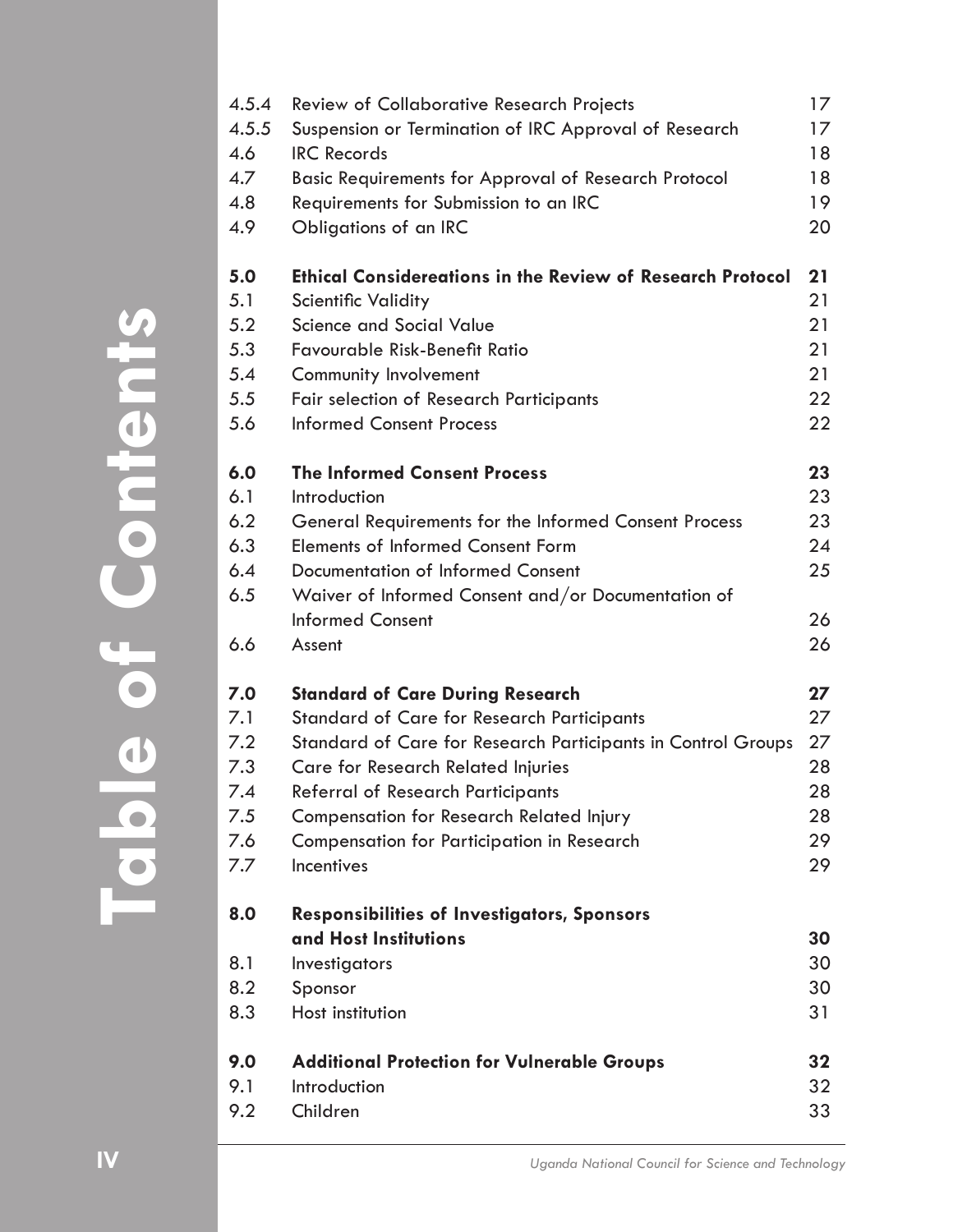| 46<br>Glosarry                                   |                                                                                                                                                                                                                                                                                                                                                                                      |  |
|--------------------------------------------------|--------------------------------------------------------------------------------------------------------------------------------------------------------------------------------------------------------------------------------------------------------------------------------------------------------------------------------------------------------------------------------------|--|
| <b>Penalties for non-compliance</b>              | 45                                                                                                                                                                                                                                                                                                                                                                                   |  |
| <b>Publication and dissemination of research</b> | 44                                                                                                                                                                                                                                                                                                                                                                                   |  |
| materials                                        | 43                                                                                                                                                                                                                                                                                                                                                                                   |  |
|                                                  |                                                                                                                                                                                                                                                                                                                                                                                      |  |
|                                                  | 42                                                                                                                                                                                                                                                                                                                                                                                   |  |
|                                                  | 42                                                                                                                                                                                                                                                                                                                                                                                   |  |
| Protocol violations and deviations               | 41                                                                                                                                                                                                                                                                                                                                                                                   |  |
| Compliance monitoring                            | 41                                                                                                                                                                                                                                                                                                                                                                                   |  |
| Research has been concluded                      | 41                                                                                                                                                                                                                                                                                                                                                                                   |  |
|                                                  |                                                                                                                                                                                                                                                                                                                                                                                      |  |
|                                                  | 40                                                                                                                                                                                                                                                                                                                                                                                   |  |
|                                                  | 40                                                                                                                                                                                                                                                                                                                                                                                   |  |
|                                                  | 39                                                                                                                                                                                                                                                                                                                                                                                   |  |
| Introduction                                     | 39                                                                                                                                                                                                                                                                                                                                                                                   |  |
|                                                  | 39                                                                                                                                                                                                                                                                                                                                                                                   |  |
| <b>Terminally ill patients</b>                   | 38                                                                                                                                                                                                                                                                                                                                                                                   |  |
| Pregnant women and fetuses                       | 36                                                                                                                                                                                                                                                                                                                                                                                   |  |
| Armed forces                                     | 36                                                                                                                                                                                                                                                                                                                                                                                   |  |
| The mentally ill and behaviorally disordered     | 35                                                                                                                                                                                                                                                                                                                                                                                   |  |
| Handicapped (Mentally and Physically)            | 35                                                                                                                                                                                                                                                                                                                                                                                   |  |
| The homeless                                     | 34                                                                                                                                                                                                                                                                                                                                                                                   |  |
| Prisoners                                        | 34                                                                                                                                                                                                                                                                                                                                                                                   |  |
| Mature and emancipated minors                    | 33                                                                                                                                                                                                                                                                                                                                                                                   |  |
|                                                  | <b>Monitoring and reporting</b><br>Defining seriousness of adverse events<br>Adverse events monitoring and reporting<br>10.3.1 Adverse events monitoring and reporting during the research<br>10.3.2 Adverse events monitoring and reporting after the<br>Human biological materials<br>Acquisitions, storage and future use<br>Procedures for exchange/transfer of human biological |  |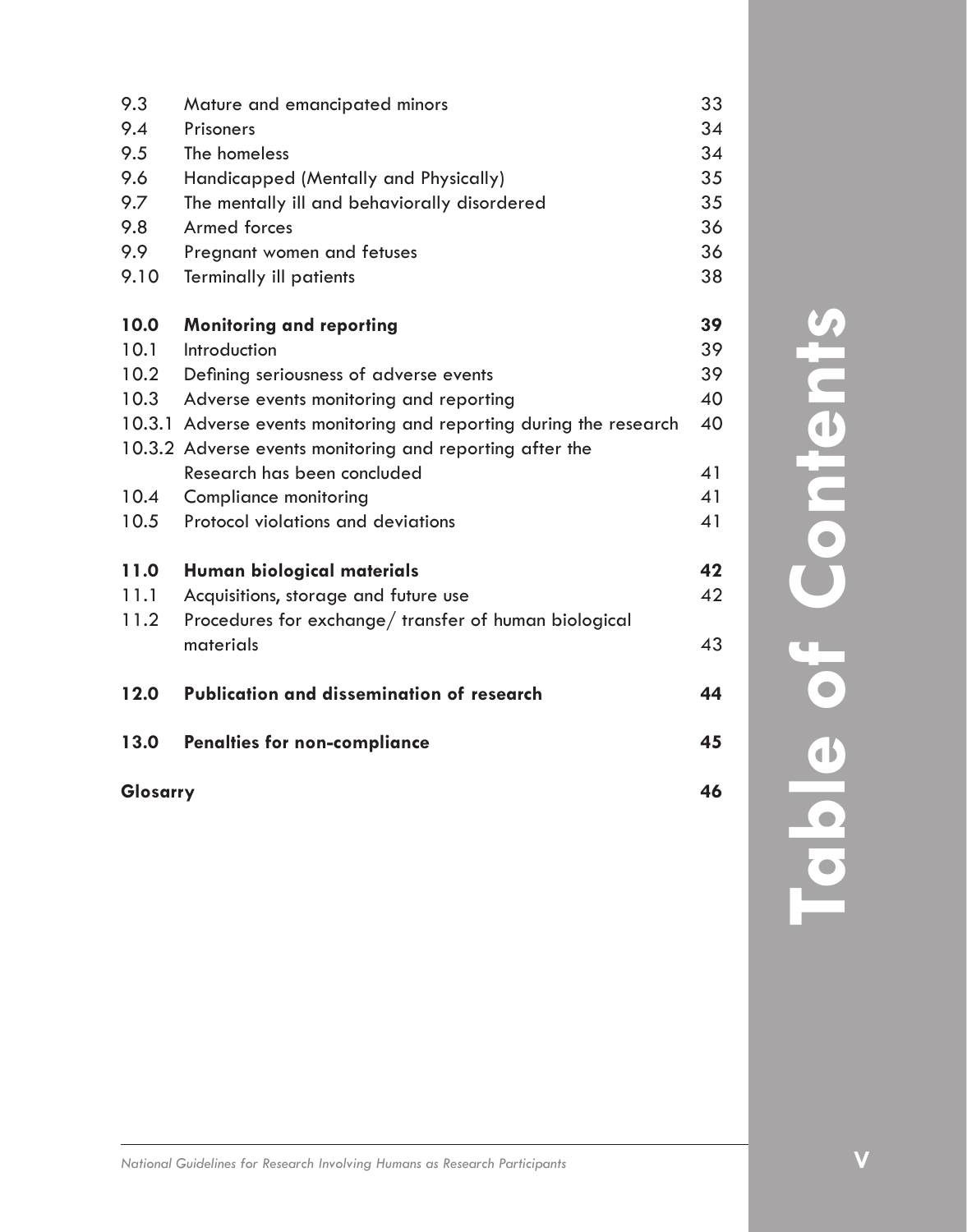### **MEMBERS OF THE UNCST TASK FORCE**

**Professor Nelson K. Sewankambo, (Chair)** Faculty of Medicine, Makerere University

**Dr. David Guwatudde, (Vice Chair)** Institute of Public Health, Makerere University

**Dr. Banson Barugahare,**  Joint Clinical Research Centre

**Dr. Joseph Olobo,**  Department of Microbiology, Faculty of Medicine, Makerere University,

**Professor Edward Kasuja Kirumira,**  Faculty of Social Sciences, Makerere University

**Dr. Philippa Musoke,**  Department of Paediatrics and Child Health, Makerere University

**Dr. Frederick Nelson Nakwagala,**  Department of Medicine, Mulago Hospital, Ministry of Health

**Professor Elly Katabira,**  Faculty of Medicine, Makerere University

**Dr. Stella Neema**, Makerere Institute of Social Research, Makerere University

**Dr. Joseph Ochieng,** Department of Anatomy, Faculty of Medicine, Makerere University

**Dr. Edward Katongole Mbidde,**  Uganda Virus Research Institute

**Dr. Irene Lubega,**  Department of Paediatrics and Child Health, Makerere University

**Dr. Betty Kwagala,** Makerere Institute of Social Research, Makerere University

**Mr. Julius Ecuru, (Secretary)** Uganda National Council for Science and Technology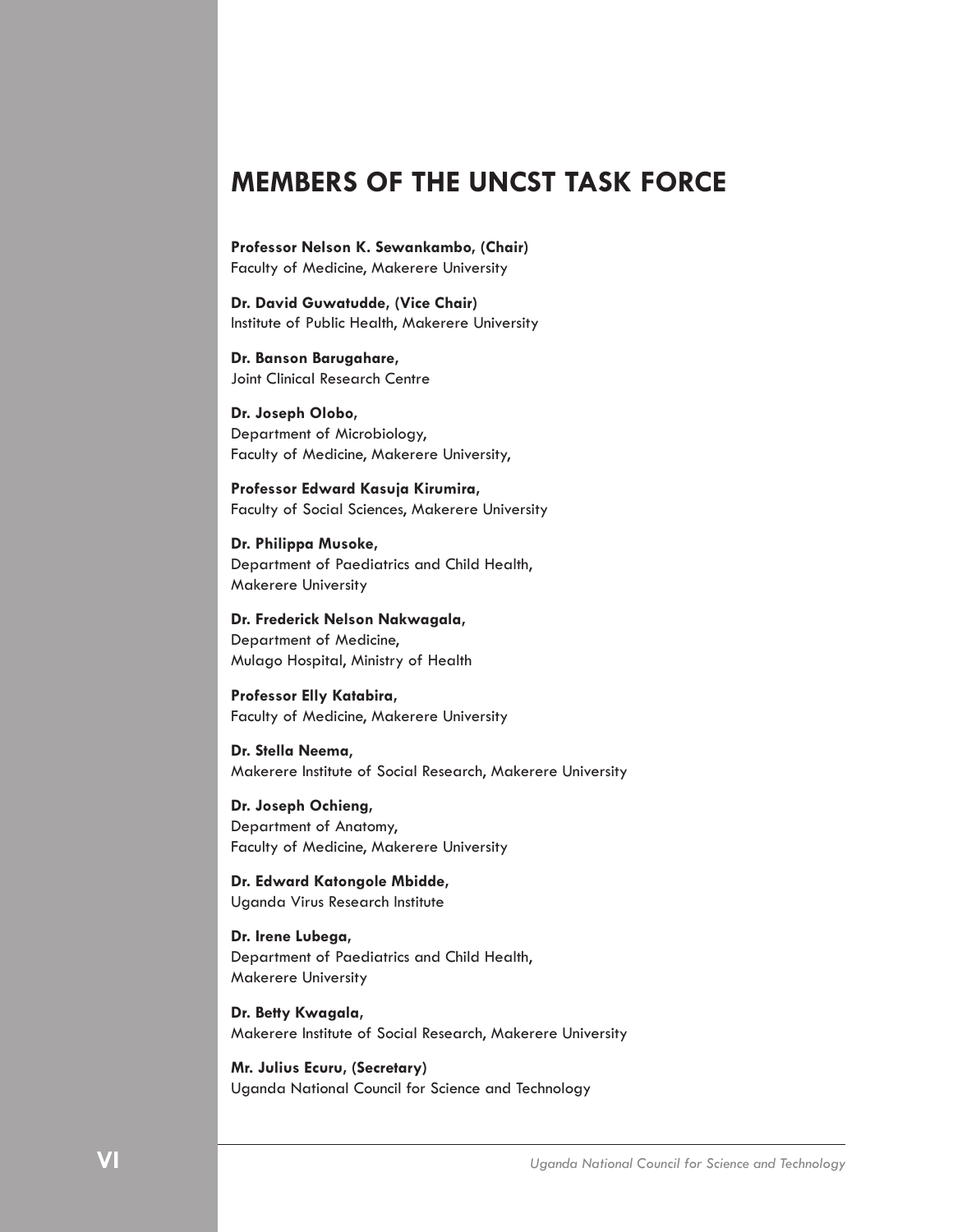## **ACKNOWLEDGEMENT**

The contribution of the UNCST Task Force in preparing these guidelines is very much appreciated.

The UNCST is grateful to the International AIDS Vaccine Initiative, in particular Ms. Leslie Nielsen, Mr. Emmanuel Mugisha and Dr. Samuel Kalibala for providing logistical support to the Task Force meetings, and the Makerere University – Walter Reed Project for offering to print initial few hundred copies of the guidelines.

The UNCST is also grateful to its staff namely: Mr. Edward Tujunirwe, Ms. Jane Nabbuto and Ms. Leah Nawegulo for the administrative support they rendered to the Task Force.

Finally, UNCST is thankful to all the stakeholders for their inputs which enriched these guidelines.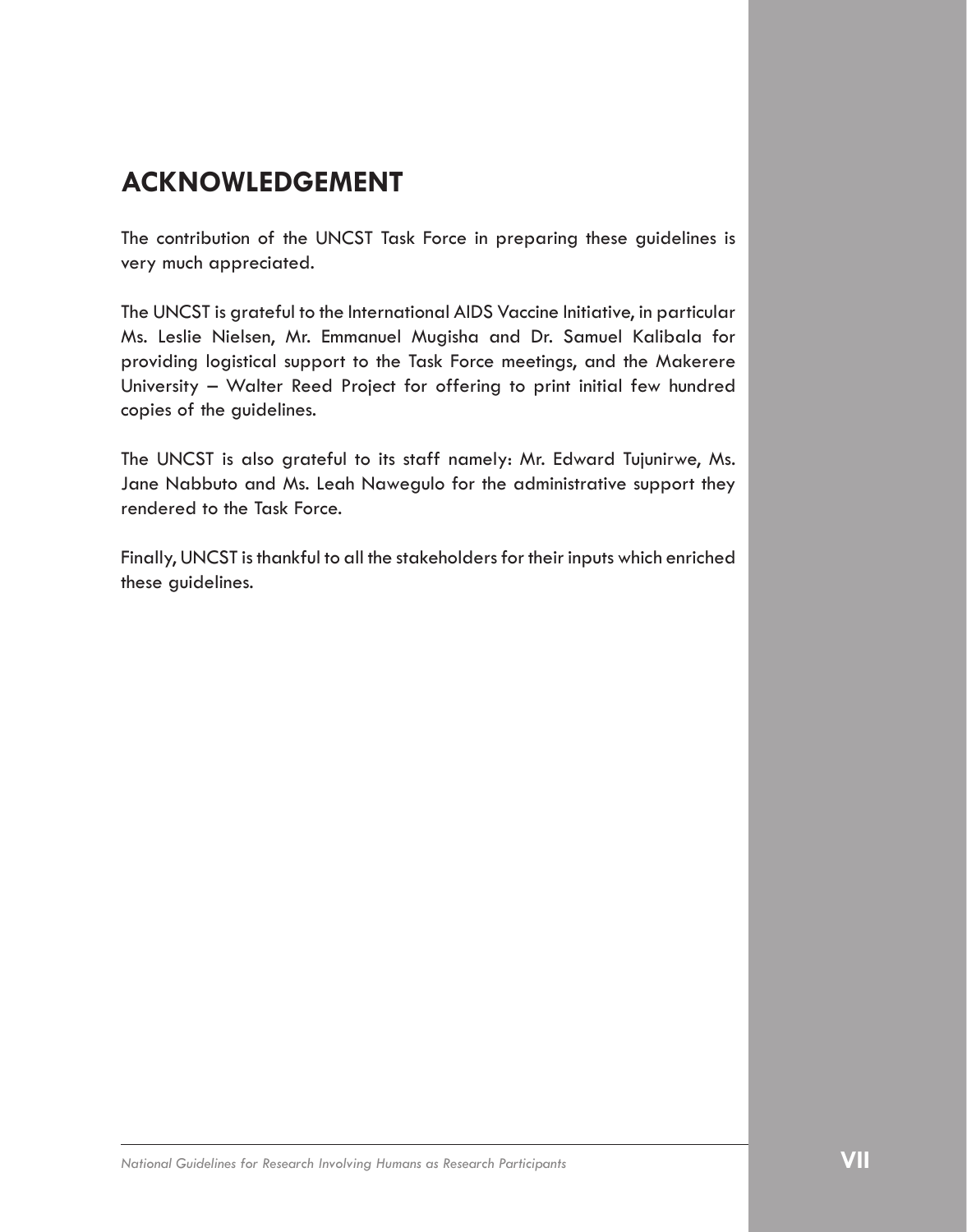## **Acronyms**

| <b>CAB</b>     | <b>Community Advisory Board</b>                    |
|----------------|----------------------------------------------------|
| <b>DSMB</b>    | Data and Safety Monitoring Board                   |
| <b>IBC</b>     | Institutional Bio-safety Committee                 |
| <b>IRC</b>     | <b>Institutional Review Committee</b>              |
| <b>MTA</b>     | <b>Materials Transfer Agreement</b>                |
| <b>NDA</b>     | National Drug Authority                            |
| <b>R&amp;D</b> | <b>Research and Development</b>                    |
| <b>SAE</b>     | Serious Adverse Event                              |
| S&T            | Science and Technology                             |
| <b>SC</b>      | Scientific Committee                               |
| <b>SOP</b>     | <b>Standard Operating Procedures</b>               |
| <b>UCG</b>     | <b>Uganda Clinical Guidelines</b>                  |
| <b>UNCST</b>   | Uganda National Council for Science and Technology |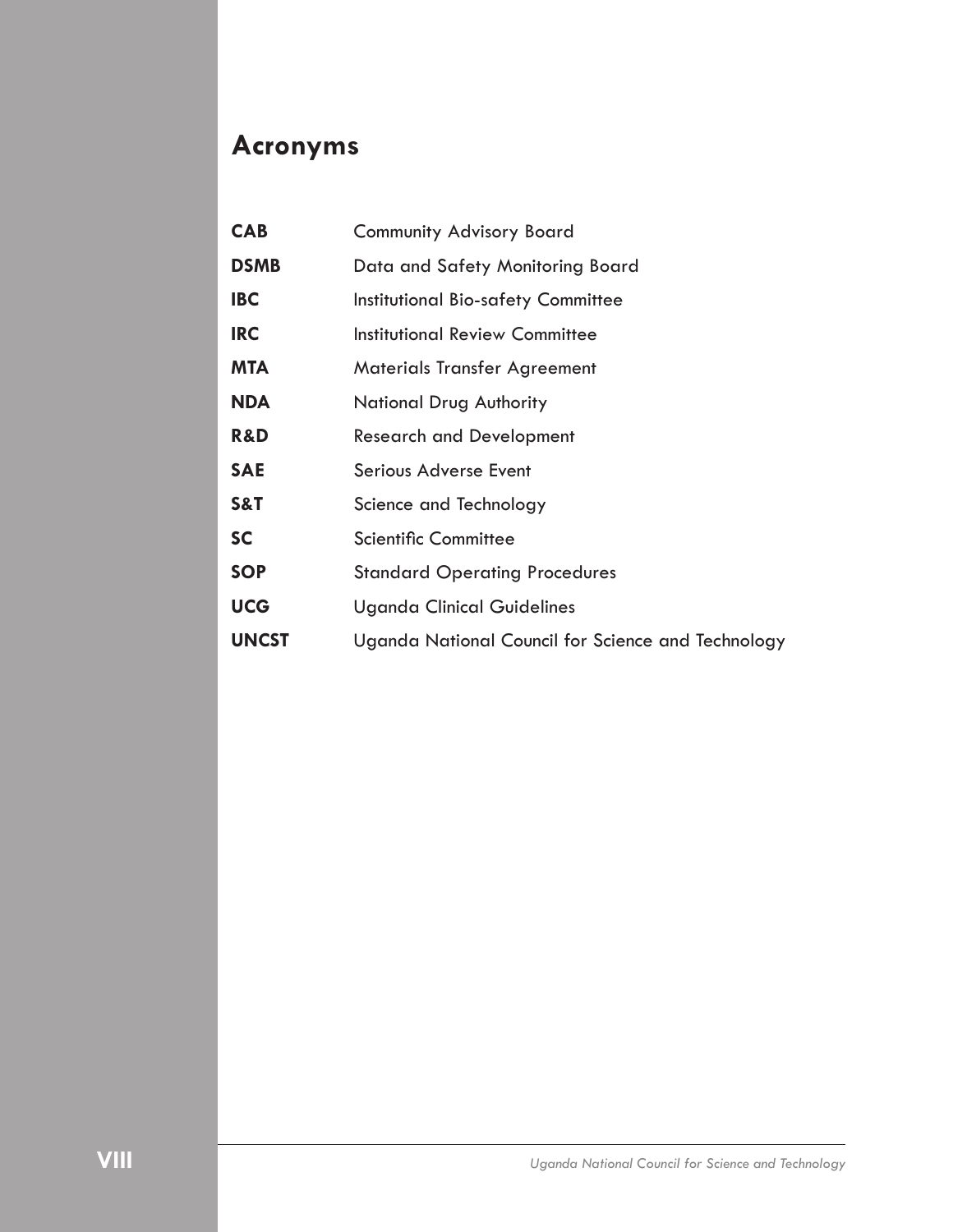## **Preface**

The purpose of research is to generate or contribute to generalisable knowledge that could benefit present and future generations. In order to achieve this purpose, some people have to bear the burden of research. It is necessary to ensure that the people who bear this burden of research also benefit in some way or that their rights and welfare are not compromised during the course of research. Therefore, these National Guidelines for Research involving Humans as Research Participants have been formulated to provide a system in Uganda that facilitates the carrying out of important research without compromising the rights and welfare of individual research participants.

These National Guidelines for Research involving Humans as Research Participants are a revised version of the 1997 Guidelines for Health Research involving Human Subjects in Uganda. The changes and new material in these revised guidelines is in keeping with the belief that the guidelines are subject to modification with changing conditions and new information. As new information in the field of research ethics emerged, it became necessary to revise the 1997 guidelines to reflect the current norms of scientific research practice and ethical conduct.

To this end, the UNCST appointed in November 2005 a Task Force to review the then Guidelines for Health Research Involving Human Subjects in Uganda. The Task Force accomplished its work through a series of meetings, consultations and literature review; and prepared these revised guidelines with a new title, "National Guidelines for Research involving Humans as Research Participants". The revision broadened the guidelines to cover all aspects of research involving humans as research participants, including social and behavioural research, research in alternative medicine and research with stored human biological specimens. They also emphasise the role of Institutional Review Committees in conducting initial and continuing review of research projects involving humans as research participants.

These guidelines are intended to guide individuals and institutions to conduct research in Uganda in a scientifically and ethically appropriate manner. They should assist investigators to fulfil their obligations to plan and conduct research in accord with sound scientific and ethical principles.

Readers who detect errors of omission or commission are invited to send corrections and suggestions to the Uganda National Council for Science and Technology, P. O. Box 6884, Kampala. E-mail: uncst@starcom.co.ug.

Professor Nelson K. Sewankambo Dr. Peter Ndemere Chairman, Task Force Executive Secretary, UNCST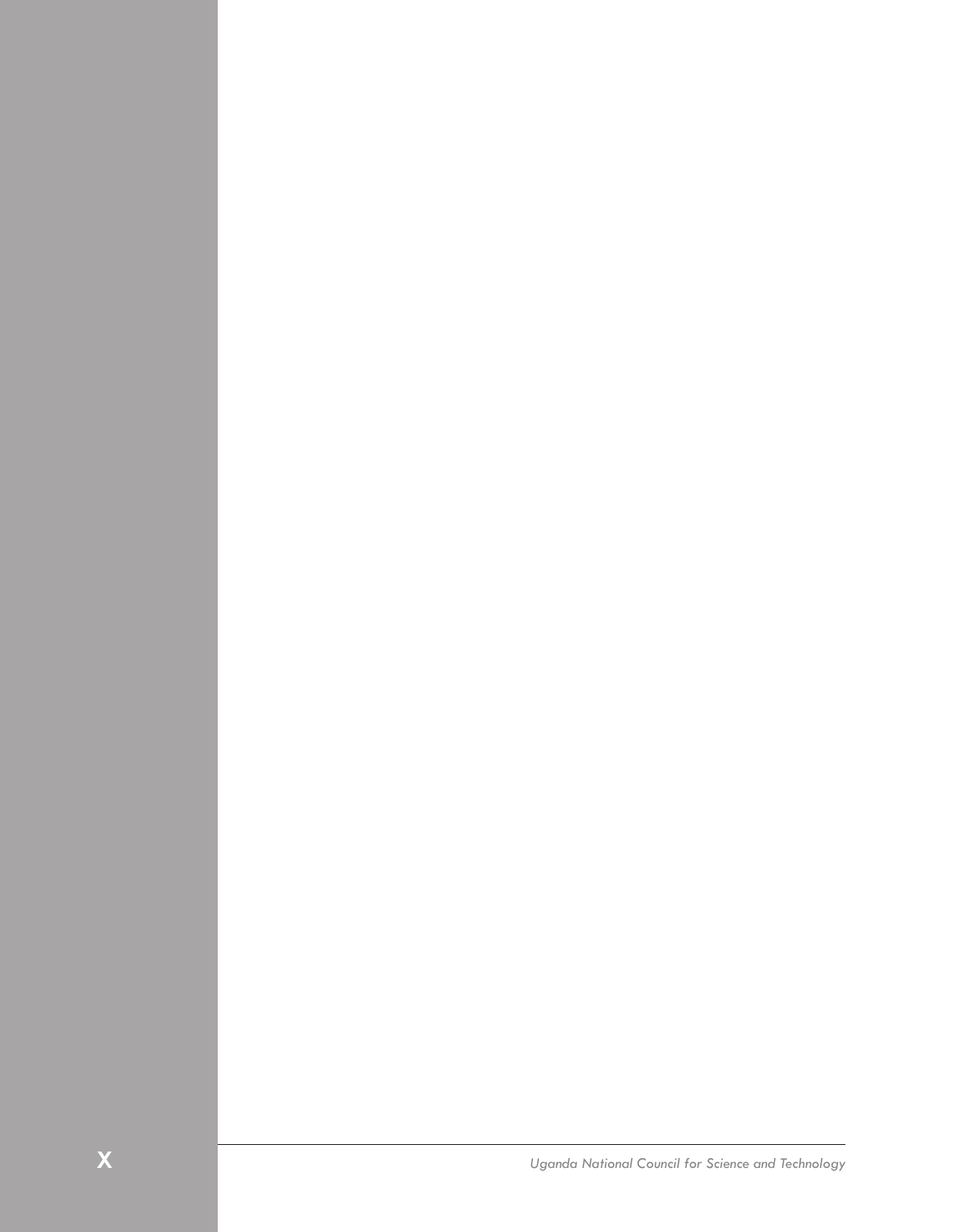## **1. GENERAL PROVISIONS**

#### **1.1 Introduction**

Uganda has unique health, environmental, social and economic problems that attract both local and international research interests. Since 1990 the number of research projects involving humans as research participants in Uganda has more than tripled. This increasing quest for knowledge and the search for novel remedies to health, environmental, social and economic challenges is beneficial but could involve exposing research participants to a spectrum of risks. These guidelines provide a national framework for harnessing the benefits of research while ensuring that the rights, interests, values and welfare of research participants are protected.

#### **1.2 Rationale**

Ideally, research is conducted for the benefit of society. However, research also presents burdens to the individuals and communities who volunteer as research participants. The research participant's rights and welfare could be compromised when researchers develop conflicts of interest because of their quest for new knowledge. In other instances, communities may be unfairly denied the benefits of research or be unjustifiably exposed to potentially risky research. It is thus imperative to develop a system that promotes beneficial research and guards against unethical research.

#### **1.3 Objectives**

The overall objective of these guidelines is to facilitate the conduct of research without compromising the rights and welfare of research participants.

Specifically, these guidelines are to:

- a. Protect the rights and welfare of research participants;
- b. Provide ethical standards and procedures for the conduct of research involving humans as research participants;
- c. Ensure that research takes into account social and cultural sensitivities of participating communities.

#### **1.4 General Policy**

Research and development including scientific investigations and technological trials involving humans as research participants shall be conducted for the benefit of communities in Uganda and abroad without causing unnecessary harm or inconvenience to human research participants, and shall not compromise the rights and welfare of research participants.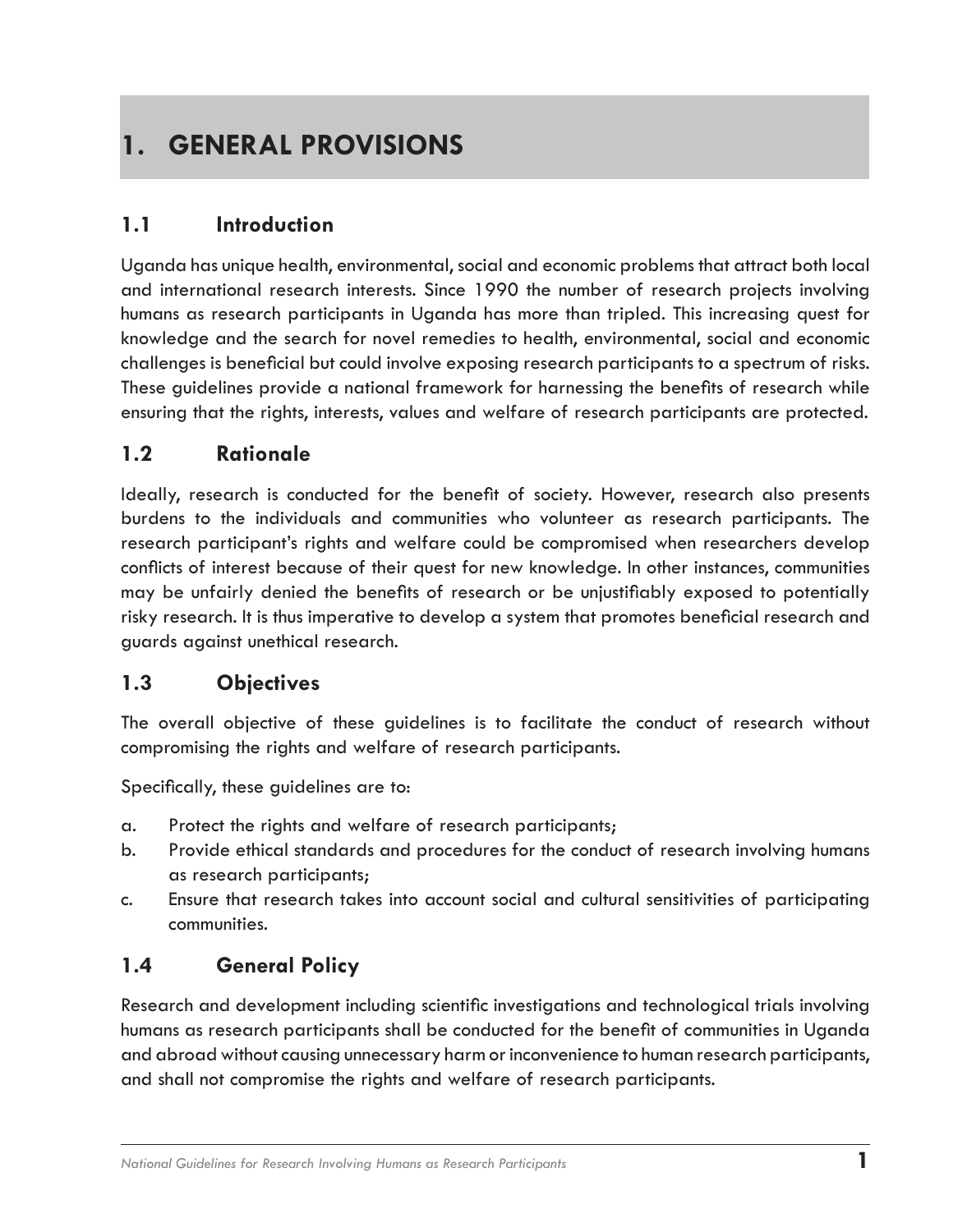#### **1.5 Scope of Application**

The aforementioned general policy and other provisions of these guidelines apply to (1) all research involving humans as research participants in Uganda, including research in social sciences and humanities, conventional and alternative medicines and research conducted in or by public institutions, private, inter-governmental and non-governmental organizations, and (2) research conducted in a foreign country on human biological materials collected from Uganda.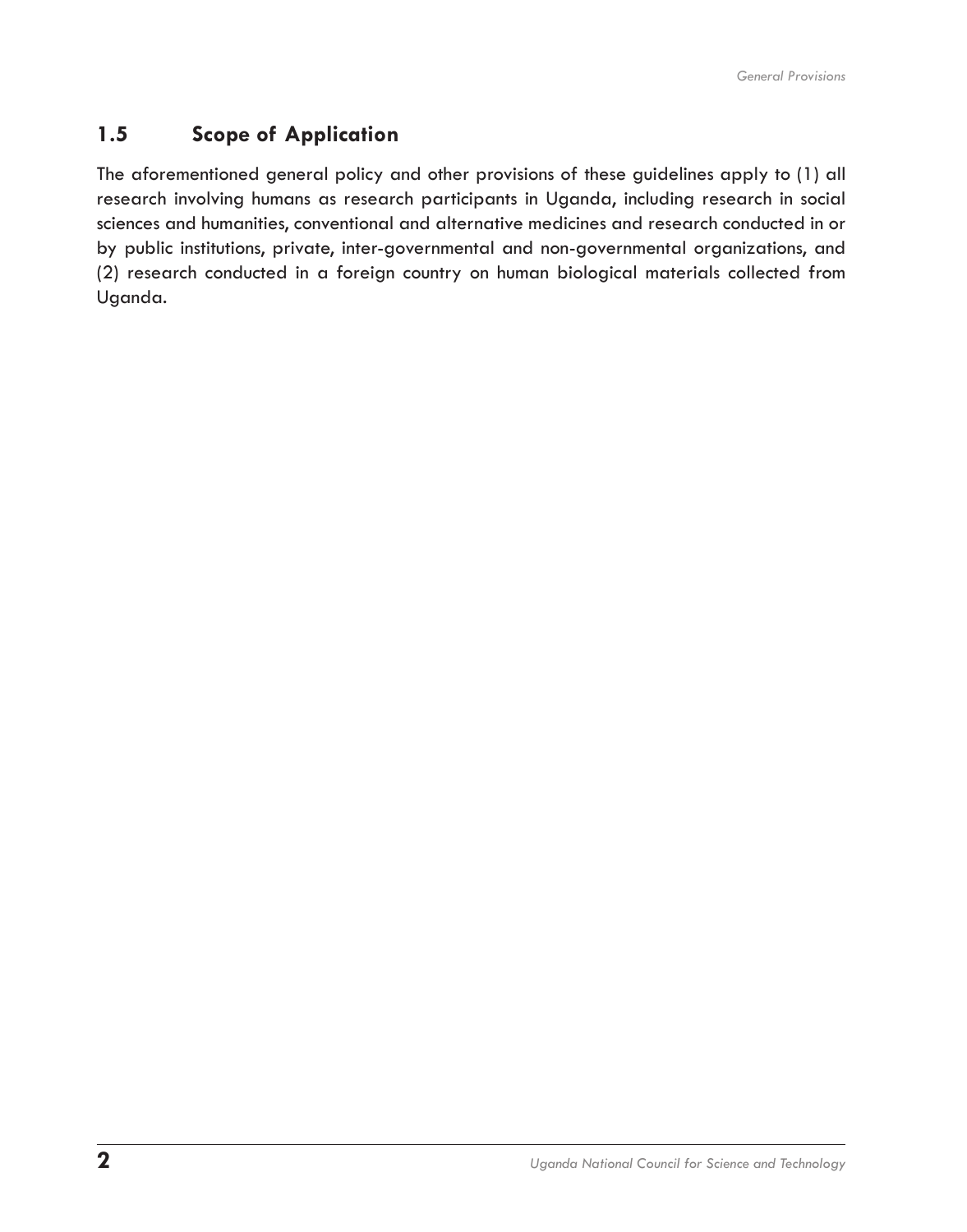## **2. RIGHTS AND WELFARE OF RESEARCH PARTICIPANTS**

#### **2.1 Research involving humans as research participants**

Research involving humans as research participants includes:

- a. Clinical investigations, that is, any experiment or study on one or more persons which involves a test product/ article, whether a drug, treatment, procedure, or device;
- b. Social-behavioural studies which involve interaction with or observation of people; and
- c. Basic scientific research to study the biology of persons or organs and specimens thereof;
- d. Systematic collection, storage and analysis of data on humans.

#### **2.2 Rights and welfare of human research participants and their communities**

Research should be conducted in a manner that does not violate the rights and welfare of human research participants.

The rights of human research participants include, but are not limited to, the rights to:

- a. Participate in ethically acceptable research;
- b. Be respected, including the right of their autonomy, culture, beliefs and values;
- c. Information about the research (it is important to ensure that information is communicated in understandable language, format and in a conducive environment at all stages of the research);
- d. Protection against research related injuries, harm, exploitation, and any other forms of abuse related to the research;
- e. Privacy and confidentiality of their participation, during and after the research;
- f. Decide whether to participate in the research or not, or withdraw at any time without penalty;
- g. The standard of health care that is available nationally;
- h. Compensation for research related injuries and costs; and
- i. Report any abuses of ones rights and welfare to the Principal Investigator, IRC, UNCST or any other relevant legal authority.

Research should aim at improving the well being of research participants and their communities. This can be attained through:

- a. Provision of health care beyond research related care;
- b. Optimization of collateral benefits to the research communities;
- c. Provision of good client care during study investigations and procedures;
- d. Taking measures to ensure easy access by the community to the test drug/device, if proven beneficial.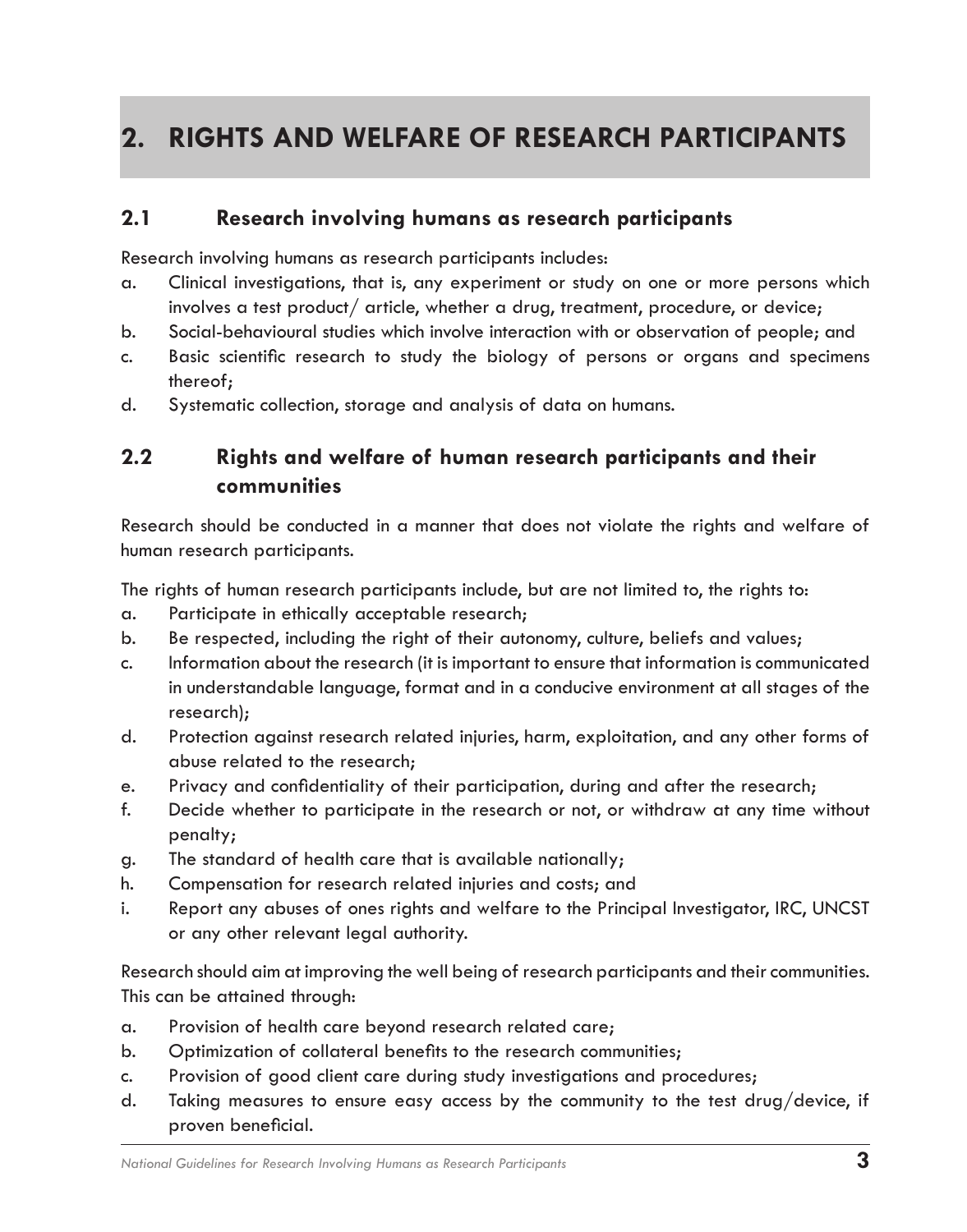#### **2.3 Research Ethics Principles**

In order to protect the rights and welfare of human research participants, research should be conducted in accordance with the four basic research ethics principles, namely: respect for persons, beneficence, non-maleficence and justice. It is generally observed that these principles guide the conscientious preparation of proposals for scientific studies. They may be expressed differently and given different moral weight in different settings, and their application may lead to different decisions or courses of action in those particular settings. These principles are briefly described as follows:

- *a. Respect for persons* incorporates at least two fundamental ethical considerations, namely: respect for autonomy, which requires that those who are capable of deliberation about their personal choices should be treated with respect for their capacity for selfdetermination; and protection of persons with impaired or diminished autonomy, which requires that those who are dependent or vulnerable be afforded security against harm or abuse.
- **b.** Beneficence refers to the ethical obligation to maximize benefits and to minimize harms. This principle gives rise to norms requiring that the risks of harm by research be reasonable in light of the expected benefits, that the research design is sound, and that the investigators are competent both to conduct the research and to safeguard the welfare of the research participant.
- *c. Non-maleficence* (to do no harm) proscribes the deliberate infliction of harm, or evil on research participants.
- **d.** Justice refers to the ethical obligation to treat each person in accordance with what is morally right and proper, to give each person what is due to him or her. In the ethics of research involving humans as research participants the principle refers primarily to *distributive justice***,** which requires the fair and equitable distribution of both the burdens and the benefits of participation in research.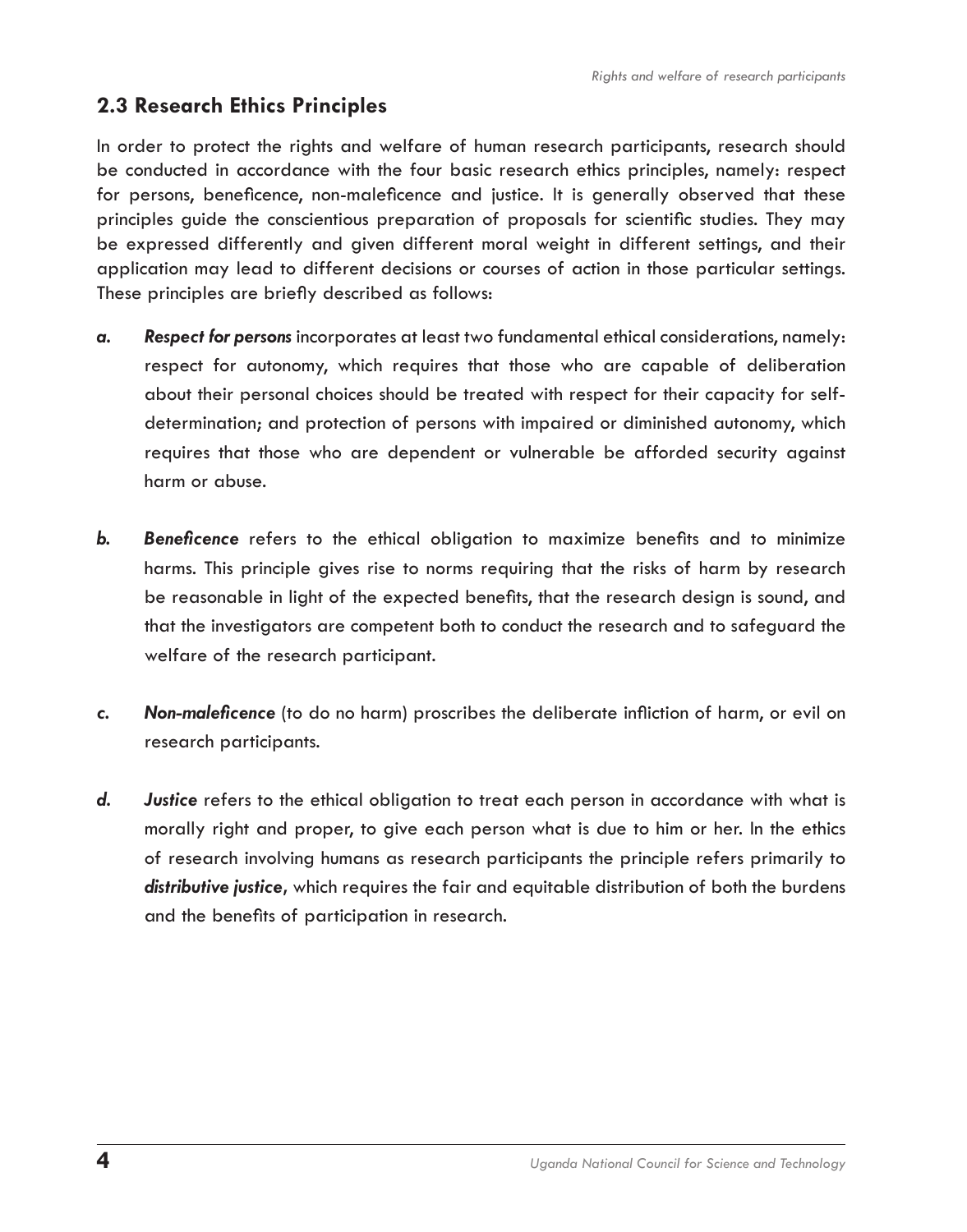## **3. REGULATORY OVERSIGHT OF RESEARCH PROJECTS**

#### **3.1 The Regulatory Process**

The oversight of research involving humans as research participants in Uganda is presently carried out at two levels: at the institutional level by the Institutional Review Committees (discussed in detail in Chapter 4), and at the national level by the Uganda National Council for Science and Technology (UNCST). The UNCST liaises with the Research Secretariat in the Office of the President, for national security reasons, to clear researchers to undertake their projects in Uganda. For clinical trials, an additional requirement is to obtain the National Drug Authority's authorization to import and/or use the trial drug/device in Uganda. The legal responsibilities of the UNCST and the National Drug Authority for oversight of research are briefly explained below.

#### **3.2 Oversight by the UNCST**

The UNCST is a semi-autonomous government agency established in 1990 (CAP 209 of the Laws of Uganda) to develop and implement strategies for integrating science and technology (S&T) into the national development process, provide advice to the government of Uganda on policy matters necessary for advancing S&T and, oversee and coordinate research and development (R&D) in Uganda.

The UNCST has specific functions for R&D coordination and oversight under Sections 4 and 5 of the UNCST Act (CAP 209). The functions are stated as follows:

#### **Section 4:**

- a. To advise and coordinate the formulation of an explicit national policy on all fields of science and technology;
- b. To act as a clearing house for information on research and experimental development taking place in scientific institutions, centres and other enterprises and on the potential applications of their results;
- c. To work in close co-operation with and co-ordinate all scientific and technological activities of persons, institutions, sectors and organizations;

### **Section 5:**

a. To establish specialized committees, research councils, organizations and experimental and developmental activities or other scientific and technological services;

In executing the above functions, the UNCST registers and, in liaison with the Research Secretariat in the Office of the President, clears all research intended to be carried out in Uganda. In so doing, the UNCST receives and reviews research protocol for their scientific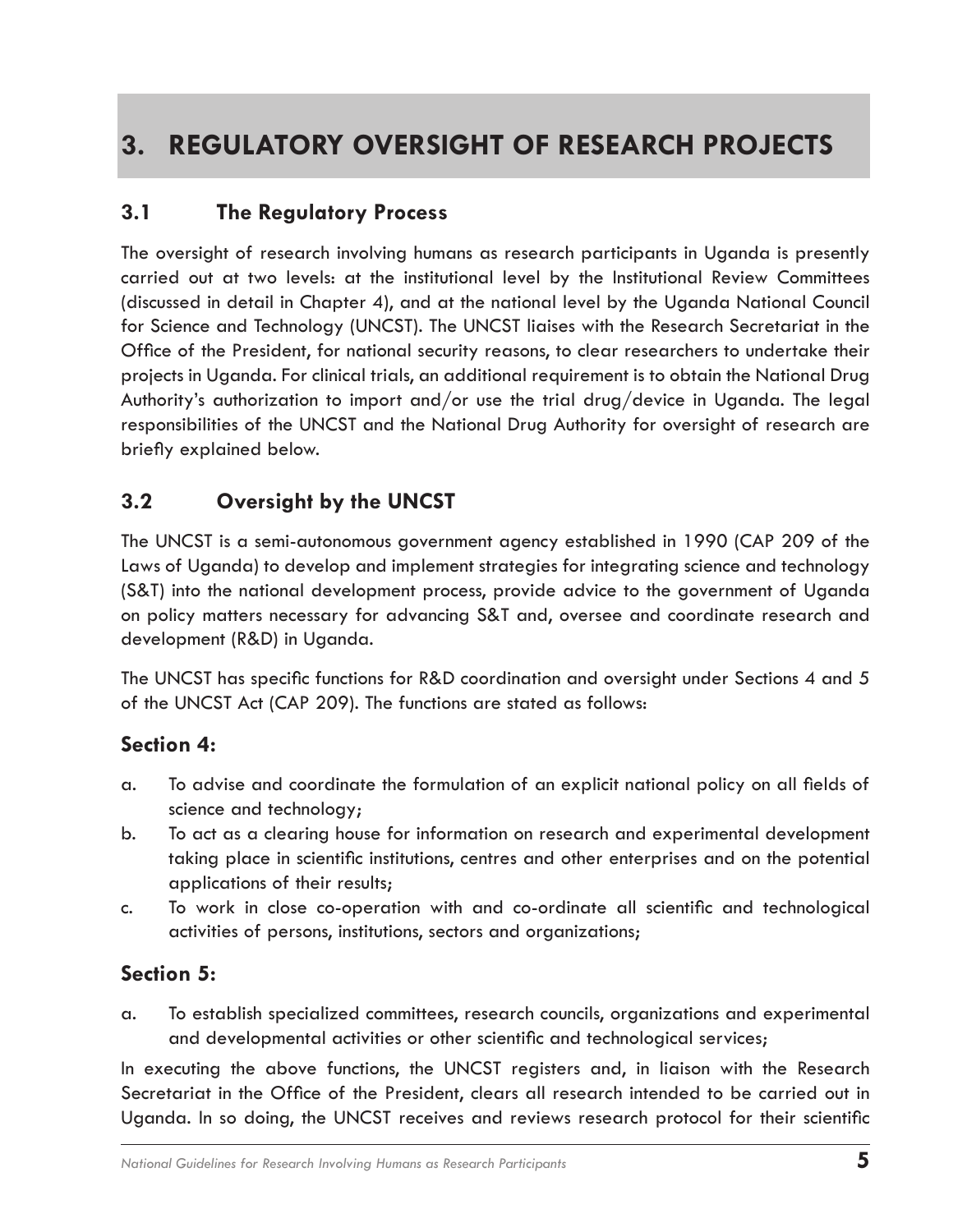merit, safety and ethical appropriateness, and thereby issues permits to conduct the research in Uganda1. The research permit is granted at a national level to facilitate the carrying out of research within the country.

Thus, all persons intending to carry out research in Uganda are required to register their research activities with the UNCST, and obtain UNCST approval of the intended research activities. Research project proposals submitted to UNCST for registration and approval should be well written and fully developed. Draft research proposals shall not be accepted for registration. A research proposal should have a title and, at least, sections on objectives, methodology, significance/justification for the study, work plan and budget and references/ bibliography. In addition, the research project proposal should have a version and date, names and brief biographical sketches of the investigators and their institutions of affiliation, and data collection instruments, such as questionnaires.

### **3.3 Oversight by the National Drug Authority**

The National Drug Authority (NDA) regulates the safety, quality, efficacy, handling and use of drugs or drug related products in research. Part IV, section 40 of the National Drug Policy and Authority Act (Chapter 206) states that, with respect to clinical trials:

- a. The authority (NDA) may issue a certificate to any person for the purpose of carrying out clinical trials in respect of a drug that may be specified in the certificate.
- b. No person may carry out any clinical trial in respect of any drug unless he or she is in possession of a certificate issued under subsection (1).

It is the responsibility of each trial sponsor and/or investigator to obtain such authorization certificate for all experimental drugs/devices, irrespective of whether the drug/device has previously been licensed for use in humans or not. Investigators must file a copy of the NDA certificate authorizing the importation and/or use of the trial drug/device in Uganda with the UNCST. The NDA shall also verify the continued use and eventual disposal of unused trial drug/device.

Applicant shall, *inter-alia*, provide the following information about the drug/device to the NDA:

- a) Investigator's brochure
- b) A description of the drug/device (physical characteristics);
- c) Dosage form of the drug/device;
- d) Composition (complete formula);
- e) Active ingredients;
- f) Other ingredients (adjuncts, exipients, preservatives, colour, flavour etc);
- g) Pack size (weight or volume);
- h) Quality control processes done;

*<sup>��.</sup> Research proposals received and registered by the UNCST are reviewed by the UNCST Specialized/E�thics Committees, Task Forces and peer reviewers for their scientific merit, safety and ethical appropriateness.*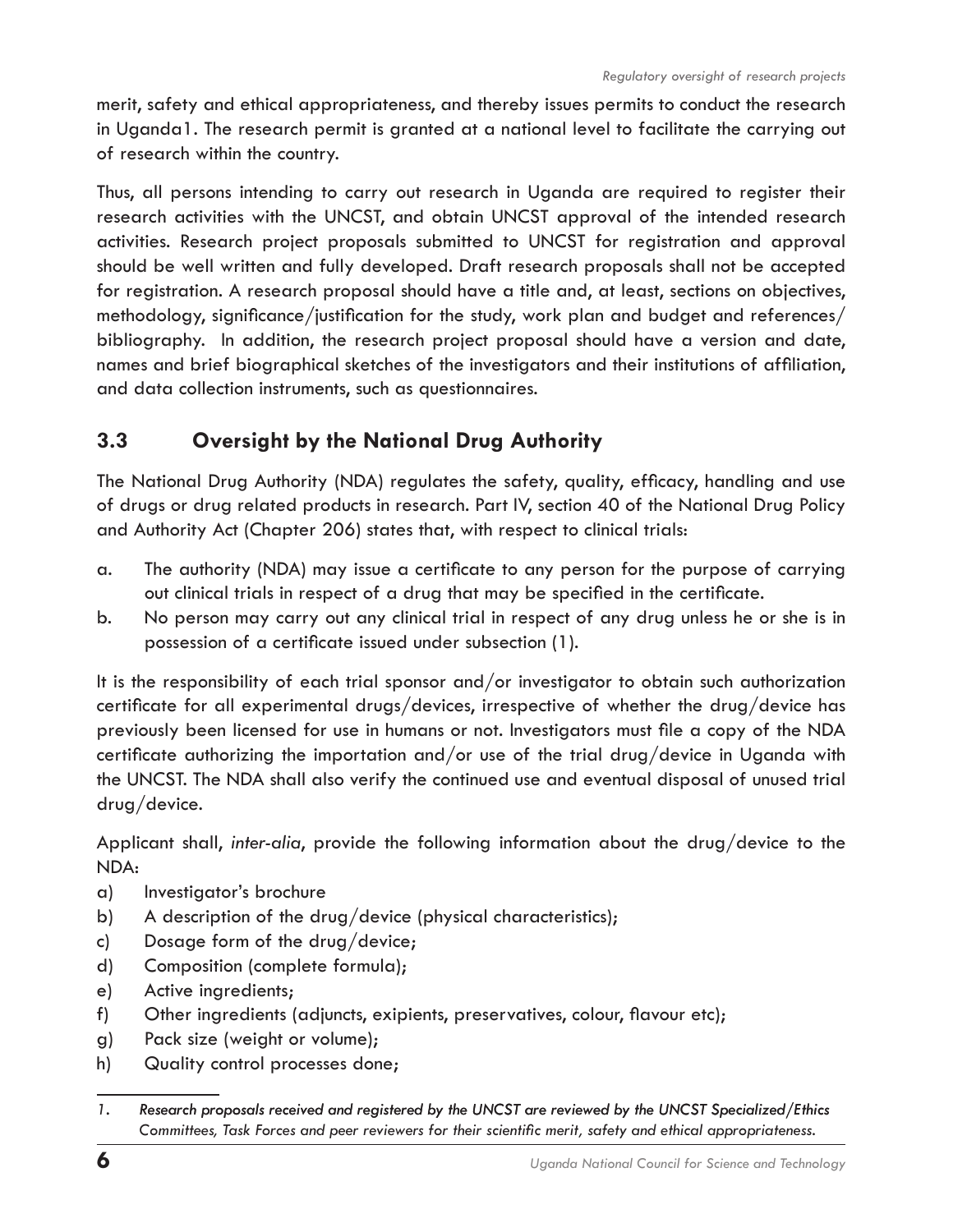- i) Certificate of analysis;
- j) Batch release certificate;
- k) Stability studies done on the drug/device;
- l) Good Manufacturing Practice certificate of plant from which drug/device was manufactured;
- m) Containers in which products is packaged;
- n) Labelling;
- o) Relevant published literature on the drug/device;

#### **3.4 Oversight by Institutional Review Committees**

Institutional Review Committees (IRCs) are established by institutions whose mandate includes carrying out research. Their primary function is to conduct initial and continuing review and approval of research projects, with the aim of protecting the rights and welfare of human research participants. IRCs operating in Uganda must receive accreditation from the UNCST. IRCs have a special role of monitoring research activities to ensure compliance with scientific and ethical requirements in accordance with these guidelines. Details about the operations of IRCs are described in Section 4.0 below.

#### **3.5 Oversight by other Committees**

Besides the UNCST, NDA and IRCs, there are a number of other Committees that are involved in one way or the other in the oversight of research projects. These committees include:

#### **3.5.1 Scientific Committees**

#### **3.5.1. Establishment**

Scientific Committees (SCs) are sometimes set up within institutions as an internal review mechanism for research proposals. Where such committees formally exist, they should approve research protocol prior to submission to an IRC. SCs shall be objective, multi disciplinary, and shall have a programme for continuing education for SC members.

SCs shall be constituted by at least 3 experts. They shall have standard operating procedures (SOPs) to guide their functions, membership requirements, internal procedures and quorum requirements. The SOPs should specify, at least, the following:

- a. Format of research protocol to be submitted for review;
- b. Frequency of SC meetings;
- c. Time allowance for members to read research protocol before the meeting date;
- d. Number of research protocol that can be reviewed each time;
- e. How decisions will be arrived at (by consensus or vote);
- f. Records of the meetings (minutes) and distribution requirements;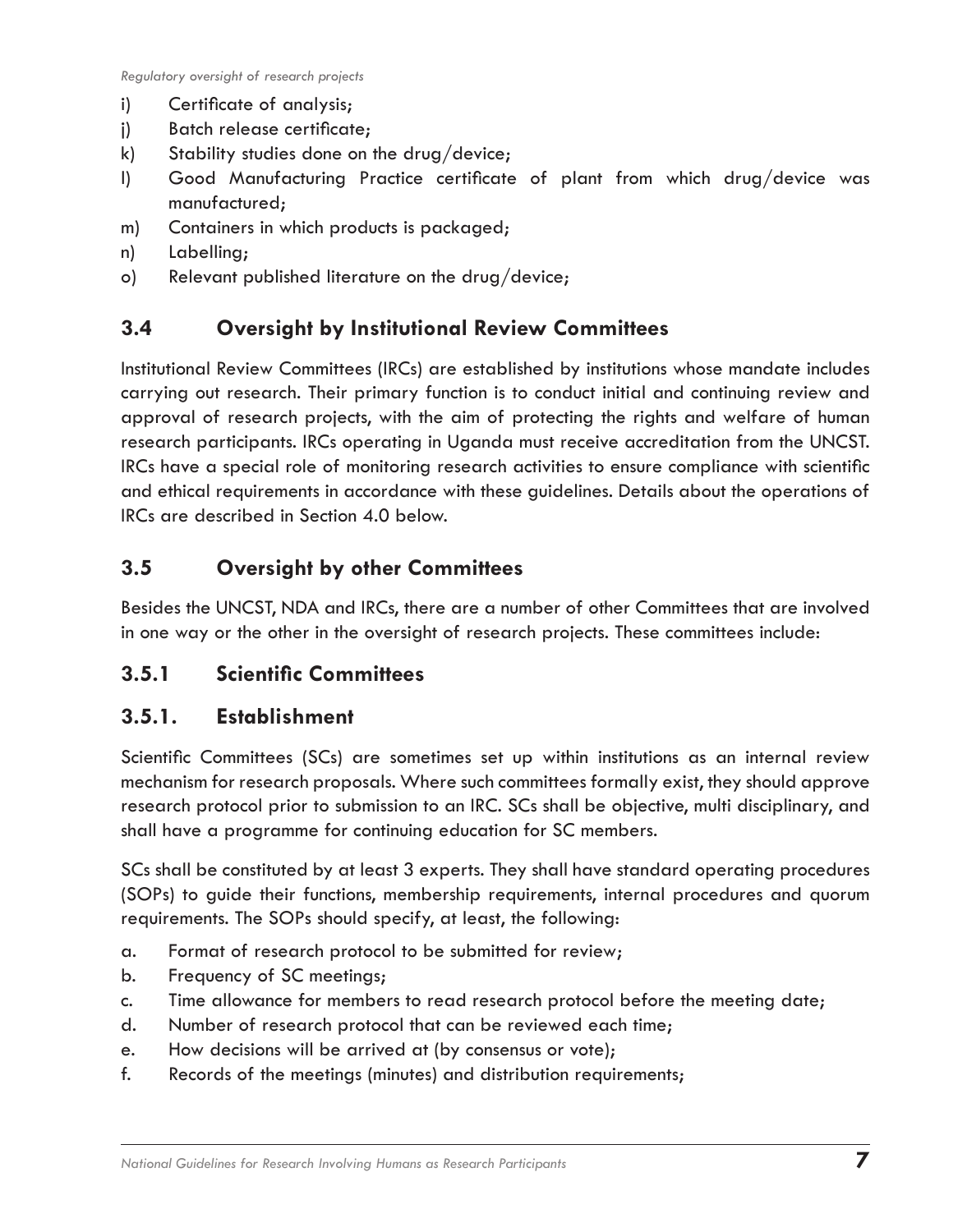- g. Procedure for re-submission of research protocol after revision;
- h. Ways of communication decisions (with reasons for every decision clearly stated in writing).

Members of the SCs shall protect confidentiality of all information given to them in the course of their work, and sign confidentiality agreements with their institutions. In addition, they shall not to use information supplied in the research proposals under their consideration for their own research projects or personal gain.

#### **3.5.1.2 Functions**

The primary function of a SC is to review and evaluate all scientific aspects of research projects with emphasis on suitability, relevance and feasibility of the study.

Specific issues that shall be scrutinized by the SC include, but are not necessarily restricted to: study design, objectives of the study, methodology, appropriate controls, statistical methods, and feasibility of the study.

The SC shall also build lines of communication between the various departments within the institution and IRCs;

#### **3.5.2 Data and Safety Monitoring Boards**

#### **3.5.2. Establishment**

A Data and Safety Monitoring Board (DSMB) is an independent group of experts established by the study sponsors to review safety data during a clinical trial. It ensures that the study is conducted and the data are handled in accordance with the provisions of the research protocol and monitors adverse events and safety data. A DSMB shall be established before the commencement of a clinical trial and its composition submitted to the IRC and the UNCST for record purposes.

All Phase I, Phase II, and Phase III, including drug efficacy trials, and all clinical trials conducted in Uganda shall have a safety monitoring plan and a DSMB. Other interventional studies, such as community trials, may be required to set up DSMBs on a case by case basis.

The membership of the DSMB shall include:

- a. Individuals knowledgeable in the processes of conducting the trial, including requirements for research protocol amendments;
- b. Individuals with adequate medical, pharmaceutical, scientific, and/or ethics qualifications and clinical trial experience. The qualifications most appropriate for a specific DSMB will depend on the nature of the clinical trial and of the product under investigation;
- c. At least three members including a clinician with competence in the research field of the trial and a bio-statistician;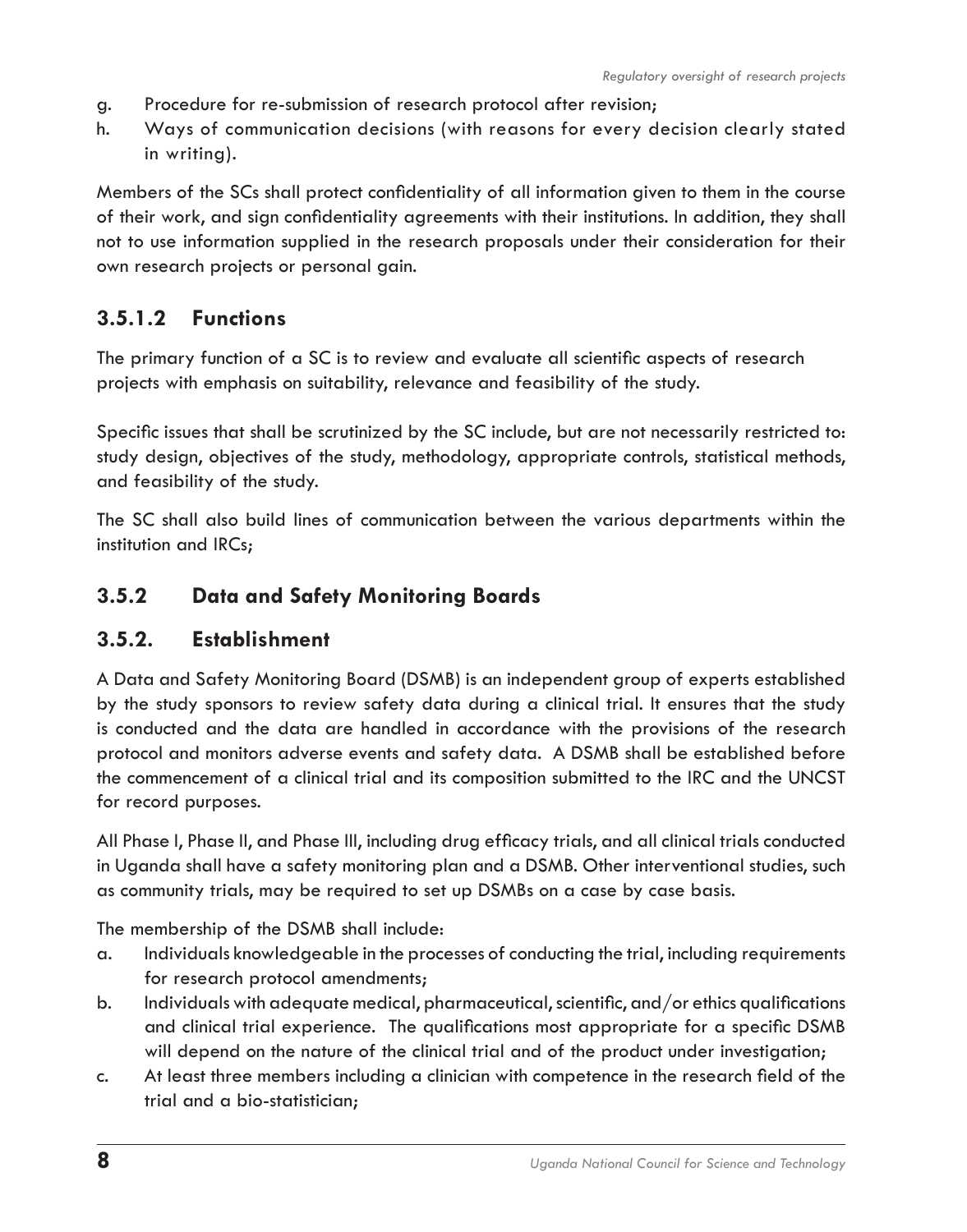#### **3.5.2.2 Functions**

The functions of a DSMB are to:

- a. Ensure safety of study participants;
- b. Preserve the integrity and credibility of the trial;
- c. Ensure availability of definitive and reliable results in a timely manner;
- d. Make decisions related to safety, based on the submitted results and adverse event reports and recommend whether the study should continue or not.

The DSMB shall report to the sponsor(s) of the trial:

- a. Any concerns over differences in serious adverse events between study arms;
- b. Any serious social harms;
- c. Any concerns about the conduct of the trial;
- d. Any concerns about data integrity;
- e. Whether the study should be terminated or continued based on safety and interim data;

The DSMB shall determine before the commencement of the study, the following:

- a. Mode and time frame for receiving adverse events reports;
- b. Frequency of receiving data;
- c. Frequency of meetings to review the data and adverse event reports at hand. (Where there may be any element of concern, the DSMB may chose to review the data more frequently);
- d. Channels of communication with the study and the IRC.

### **3.5.3 Community Advisory Boards**

#### **3.5.3.1 Establishment**

Community Advisory Boards (CABs) are established by the study investigators. They are important forums for facilitating dialogue between community members, study volunteers and researchers.

CAB members shall be largely identified from communities where research is to be undertaken through a stake holder consultative process. The CAB's role and expectations should be clearly stated in their terms of reference. Members of the CAB may include but are not limited to the following:

- a. Individuals with understanding of local laws, cultural values and gender issues
- b. Peer leaders
- c. Religious leaders
- d. Representatives of the study population
- e. Media
- f. Professionals who understand research or science issues
- g. Community leaders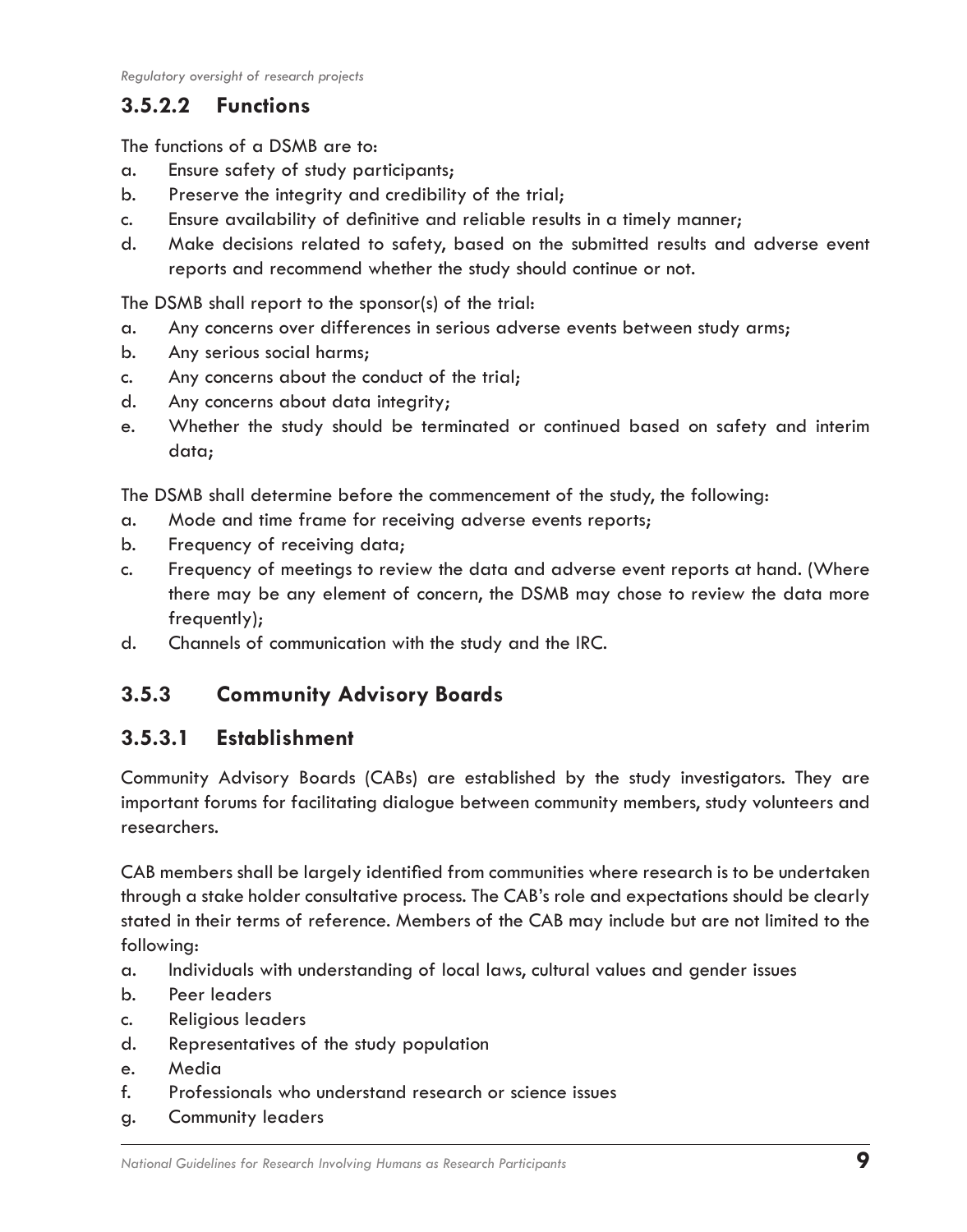### **3.5.3.2 Functions**

The primary function of a CAB is to assist investigators understand and incorporate community concerns into their research activities. This happens through different ways like advising on issues central to the informed consent process, achieving successful volunteer recruitment and retention, among others.

The responsibilities of the CABs may vary according to the study location, size, and other factors, but generally, they are to:

- a. Provide information on traditional beliefs and needs of the study population and their concerns regarding the research project;
- b. Provide input into the design of the research protocol as appropriate including the informed consent process;
- c. Advise on effective methods for disseminating information about the research project and its outcomes;
- d. Provide advice and support regarding recruitment and retention of research participants including gender equity.

### **3.5.4 Institutional Bio-safety Committees (IBC)**

#### **3.5.4.1 Establishment**

Institutional Bio-safety Committees (IBC) are established by institutions that undertake research on potentially hazardous substances of a physical, chemical, biological, or any other nature. Any institution involved in or planning to conduct research with potentially hazardous substances is required to set up or designate a competent IBC. Each IBC once formed shall consist of a bio-safety officer and at least three other officers with appropriate expertise. The IBC shall be certified by the UNCST.

It is the responsibility of the Principal Investigator to notify and provide the IBC with the research proposal involving potentially hazardous substances of a physical, chemical, biological, or any other nature.

Members of the IBC shall protect confidentiality of all information given to them in the course of their work, and shall sign confidentiality agreements with their institutions. In addition, they shall not use information supplied in the research proposals under their consideration for their own research projects or personal gain.

#### **3.5.4.2 Functions**

The IBC's function is to minimize potential human and environmental harm that may be associated with research on or with potentially hazardous substances such as pathogens, radioactive material and applications of bio-technology, especially recombinant DNA techniques and processes.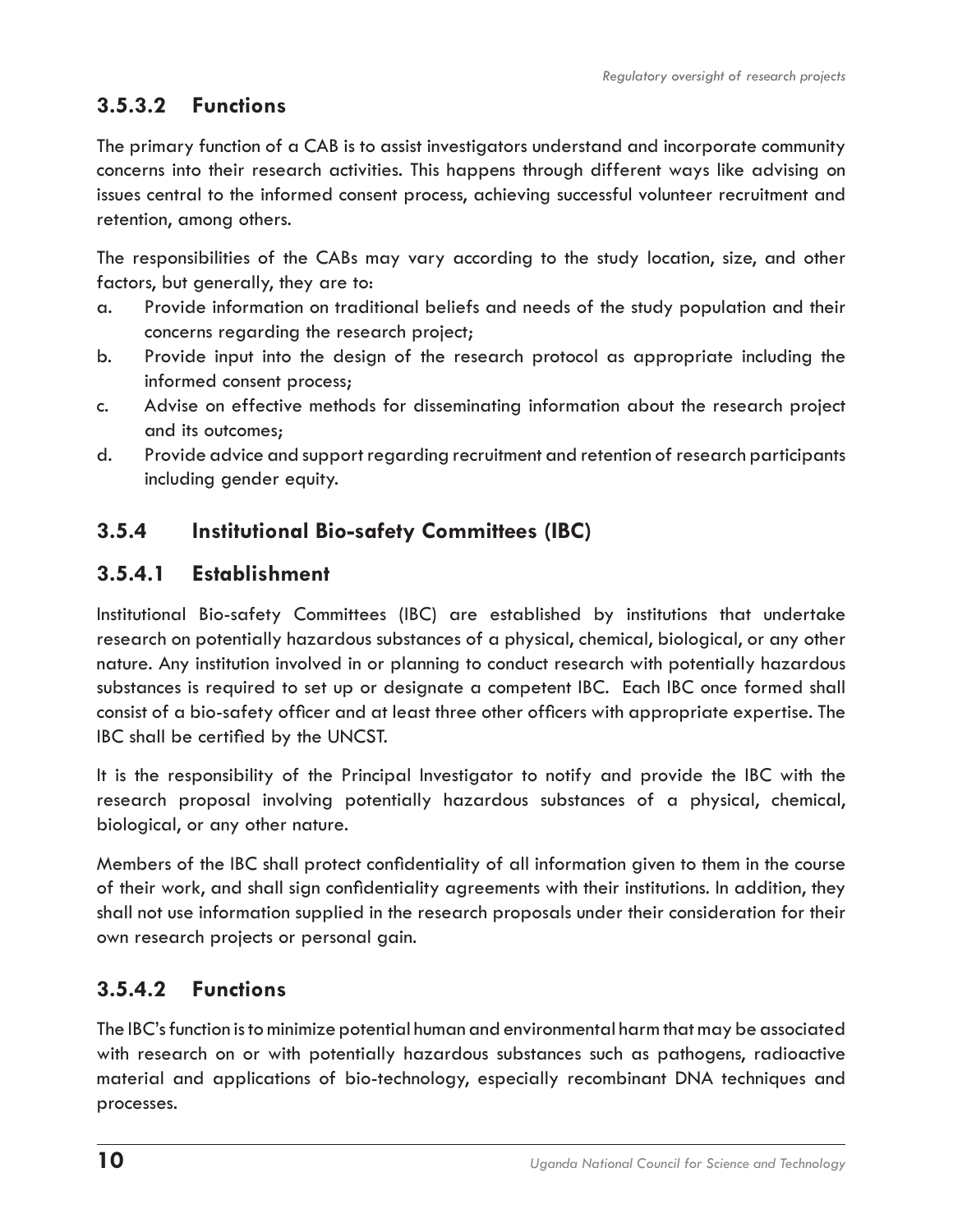### **Specifically, IBCs shall:**

- a. Notify the IRC and UNCST of any research with potentially hazardous substances in their institutions;
- b. Conduct bio-safety review of research proposals on potentially hazardous substances;
- c. Ensure the provision of suitable and safe storage and disposal facilities for all materials involved in work with potentially hazardous substances;
- d. Ensure that all appropriate technical personnel of the institution have adequate training in bio-safety;
- e. Establish a health-monitoring plan for all high-risk personnel involved in application, use and production of potentially hazardous substances;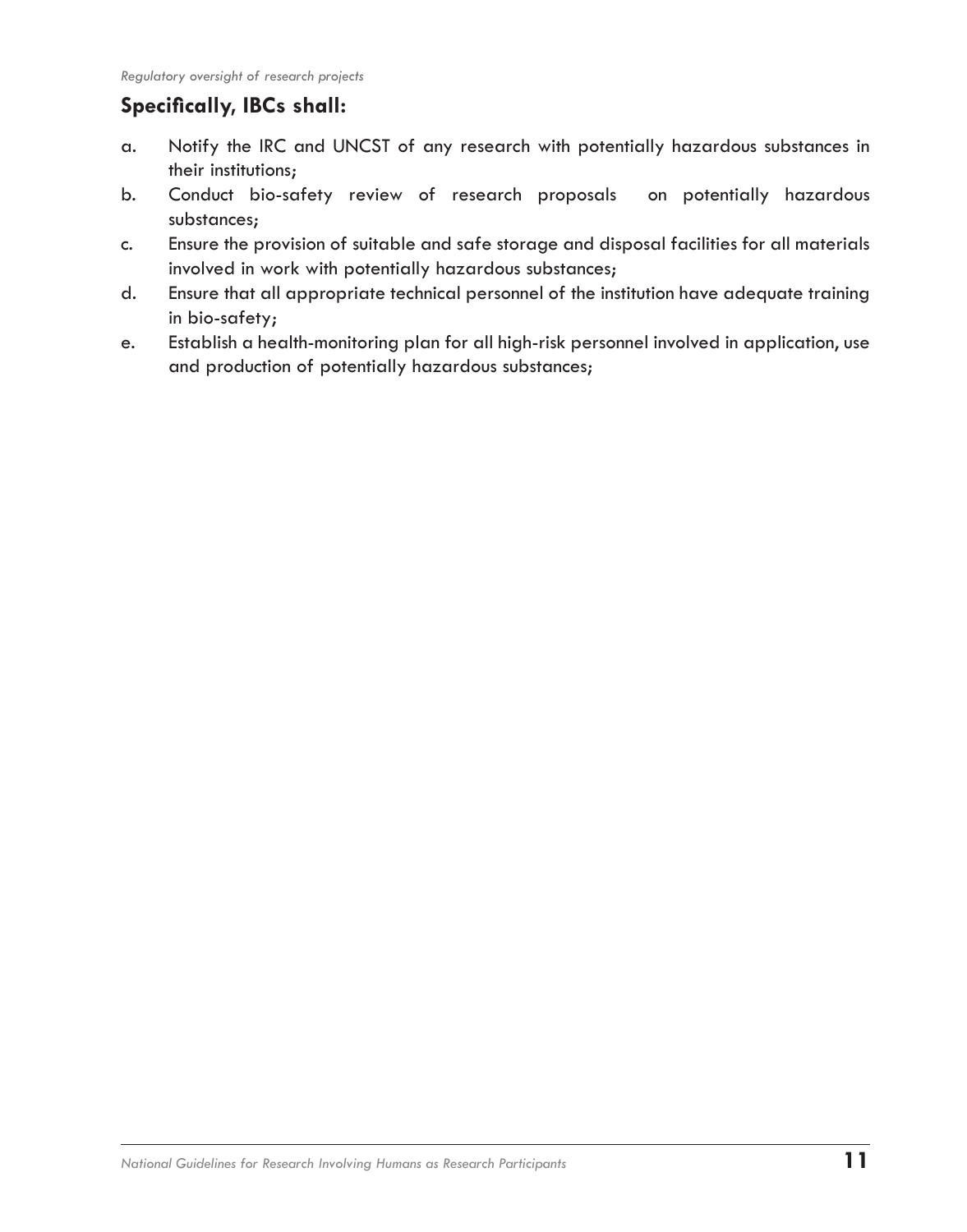## **4. ESTABLISHMENT, FUNCTIONS AND REVIEW PROCEDURES OF INSTITUTIONAL REVIEW COMMITTEES**

#### **4.1 Introduction**

Institutional Review Committees (IRCs) are committees established in an institution to conduct initial and continuing review of research projects with the primary goal of protecting the rights and welfare of research participants. All institutions in Uganda that conduct research involving humans as research participants should set up IRCs in accordance with these guidelines. Where an institution cannot set up an IRC that institution may rely on an IRC of another institution to review their research projects, provided the IRC is recognized by the UNCST.

#### **4.2 Establishment**

An institution that wishes to establish an IRC shall inform, in writing, the Executive Secretary of the UNCST of the institution's intention to set up an IRC. In the communication, the institution shall provide assurance to the UNCST that it will comply with the requirements set forth in these guidelines. Assurance shall at the minimum include:

- a. A statement of principles governing the institution in the discharge of its responsibilities for protecting the rights and welfare of human research participants of research conducted at or sponsored by the institution. This may include an appropriate existing code, declaration, or statement of ethical principles, or a statement formulated by the institution itself.
- b. Assurance of availability of meeting space and sufficient staff and resources to support the IRCs review and record-keeping duties.
- c. A list of IRC members identified by name, qualifications, profession, representative capacity, indicators or experience such as board certification, licenses, etc. sufficient to describe each member's anticipated contributions to IRC deliberations; and any employment or other relationship between each member and the institution; for example, full-time employee, part-time employee, member of governing panel or board, stockholder, paid or unpaid consultant, etc. Any changes in IRC membership must be reported to the UNCST.
- d. Written procedures for monitoring the conduct of studies approved by the IRC;
- e. Written procedures which the IRC will follow for:
	- i. Conducting its initial and continuing review of research and for reporting its findings and actions to the investigator and the institution;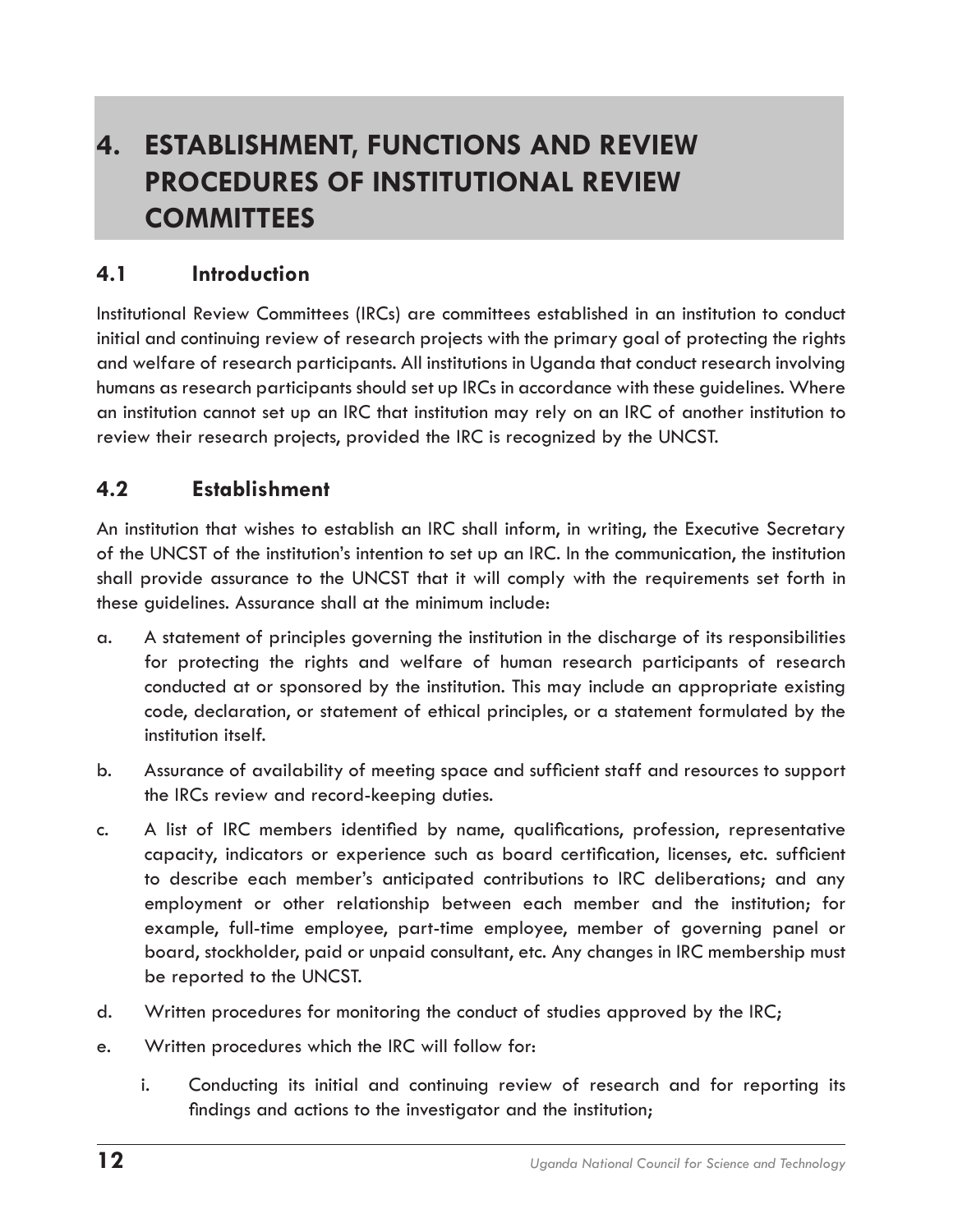- ii. Determining which projects require review more often than annually and which projects require verification from sources other than the investigators that no material changes have occurred since previous IRC review; and
- iii. Ensuring prompt reporting to the IRC of proposed changes in a research activity, and for ensuring that such changes in approved research, during the period for which IRC approval has already been given, may not be initiated without IRC review and approval except when necessary to eliminate apparent immediate hazards to the research participant.
- iv. Written procedures for ensuring prompt reporting to the IRC and appropriate institutional official of any unanticipated problems involving risk to research participants or others or any serious or continuing noncompliance with these guidelines or the requirements of the IRC; and suspension or termination of the IRC approval. Reports required under this section must be provided to the IRC having review authority no later than 30 days following the risk to the research participant(s) or first occurrence of non-compliance.

The UNCST shall review the institution's application, and if satisfied, will authorize in writing, the establishment of the IRC. The IRC shall not commence its activities until authorization has been received from the UNCST. The UNCST reserves the right to establish IRCs within its institutional framework, when necessary.

#### **4.3 Composition and Integrity of IRC members**

- a. Each IRC shall be composed of at least five (5) members, with varying backgrounds to ensure complete and adequate review of research activities commonly conducted by the institution. The IRC shall be sufficiently qualified through the experience and expertise of its members, and the diversity of members, including consideration of gender, region, religion, and cultural backgrounds and sensitivity to such issues as community attitudes, to promote respect for its advice and counsel in safeguarding the rights and welfare of research participants. In addition to possessing the professional competence necessary to review specific research activities, the IRC shall be able to ascertain the acceptability of proposed research in terms of institutional commitments and regulations, applicable law, and standards of professional conduct and practice. The IRC shall, therefore, include persons knowledgeable in these areas. If an IRC regularly reviews research that involves a vulnerable category of persons, such as children, prisoners, pregnant women, members of the armed forces or persons with disabilities, the IRC shall include or co-opt one or more individuals who are knowledgeable about and experienced in working with these research participants.
- b. Every nondiscriminatory effort shall be made to ensure that no IRC consists of entirely men or entirely women, including the institution's consideration of qualified persons of both sexes. No IRC may consist entirely of members of one ethnic group, religion, or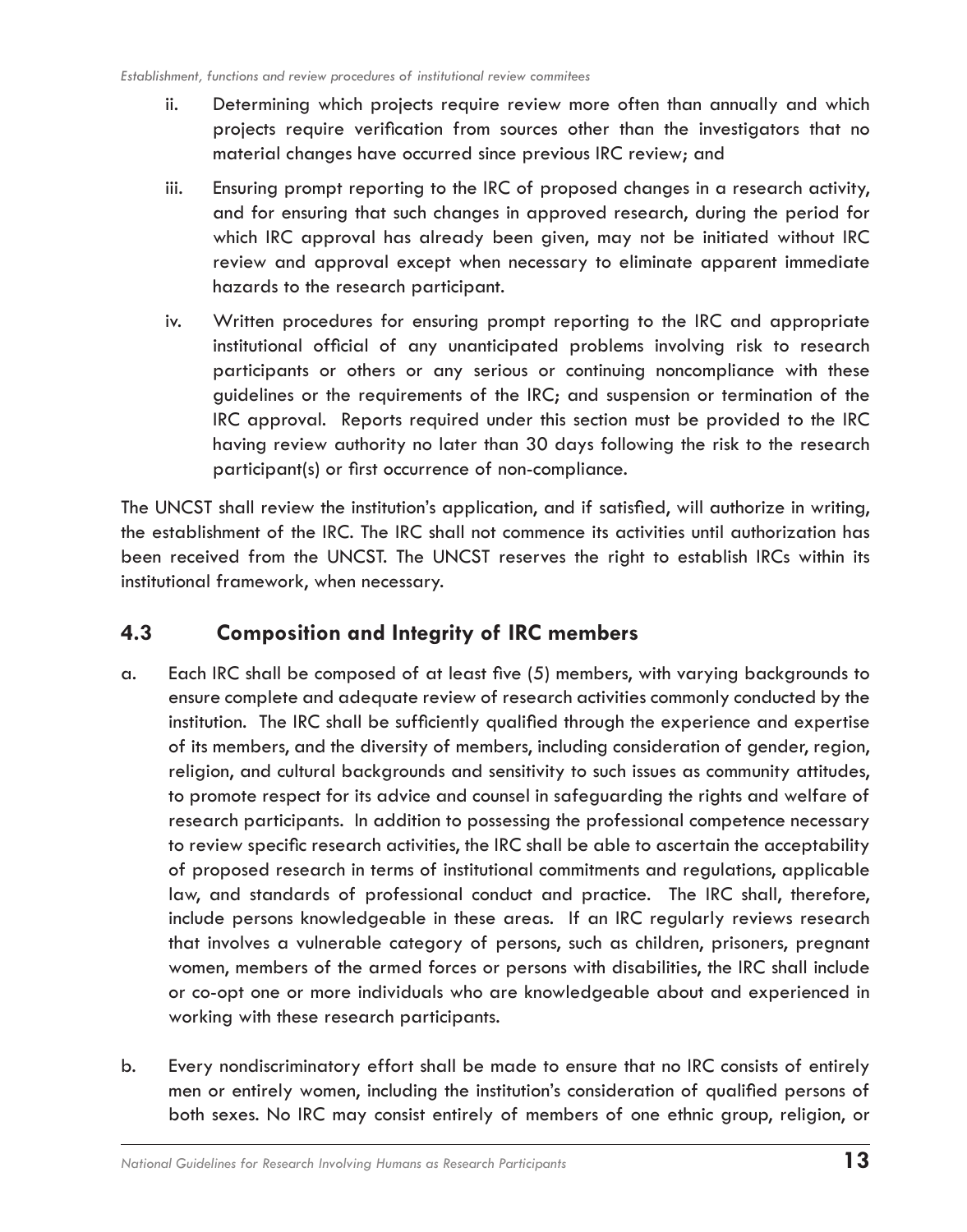social or economic class. No IRC may consist entirely of members of one profession, e.g. physicians. Lack of formal education shall not be a reason for excluding an individual from IRC membership.

- c. Each IRC shall include at least one member whose primary concerns are in scientific areas and at least one member whose primary concerns are in non-scientific areas.
- d. Each IRC shall include at least one member who is not otherwise affiliated with the institution and who is not part of the immediate family of a person who is affiliated with the institution.
- e. No IRC member may participate in the IRC's initial or continuing review of any project in which the member has a conflict of interest, except to provide information as may be requested by the IRC.
- f. Each IRC member shall undergo at least one basic training in research ethics within one year of appointment, and thereafter, should undergo continued ethics education at least once every two years.
- g. An IRC may, in its discretion, invite individuals with competence in special areas to assist in the review of issues, which require expertise beyond, or in addition to that available in the IRC. These individuals do not vote with the IRC.
- h. Membership in any IRC shall not exceed a term of three years. After serving for three years, a member is eligible for reappointment.
- i. IRC members must guard against any tendencies of unethical conduct on their own part, for example, they must protect the confidentiality of research projects, documents and discussions; where there is an actual or potential conflict of interest with respect to a particular research proposal, the IRC member should not participate in the review of such a proposal, except to provide information or clarifications; an IRC member shall not appropriate the submitted proposal for his or her own use; and IRC members shall not compel investigators to submit to unnecessary repetition of review.
- j. IRCs have a special responsibility to determine whether the objectives of the research are responsive to the health needs and priorities of the proposed study population, in particular and of Uganda in general. The ability to judge the ethical acceptability of various aspects of a research proposal requires a thorough understanding of a community's customs and traditions. The IRC, therefore, must have competent members or consulting persons with such understanding. It will then be in position to determine the acceptability of the proposed means of obtaining informed consent and otherwise respecting the rights of prospective research participants as well as of the means proposed to protect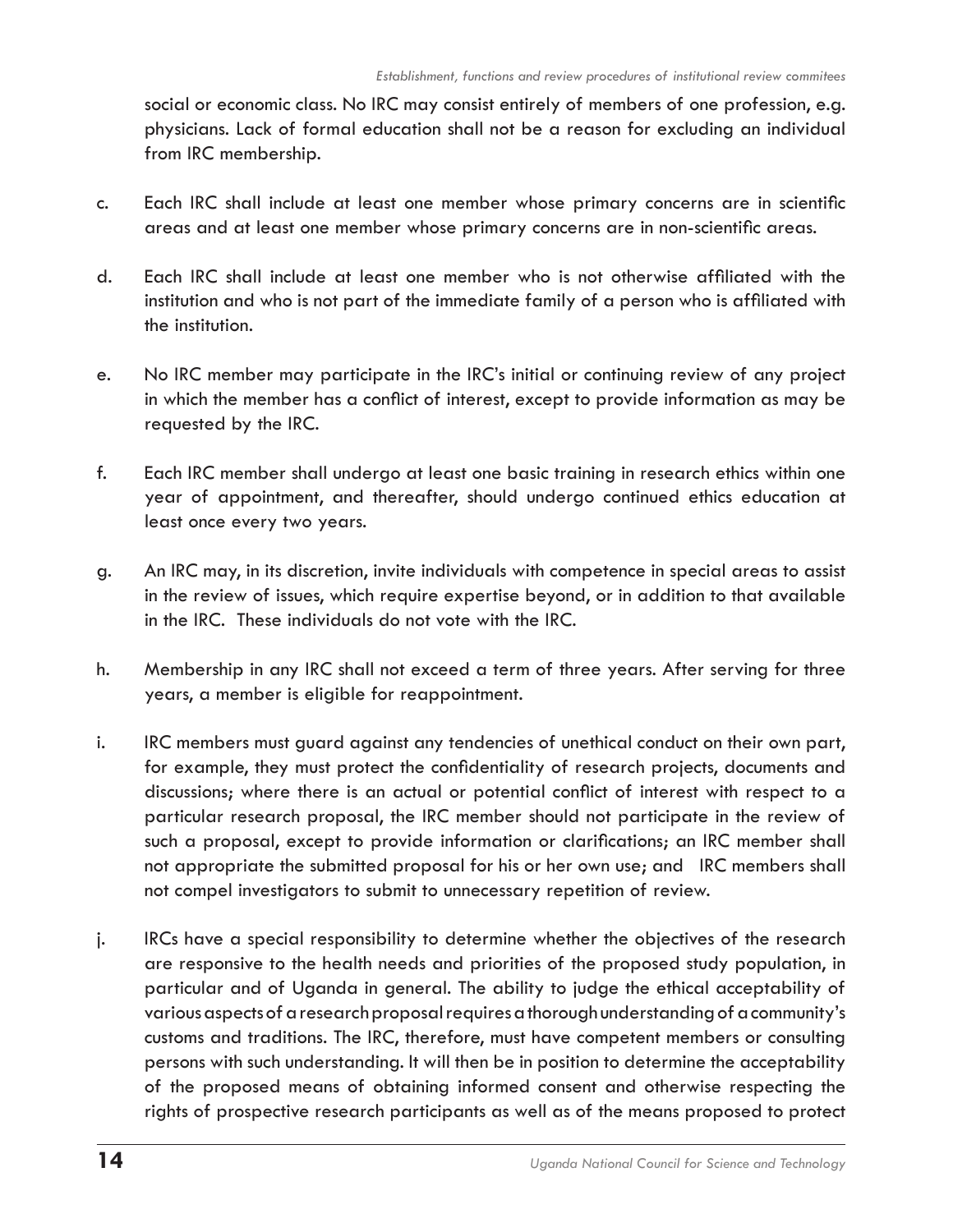the welfare of the research participants. Such persons should be able, for example, to indicate suitable members of the community to serve as intermediaries between investigators and research participants, and to advise on whether material benefits or inducements may be regarded as appropriate in light of a community's gift-exchange and other customs and traditions.

#### **4. 4 Functions**

IRCs act as independent reviewers of any proposed study on human research participants, to ensure ethical conduct of research, and that participant's rights and welfare are not violated. Therefore, the major responsibility of IRCs is to safeguard the rights, safety, and well being of research participants. It is important for IRCs to review the scientific soundness of the research proposals. In view of this, the functions of any IRC in Uganda shall be to:

- a. Maintain ethical standards of practice in research;
- b. Protect research participants and investigators from harm or exploitation;
- c. Preserve the research participants' rights and welfare;
- d. Provide assurance to society of the protection of the rights and welfare of research participants; and
- e. Ensure adherence to ethical conduct of research protocol approved by the IRC;

#### **4. 5 Review Mechanisms**

As previously mentioned, each IRC must have written procedures, including procedures to be followed in their review mechanism. The following are the minimum requirements for an IRC review mechanism.

#### **4.5.1 General Requirements**

- a. The IRC shall review proposed research at convened meetings at which at least fifty percent (50%) of the members of the IRC are present, including at least one member who represents the interests of the community;
- b. In order for the research project to be approved, it shall receive the approval of a simple majority of those members present at the meeting. The only exception to this procedure shall be in the case of expedited review as provided in Section 4.5.2;
- c. The IRC shall meet as often as possible, but at least once every three months;
- d. An IRC shall require that information given to research participants as part of informed consent complies with the general requirements for informed consent as prescribed by these guidelines. However, the IRC may require that more information be given to the research participants, provided such additional information would meaningfully add to the protection of the rights and the welfare of the research participants.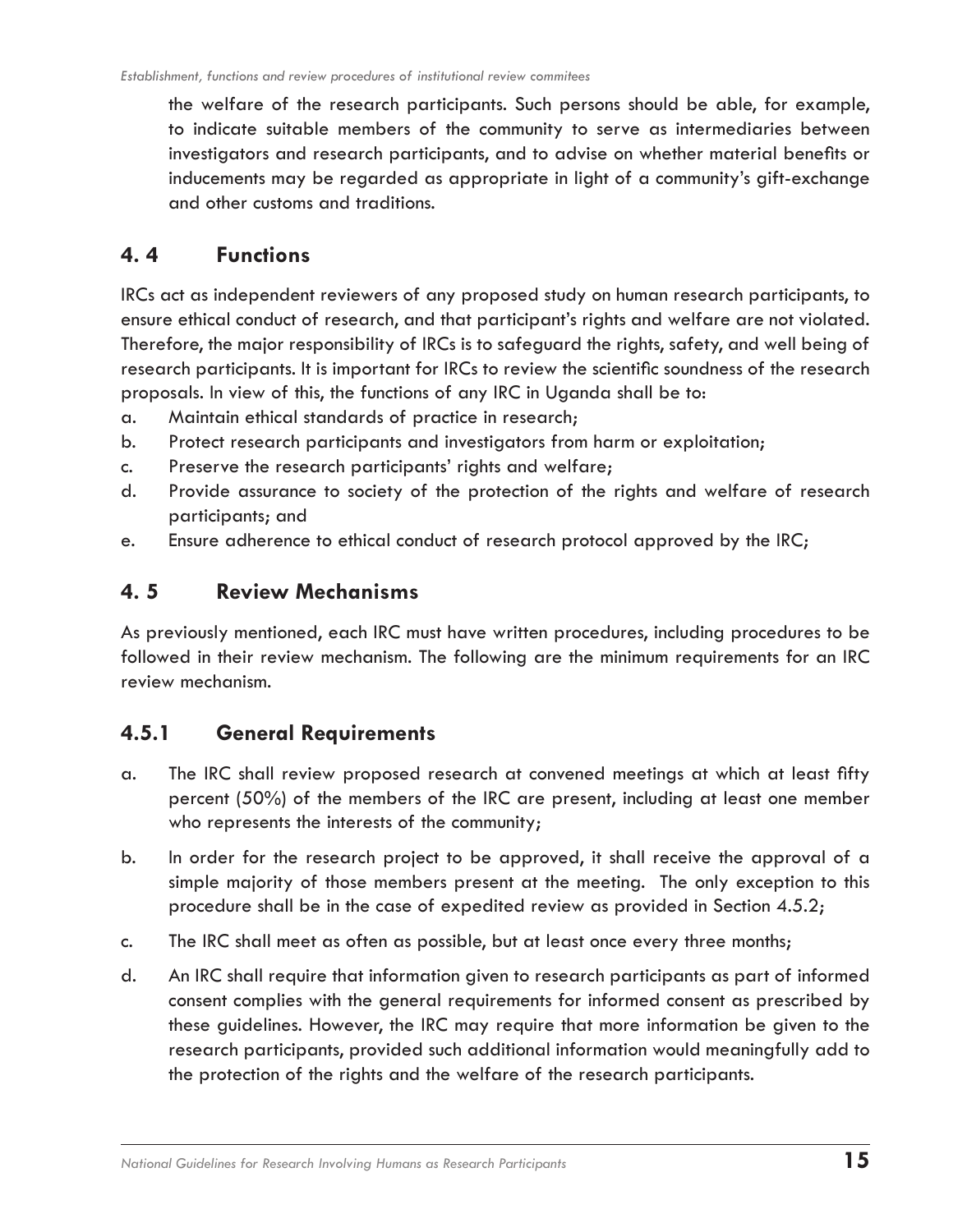- e. An IRC shall generally require documentation of informed consent process. For certain types of research, however, the IRC may require the investigator to administer a comprehension test (or test of understanding) to ensure that prospective research participants have acquired adequate understanding of the relevant facts and consequences of participation in the study.
- f. An IRC shall notify investigators in writing the outcome of the review of the investigators research project. Such notice shall be provided to the investigator within 14 days from the date of IRC review of the research project. In case the IRC does not approve a research activity, it shall include in its written notification a statement of the reasons for its decision.
- g. An IRC shall conduct continuing review of research covered by these guidelines at intervals appropriate to the degree of risk, but not less than once a year, and shall have authority to observe or have a third party observe the informed consent process.

### **4.5.2 Expedited Review Procedures**

- a. The IRC may use an expedited procedure to review minor changes in previously approved research protocol during the period of one year or less for which approval is authorized. Minor changes include such changes as the addition of a collaborator or a small change in the number of research participants, or spelling corrections. Major changes include, but are not limited to, significant changes in the research methodology or a change in the procedures for the research participants. Each IRC shall develop standard operating procedures to define eligibility for expedited review;
- b. Under an expedited review procedure, the review may be carried out by the IRC chairperson or by one or more experienced reviewers designated by the chairperson from among the members of the IRC. In reviewing the research, the reviewers may exercise all of the authorities of the IRC except that the reviewers may not disapprove the research. A research activity may be disapproved only after review in accordance with the standard procedure outlined above.
- c. Each IRC that uses an expedited review procedure shall adopt a procedure for keeping all members advised (no later than at the full IRC meeting following the expedited review), of research proposals which have been approved under this procedure.
- d. The UNCST may restrict, suspend, terminate, or choose not to authorize an IRC use of the expedited review procedure when deemed necessary to protect the rights and welfare of research participants.

### **4.5.3 Exemption from IRC Review**

The following categories of research are exempt from the requirements of IRC review specified in these guidelines: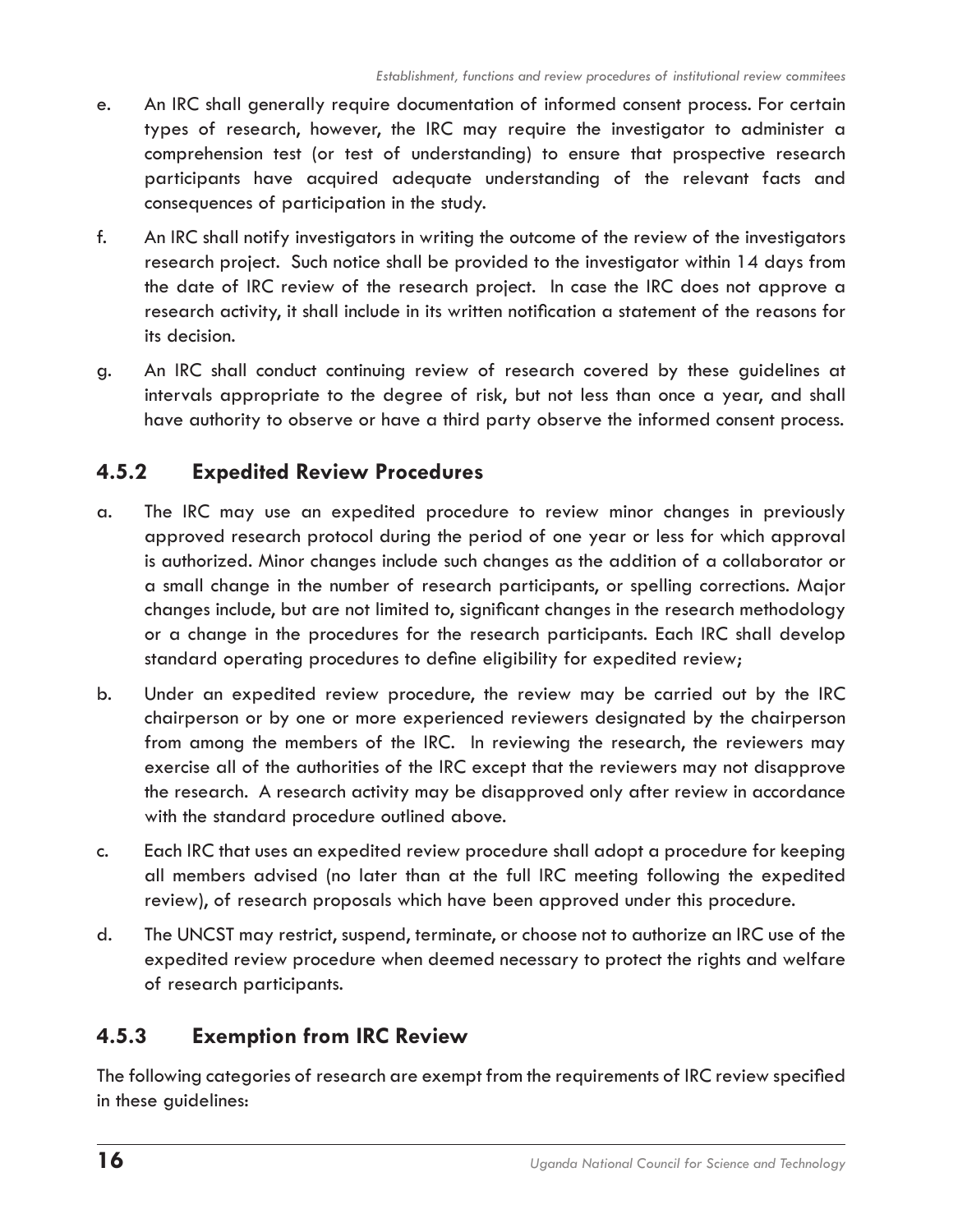- a. Use of publicly available unlinked data that does not identify individuals or communities;
- b. Emergency use of a test article provided that such emergency use is reported to the IRC within 5 working days. Any subsequent use of the test article at the institution is subject to IRC approval.

If an investigator believes that his/her research project would satisfy the requirements for exemption by IRC review, the investigator shall apply to the IRC for his/her study to be exempt from IRC review. The IRC shall review the application to ensure that the proposed study satisfies requirements for exemption from IRC review, and will, thereafter, grant exemption.

#### **4.5.4 Review of Collaborative Research Projects**

- a. Collaborative research projects are those projects that involve more than one institution, some of which might be international. In the conduct of collaborative research projects, each participating institution is responsible for safeguarding the rights and welfare of research participants and for complying with these guidelines, and this involves securing IRC approvals in their institutions as appropriate. However, with the approval of the UNCST, an institution participating in a collaborative research project may enter into joint review arrangements for that particular research project in order to streamline the review process. Such joint IRC review should ensure that the proposed research is responsive to the needs and priorities of Uganda and meets the requisite ethical standards described in these guidelines.
- b. An international collaborative research project should have a co-principal investigator in Uganda who must be employed and/or affiliated to a recognized local institution that is relevant to the area of the proposed research.
- c. The local IRC overseeing an international collaborative research project is the IRC of record in view of its better understanding of the cultural sensitivities of the population in which the proposed research is to be conducted. It is also better placed to monitor compliance in the course of a study.
- d. In addition, the local IRC shall require approvals of the research project by the coprincipal investigator in the collaborating institution and the sponsoring agency.
- e. The guidelines for reporting SAEs as stipulated herein shall have precedence over any other guidelines.

#### **4.5.5 Suspension or Termination of IRC Approval of Research**

a. An IRC shall have authority to halt, suspend or terminate approval of research that is not being conducted in accordance with the IRC's requirements or that has been associated with unexpected serious harm to research participants or that contravenes these guidelines. The IRC may suspend research when, for instance: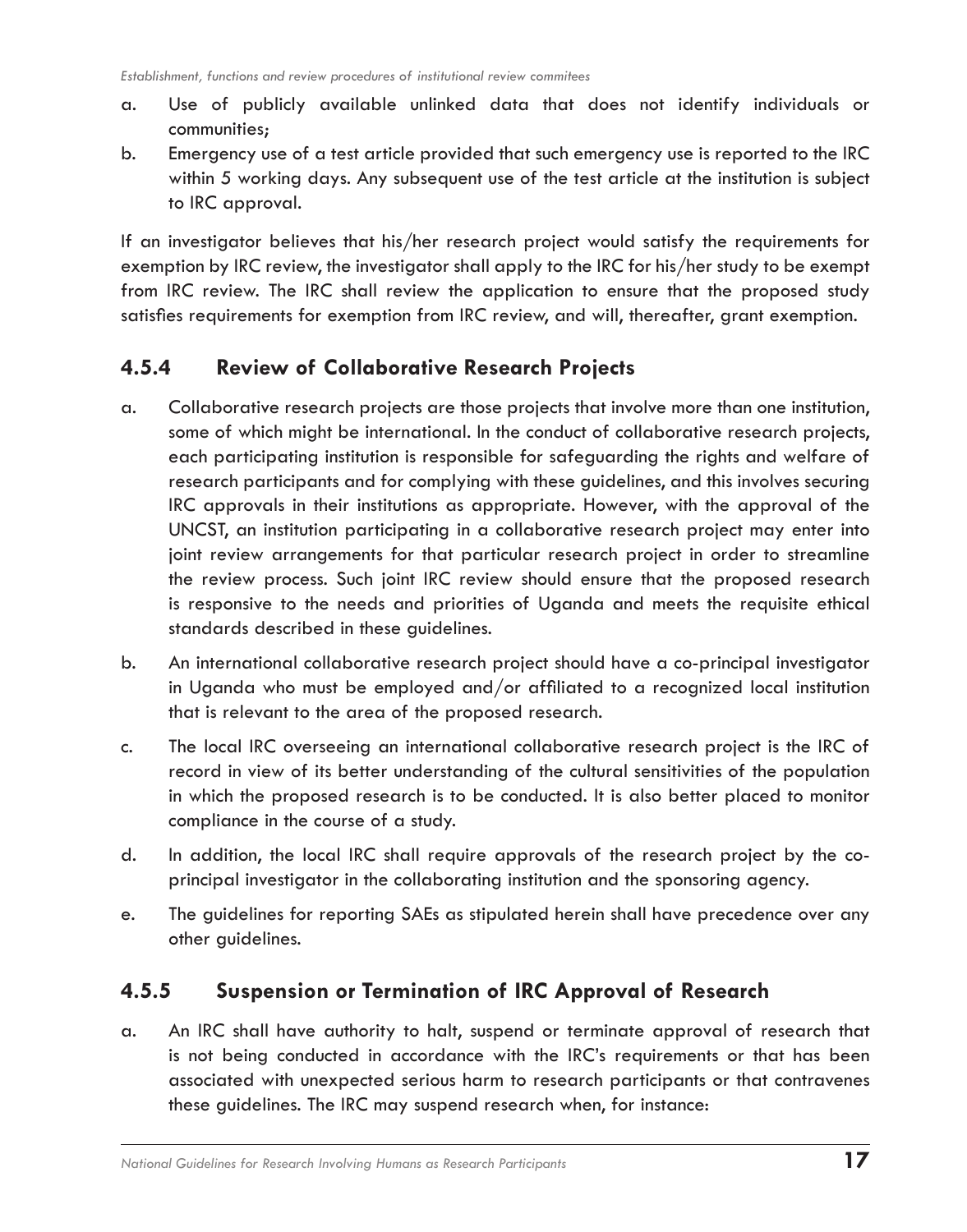- i. It finds that the investigator has implemented major changes in the research protocol without the prior approval of the IRC,
- ii. When the investigator has failed to follow specific procedures or requirements enunciated by the IRC in its initial review of the research protocol, or
- iii. When there is unexpected serious harm to the participants including, but not limited to, serious physical injury or death.
- b. Any suspension or termination of approval shall include a written statement of the reasons for the IRC's action and shall be reported promptly to the investigator(s), appropriate institutional officials and the UNCST.

#### **4.6 IRC Records**

The institution shall ensure that the IRC prepares and maintains adequate documentation of IRC activities, including the following:

- a. Detailed written procedures for the IRC.
- b. Copies of all research proposals reviewed, scientific evaluations that accompany the proposals, approved sample consent documents, progress reports submitted by investigators, reports of injuries to research participants, etc.
- c. Minutes of IRC meetings which shall be in sufficient detail to show attendance at the meetings; actions taken by the IRC; the vote on these actions including the number of members voting for, against, and abstaining; the basis for requiring changes in or disapproving research; and a written summary of the discussion of controversial issues and their resolution.
- d. Records of continuing review activities.
- e. Copies of all correspondence between the IRC and investigators.
- f. Statements of significant new findings provided to research participants.

The records required by these standards shall be retained for at least five (5) years after completion of the research project. All records shall be accessible for inspection and copying by authorized representatives of the UNCST.

#### **4.7 Basic Requirements for Approval of a Research Protocol**

In order to approve research covered by these guidelines, the IRC shall determine that all of the following requirements are satisfied:

a. Risks to research participants are minimized by using procedures which are consistent with sound research design and which do not unnecessarily expose the research participants to risk and whenever appropriate by using procedures already being performed on the research participant for diagnostic or treatment purposes.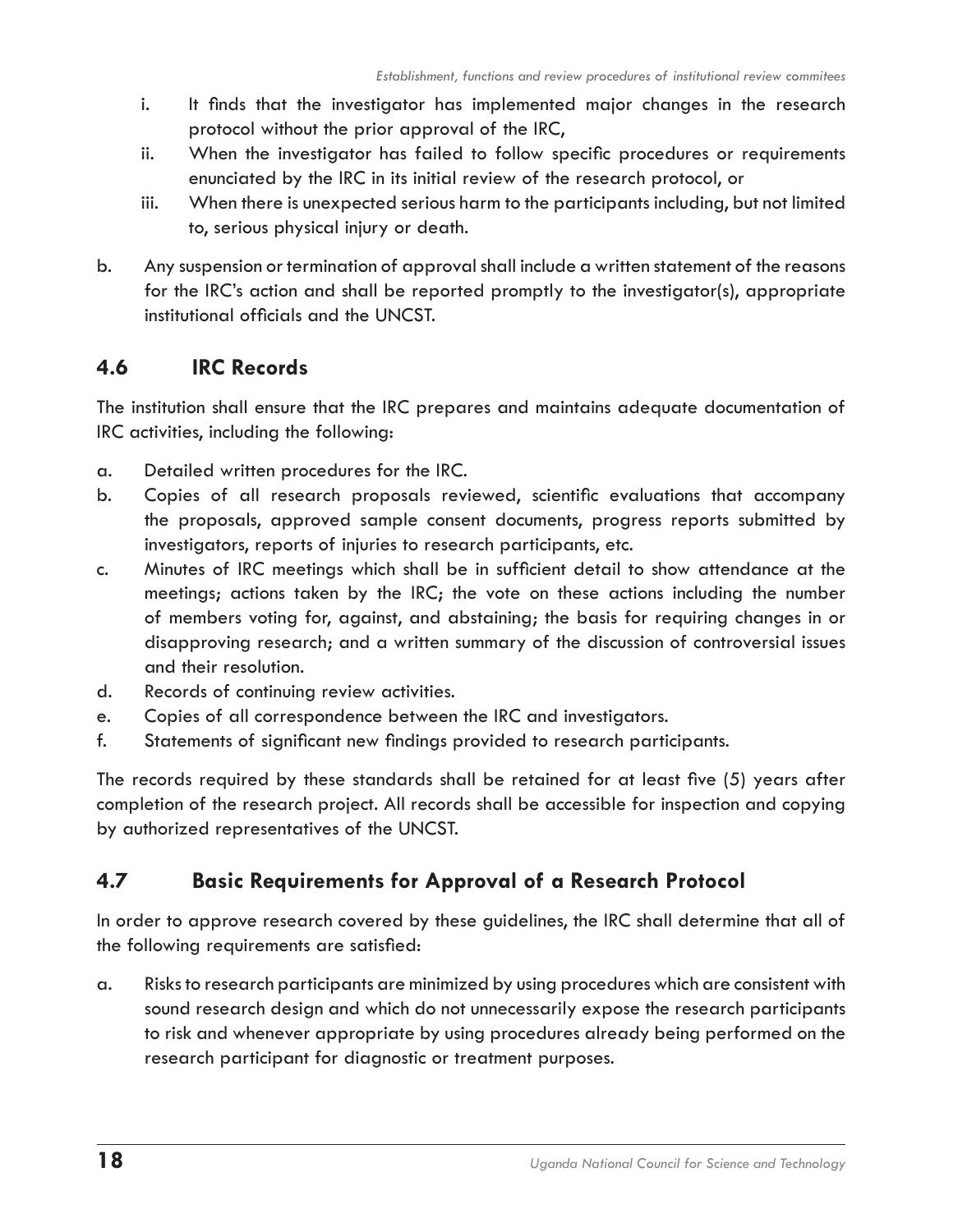- b. Risks (if any), are reasonable in relation to anticipated benefits to the research participants, and the importance of the knowledge that may reasonably be expected to result. In evaluating risks and benefits the IRC should consider only those risks and benefits that the research participants would receive even if not participating in the research. The IRC should not consider possible long range effects of applying knowledge gained in the research as among those research risks that fall within the purview of its responsibility.
- c. The selection of research participants is equitable. In making this assessment the IRC shall take into account the purposes of the research and the setting in which the research will be conducted and should be particularly cognizant of the special problems of research involving especially vulnerable populations.
- d. Informed consent will be sought from each individual prospective research participant or the individual participant's authorized representative.
- e. Informed consent will be appropriately documented in accordance with the provisions of these guidelines.
- f. The research plan makes adequate provision for monitoring the data collection to ensure the safety of the research participants.
- g. When appropriate, there are adequate provisions to protect the privacy of research participants and to maintain confidentiality of data.
- h. When some or all of the research participants are likely to be vulnerable to coercion or to undue influence, additional safeguards have been included in the study to protect the rights, welfare and interests of these research participants.

#### **4.8 Requirements for Submission to an IRC**

All research protocol submitted to an IRC for review and approval must at the least include the following information:

- a. A clear statement of the objectives of the research, with regard to the present state of knowledge and a justification for undertaking the investigation;
- b. A precise description of all proposed procedures and interventions, including the duration of the study;
- c. A statistical analysis plan;
- d. Description of the study population including the number of research participants to be recruited;
- e. The inclusion and exclusion criteria for study participants and procedures for the withdrawal of individual participants;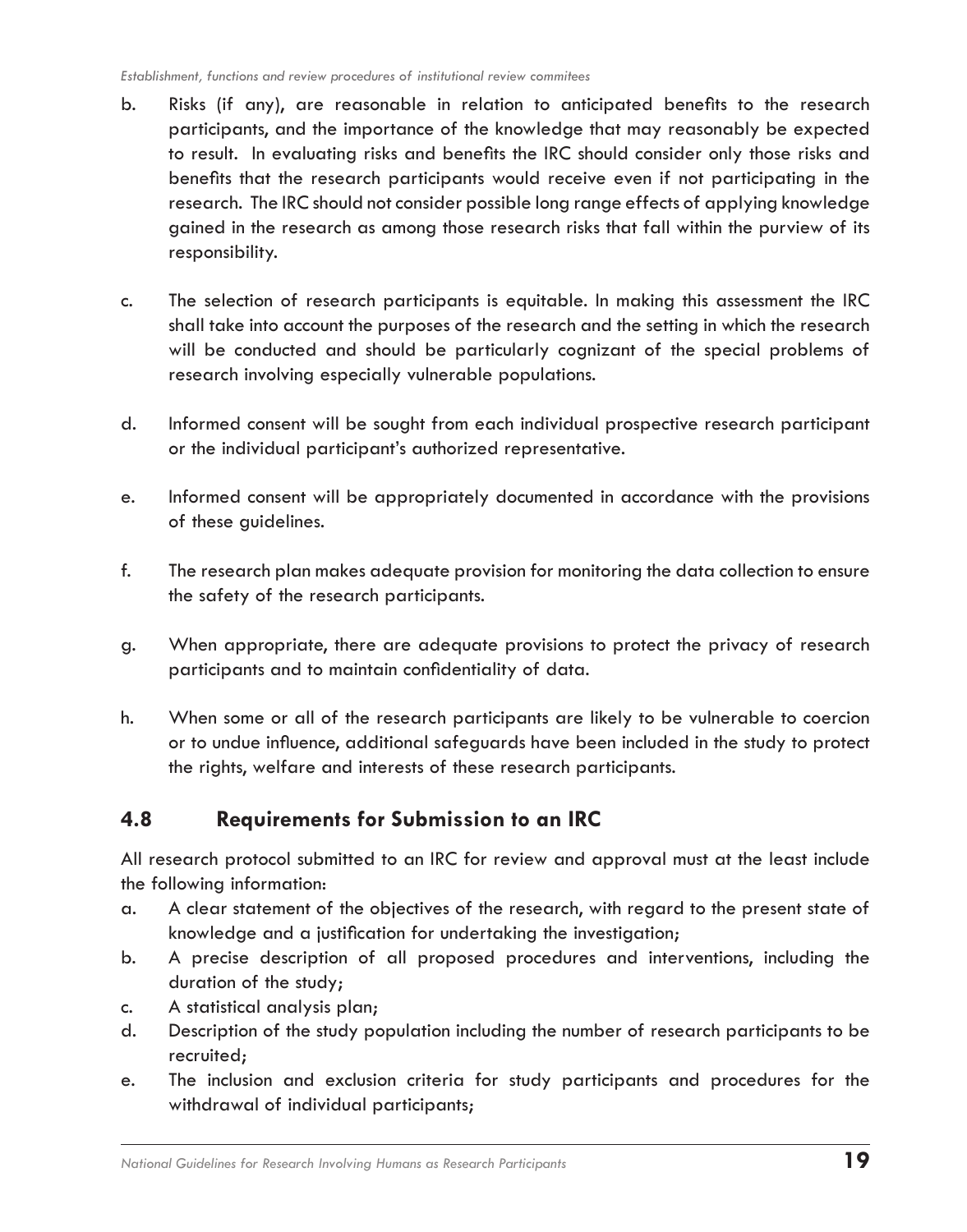- f. Complete details of the informed consent process, including the proposed means of obtaining informed consent;
- g. Evidence that the investigator is appropriately qualified and experienced and has adequate facilities for the safe and efficient conduct of the research; and
- h. The provisions that will be made to protect the confidentiality of information/data obtained from research participants;
- i. Study instrument e.g. questionnaires, case report forms, videos, flip charts and other data collection tools/forms;

### **4.9 Obligations of an IRC**

The IRC is obliged to:

- a. Conduct initial and continuing/periodic review of research projects, including site monitoring visits;
- b. Review the investigators research protocol in a timely manner but in any case within 60 days from the date of receipt of the research protocol. In the case of annual continuing review, the IRC shall maintain the same anniversary date of approval for any given research protocol;
- c. Communicate the outcome of the review within 14 days from the date of IRC review of research protocol;
- d. Respond to any allegations of misconduct in research projects approved or rejected by the IRC;
- e. Liaise with other IRCs within and outside the country for better carrying out of its functions;
- f. Prepare annual reports of IRC performance to the UNCST;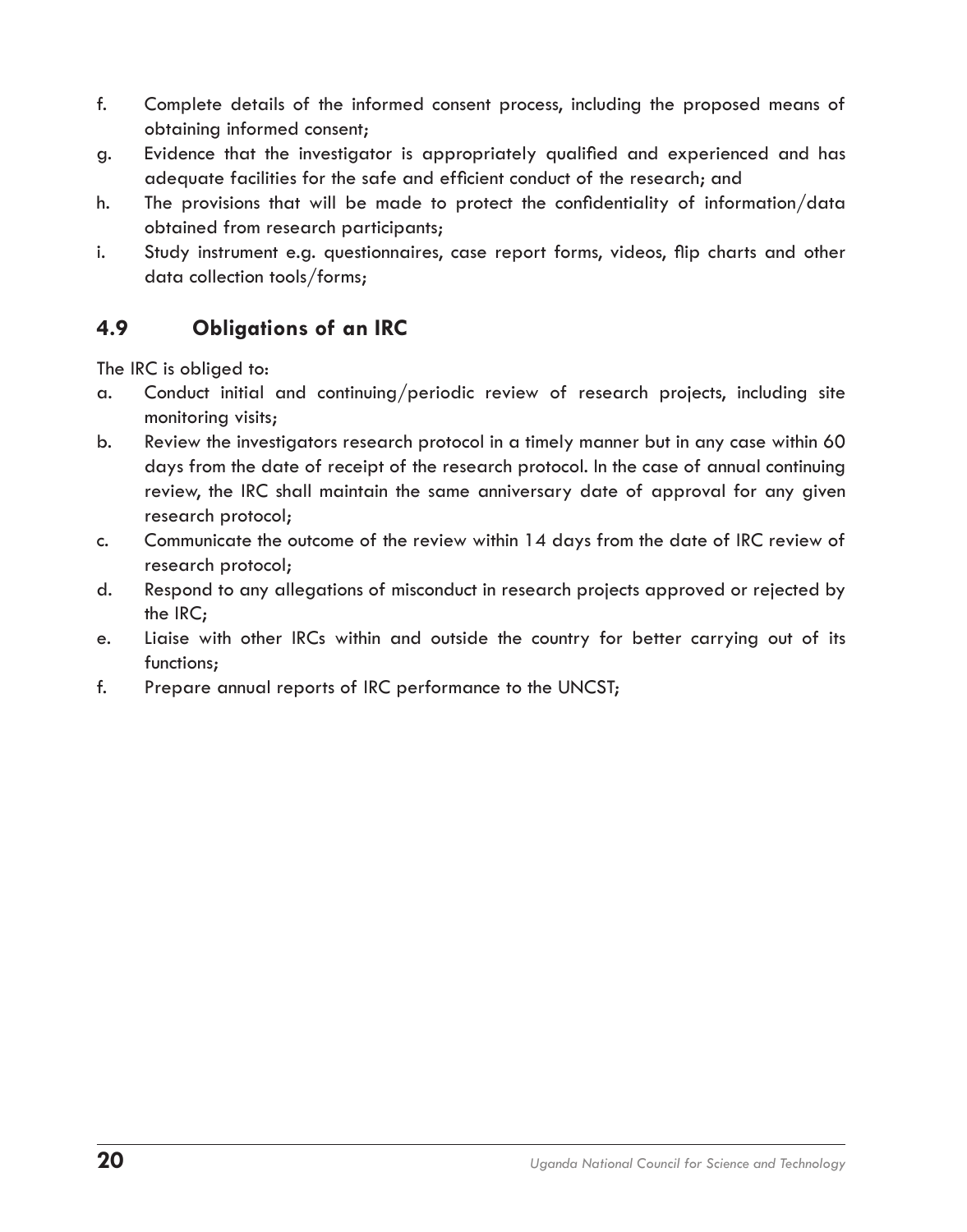## **5. ETHICAL CONSIDEREATIONS IN THE REVIEW OF RESEARCH PROTOCOLS<sup>2</sup>**

### **5.1 Scientific validity**

Any research project asking valuable questions, if it is designed or conducted poorly will yield scientifically unreliable or invalid results. Scientifically unsound research on humans is unethical in that it may expose research participants to risks or inconvenience to no purpose. For research to be ethical, the methods must be valid and practically feasible, the research project must have a clear scientific objective, be designed using acceptable scientific principles, methods and reliable practices; have sufficient power to definitely test the objective and offer a plausible data analysis plan.

### **5.2 Science and social value**

The major objective of research using humans is the anticipated benefit, which could be in a form of new intervention that could improve the quality of life of a community, or it could be generalisable knowledge to benefit the entire scientific world or it could be a step towards a major break through in terms of health care delivery. A research project should demonstrate value in terms of new information to be added to the scientific community and probably improvement in health care provision and general social well being. There should be foreseeable benefits to the individuals and community that is going to be studied, and the risks should be minimized.

### **5.3 Favourable risk-benefit ratio**

For a research project to be ethically acceptable, it should have a favourable risk/benefit ratio to the individual research participant and to society generally in terms of the knowledge that will be gained from the research project. IRCs should undertake a systematic analysis of the risks and benefits of a research project to individual research participants and society; and ascertain that the anticipated benefits justify the risks. Risks may include psychological, mental, social, physical and economic harms. Benefits may include such aspects as medical care and treatment. In balancing these elements, the risks and benefits to the individual research participant will normally carry special weight.

### **5.4 Community involvement**

Where appropriate, there should be a provision for involvement of the community in the research process right from the inception to the post research period. The community in this context may be geographical or study population specific. Community involvement includes

*Adapted from Emmanuel E. et al (2000) Ethical Requirements for Clinical Research. JAMA May 24/31, 2000- Vol 283, No. 20*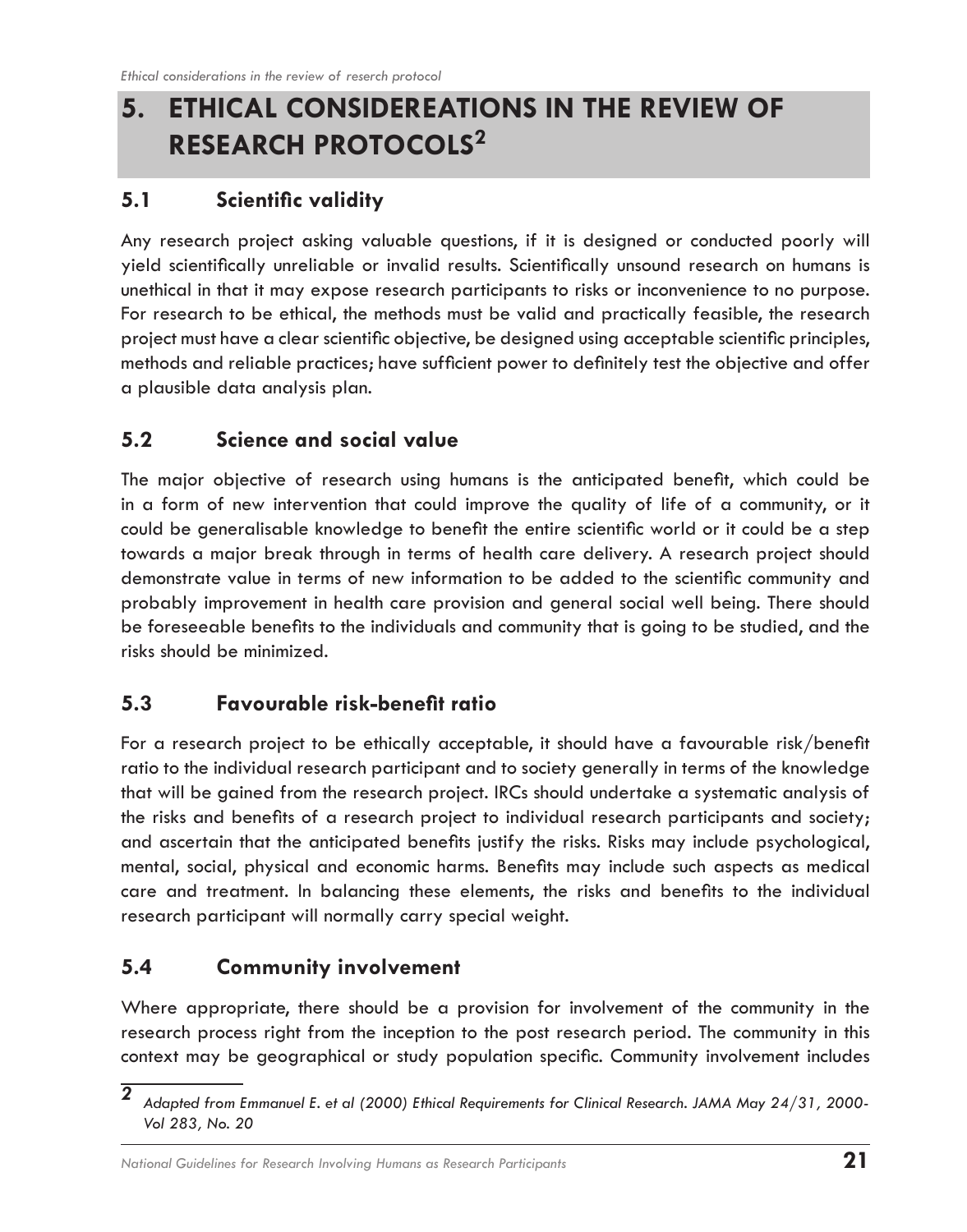participation in planning and implementation of the research project and dissemination of research findings. Community involvement shall not override the rights of individuals to provide voluntary consent for participation in the research project.

#### **5.5 Fair selection of research participants**

Selection of research participants should be justified by the scientific hypothesis or research question, but not by the convenience of obtaining research participants. The risks/burdens and benefits of research should be equitably distributed among both disadvantaged and privileged communities. Vulnerable groups should not be targeted for risky research and they should not be denied potentially beneficial research. Consideration shall be made of the socio-economic factors, gender, age, ethnic and racial differences, where applicable. Exclusion of a category of research participants who should have otherwise been included in the study should be justified.

#### **5.6 Informed consent process**

The purpose of informed consent is to ensure that individuals control whether or not they wish to enrol in the study and participate only when the research project is consistent with their values, interests and preferences. To provide informed consent, individuals must be accurately informed of the purpose, methods, risks, benefits and alternatives to research; understand this information and its bearing on their own situation, and make a voluntary and uncoerced decision whether or not to participate.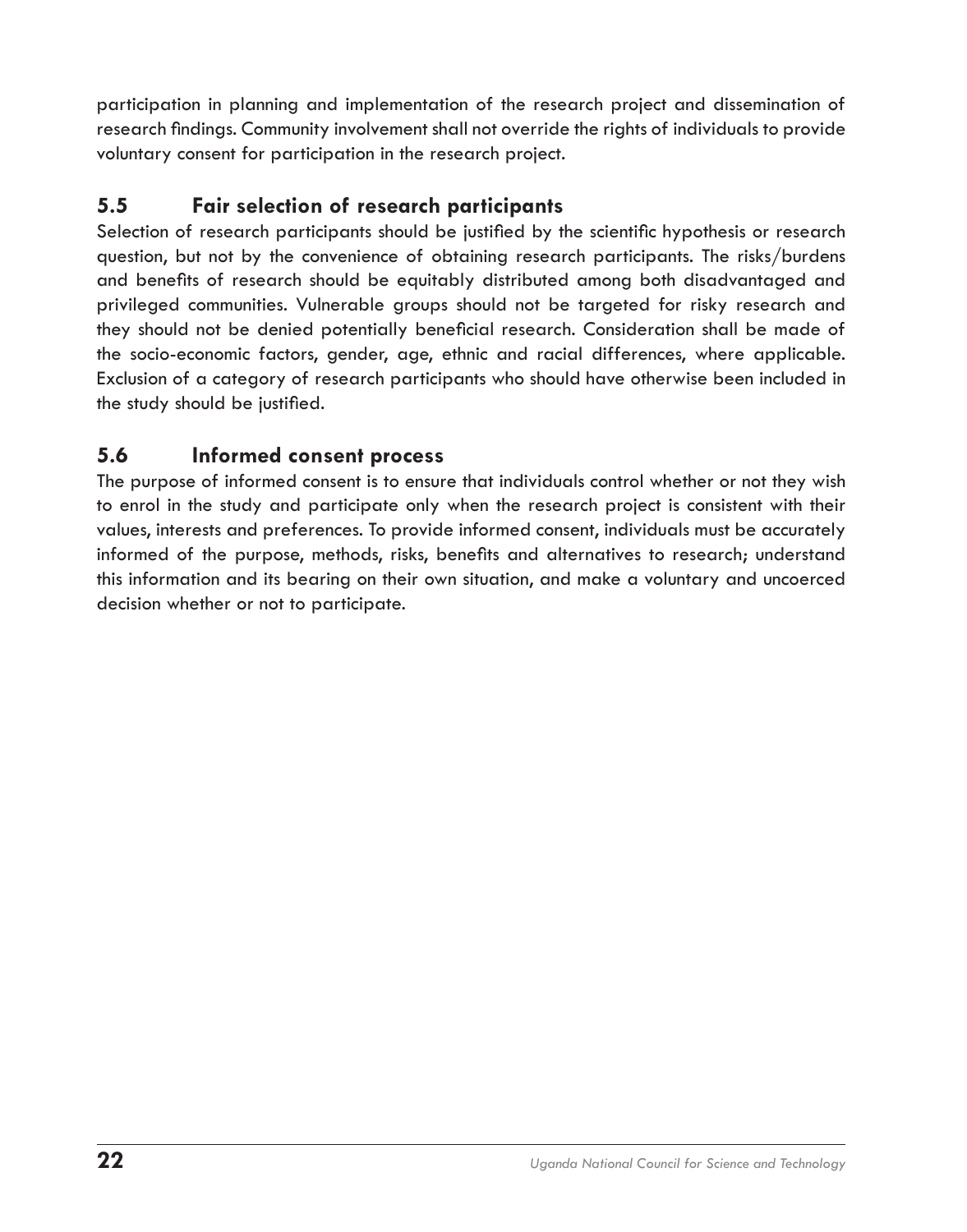## **6. THE INFORMED CONSENT PROCESS**

#### **6.1 Introduction**

Respect for persons requires that research participants be given the opportunity to make choices about what should be done to them. Consent is not just a form or a signature/mark but a process of information exchange between the researcher and research participants on the whole research process. Information provided should be adequate, clearly understood by the research participant with decision making capacity and the research participant should voluntarily decide to participate.

#### **6.2 General Requirements for the Informed Consent Process**

Except as provided elsewhere in these guidelines, no investigator shall involve an individual person as a research participant unless the investigator has obtained informed consent of the individual or the individual's authorized representative. As an example, a community leader may not consent for the participation of community members in research without the individual research participants' informed consent.

An investigator shall seek such consent only after ascertaining that the prospective research participant has adequate understanding of the relevant facts and of the consequences of participation. For certain types of research, the IRC may require the investigator to administer a comprehension test (or test of understanding) to ensure that prospective research participants have acquired adequate understanding of the relevant facts and of the consequences of participation. Seeking consent shall be carried out under circumstances that provide the prospective research participant or the representative, sufficient opportunity to consider whether or not to participate and that minimize the possibility of coercion or undue influence. The information that is given to the research participant or the representative, whether it is conveyed orally, in writing or other delivery mechanism, shall be in a language and form understandable to the participant or the representative. No informed consent, whether oral or written, shall include any exculpatory language through which the research participant or representative is: (1) made to waive or appear to waive any of the research participant's rights, or (2) appears to release the investigator, the sponsor, the institution, or its agents from liability.

The investigator shall ensure that there is initial monitoring at the start of the study and continued adequacy of the informed consent process and renewal of informed consent if there are significant changes in the conditions or procedures of the research project or if new information becomes available that could affect the research participant's willingness to continue in the research project.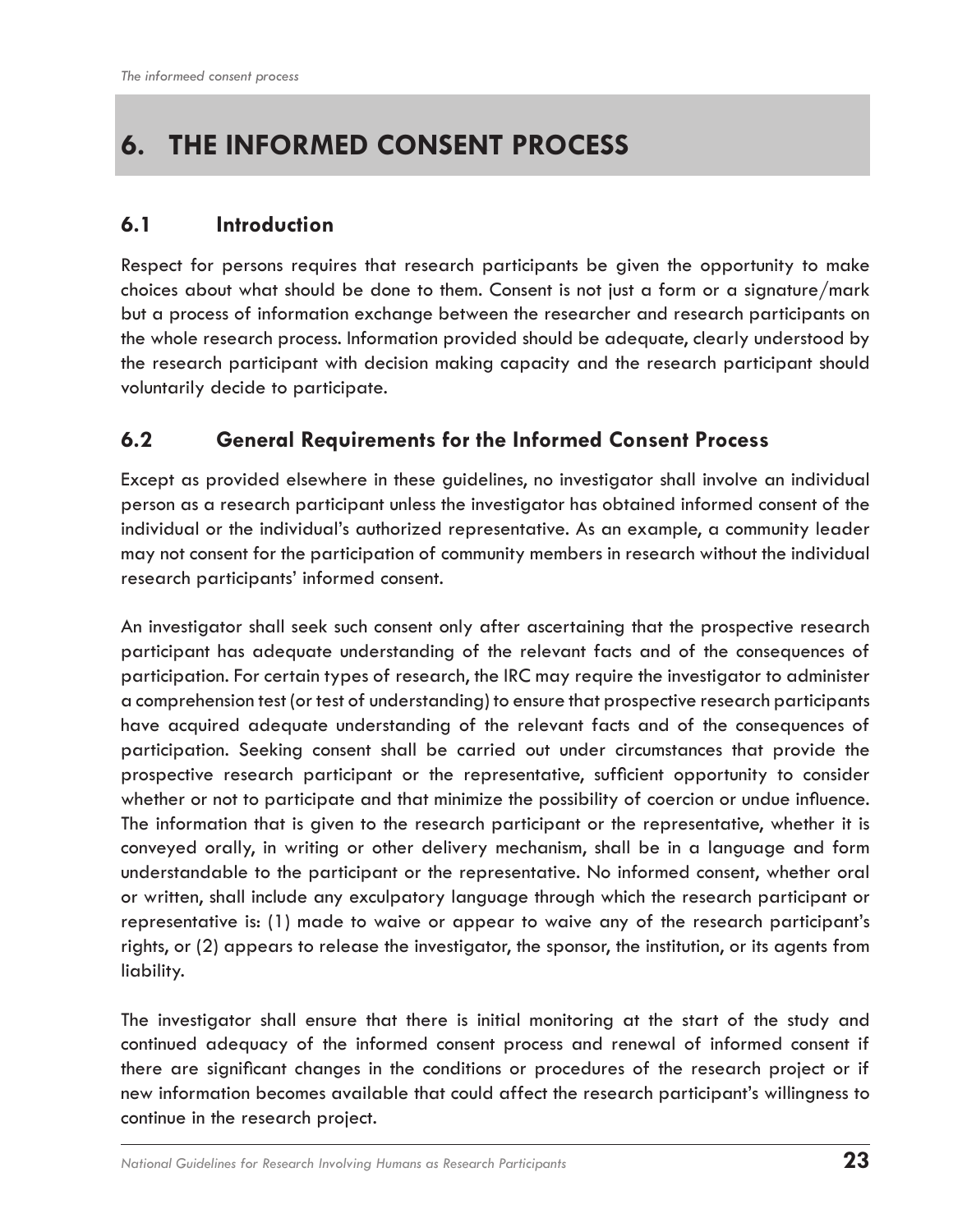#### **6.3 Elements of an Informed Consent Form**

The elements which must be included in the information provided to each potential research participant in order for the consent to be valid include the following:

- a. A statement that this is a study rather than the provision of clinical care; that the study involves research; an explanation of the research project; an estimate of the duration of the research project and the research participant's participation in that research project; a description of the procedures to be followed in the research project, and the identification of any procedures, including the use of medication or devices, that are experimental.
- b. A description of any reasonably foreseeable risks or discomforts that the research participant may experience.
- c. A description of the benefits to the research participants or to others that may reasonably be expected to result from the research project.
- d. A disclosure of appropriate alternative procedures or courses of treatment, if any, that might be advantageous to the research participant.
- e. A statement describing the extent, if any, to which privacy and confidentiality of the research participants will be maintained.
- f. For research involving more than minimal risk, a statement as to whether any compensation and any medical treatments are available if injury occurs and, if they are, what they consist of and where further information may be obtained.
- g. Identification by name and contact details of the individual(s) who should be contacted for answers to questions about the research project and the research participants' rights and the name of the individual(s) to contact in case of a research-related injury to the research participant. The designated individuals must be able to communicate with the research participant in the language of the research participant or must have the capability and authority to promptly secure the services of an interpreter to assist in responding to the research participant's questions.
- h. A statement that participation is voluntary, that refusal to participate will not result in a penalty or a loss of benefits to which the research participant is otherwise entitled, and that the research participant may discontinue participation at any time without penalty or loss of benefits to which the research participant is otherwise entitled.
- i. A statement of the extent of the investigator's responsibility, where applicable, to provide medical services to the research participant.
- j. A statement of the nature, form and extent of compensation for study participation, e.g. reimbursement for transport, time and meals.
- k. A brief description of the sponsors of the research project and the institutional affiliation of the investigators.
- l. A statement that research participants will get feedback on findings and progress of the study, and that any new information that affects the study or data that has clinical relevance to the research participants, will be made available to the research participants or their health care providers.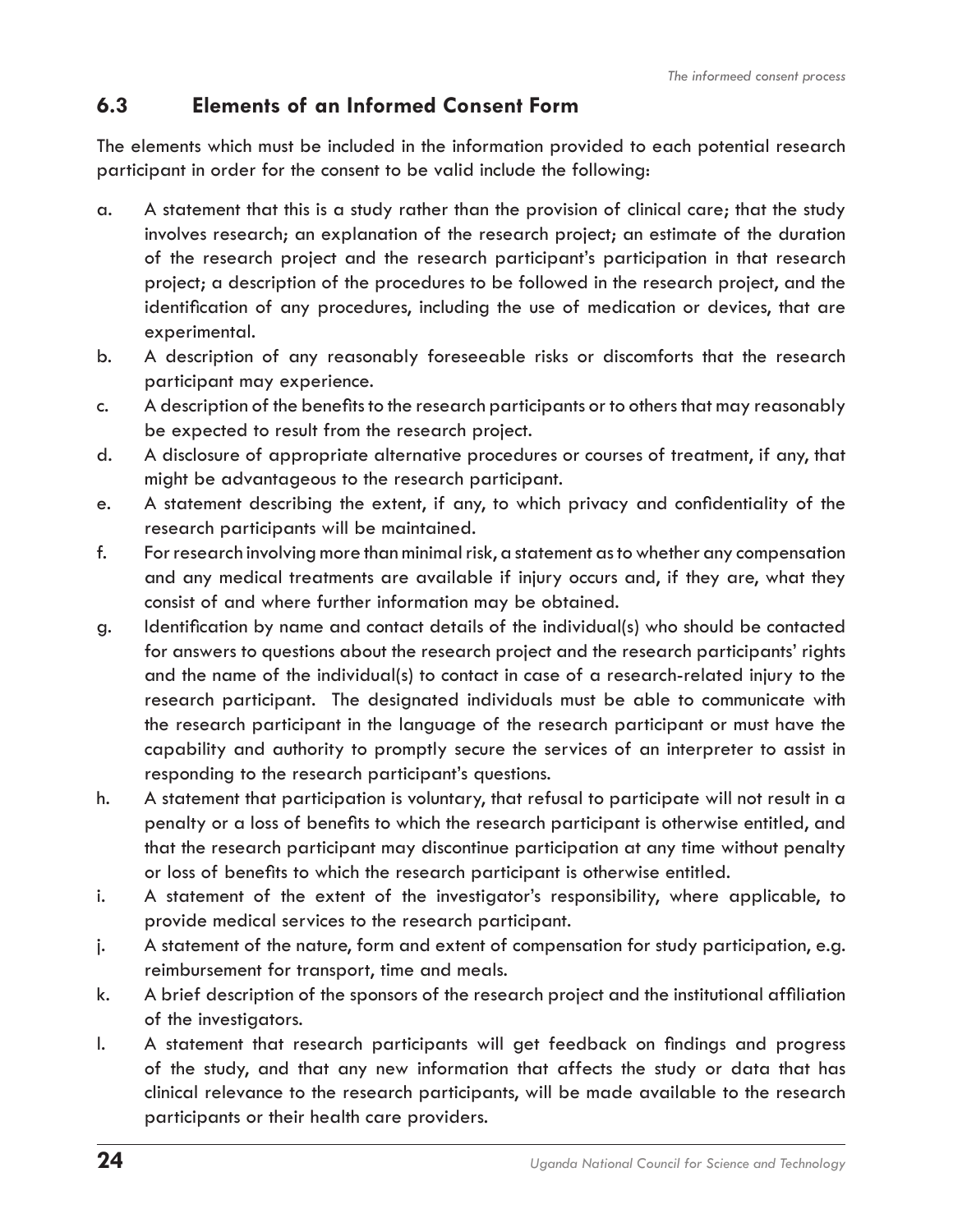- m. Where necessary, for example, illiterate, mentally incapacitated or physically handicapped research participants, the provision for a witness at appropriate specific stages of the informed consent process.
- n. A statement that the study has been approved by a specified recognized Ugandan based IRC.

Any of the following elements shall be provided to the research participant when appropriate based on the nature and conduct of the study:

- a. A statement that a particular treatment or procedure under study may involve risk to the research participant, or to the embryo or fetus if the research participant is or may become pregnant, and that the risk is currently unforeseeable.
- b. An explanation of circumstances under which the investigator may terminate the research participant's participation, whether or not the research participant consents to such termination.
- c. An explanation of any additional costs to the research participant that may result from his or her participation in the research project.
- d. A statement explaining the consequences of a research participant's decision to withdraw from the research project. Research participants may withdraw at any time without further notice. However, research participants' should be provided with a description of the procedures that are to be followed in order to give notice of their withdrawal.
- e. A statement that significant new findings that are made during the course of the study, whether by the study's investigators or others that may relate to the research participant's willingness to continue his or her participation, shall be provided to the research participant in a timely manner.
- f. The approximate number of individuals participating in the research study.
- g. Whether, when and how any of the products or interventions proven by the research project to be safe and effective will be made available to the research participants at the end of the study and whether they will be expected to pay for them.
- h. With regards to research involving the collection of biological/genetic materials, an explanation should be provided on how specimens will be managed at the end of the study. If the samples will be stored for future use, separate consent should be obtained. See section on storage of biological materials.

#### **6.4 Documentation of Informed Consent**

The research participant may imply consent by voluntary actions, express consent orally, or sign a consent form.

Except as provided in section 6.5 below, informed consent shall be documented by the use of a written informed consent form approved by an IRC and signed by the research participant or the research participant's representative and the person obtaining the consent. A copy shall be offered to the research participant or the research participant's representative signing the form.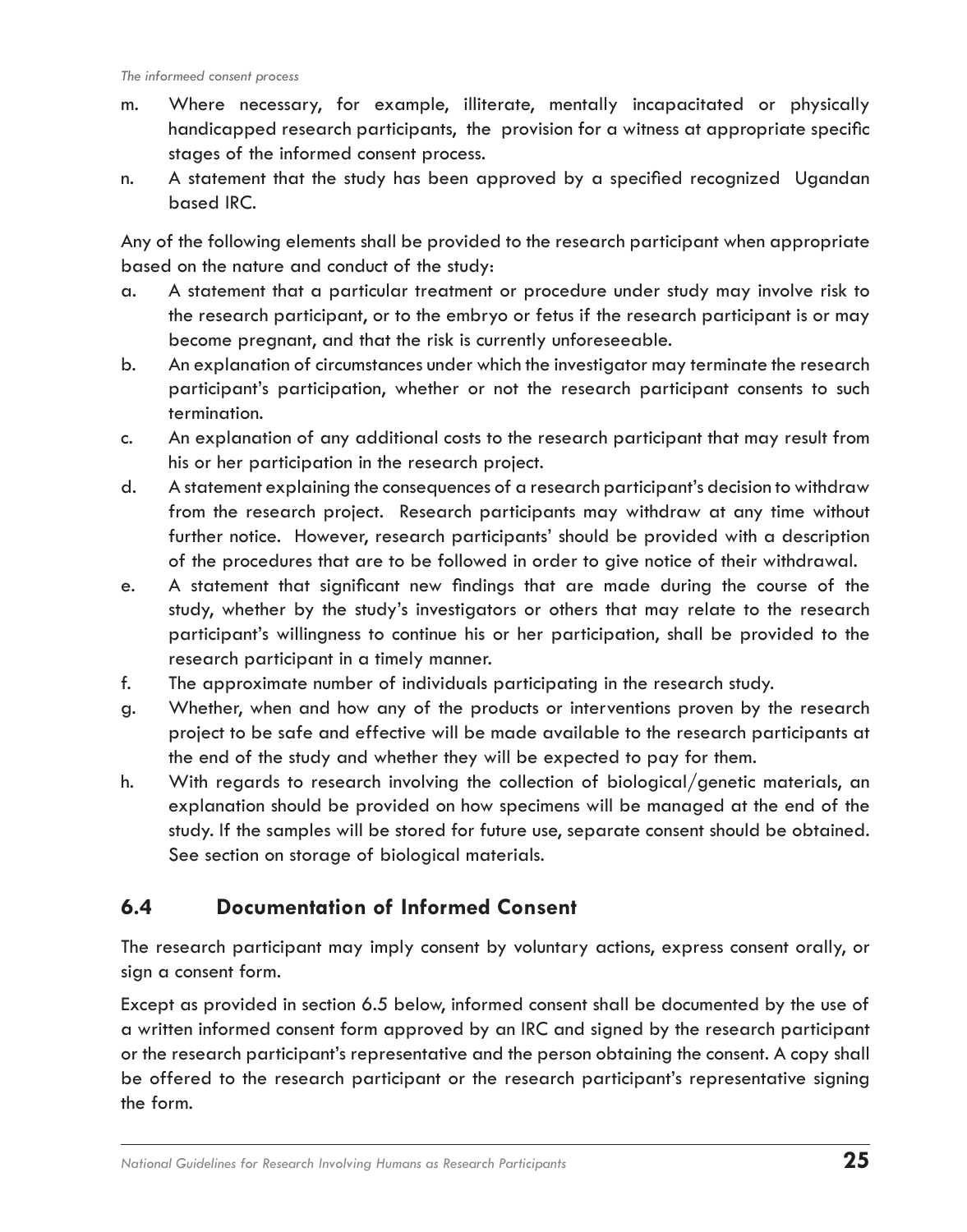The consent form shall contain all of the elements listed in section 6.3 above. This form may be read to the research participant or the research participant's representative. The research participant or the research participant's representative must be given sufficient time to read the consent form before the research participant or the research participant's representative signs the form or places his or her thumbprint on the form indicating that he or she has read and understood and agrees to participate in the study.

IRCs shall determine whether the investigator's proposal to obtain verbal informed consent is appropriate or not.

### **6.5 Waiver of informed consent and/or documentation of informed consent**

An IRC may waive some of, or all of the requirements for the investigator to obtain an informed consent and/or a signed /thumb printed consent form for some or all of the research participants of a particular study if the IRC determines that:

- a. The research project carries no more than minimal risk, that is, risk that is no more than the risks encountered in normal daily life in a stable society;
- b. The research project could not practicably be carried out without the waiver or alteration (whenever appropriate the research participants will be provided with additional pertinent information after participation);
- c. In situations where deception needs to be applied to achieve the objectives of the study;
- d. The only record linking the research participant and the research project would be the consent document and the principal risk to the research participant would be potential harm resulting from a breach of confidentiality;
- e. The research participant presents in an emergency situation and informed consent can not be reasonably obtained from the individual or his/her representative.

If a waiver of written informed consent is granted by the IRC, then each research participant should be asked whether he or she wishes to have documentation that links him or her with the study; and the research participant's wishes shall govern. In situations in which the research participant prefers not to execute a written informed consent form, the investigator must obtain oral informed consent and document that it has been obtained.

### **6.6 Assent**

A child's affirmative agreement to participate in research shall be sought from all children eight (8) years of age and above. If the informed consent given by the parent/guardian is written, the assent from the child shall be written, and if the informed consent given by parent/guardian is verbal, the assent from the child shall also be verbal.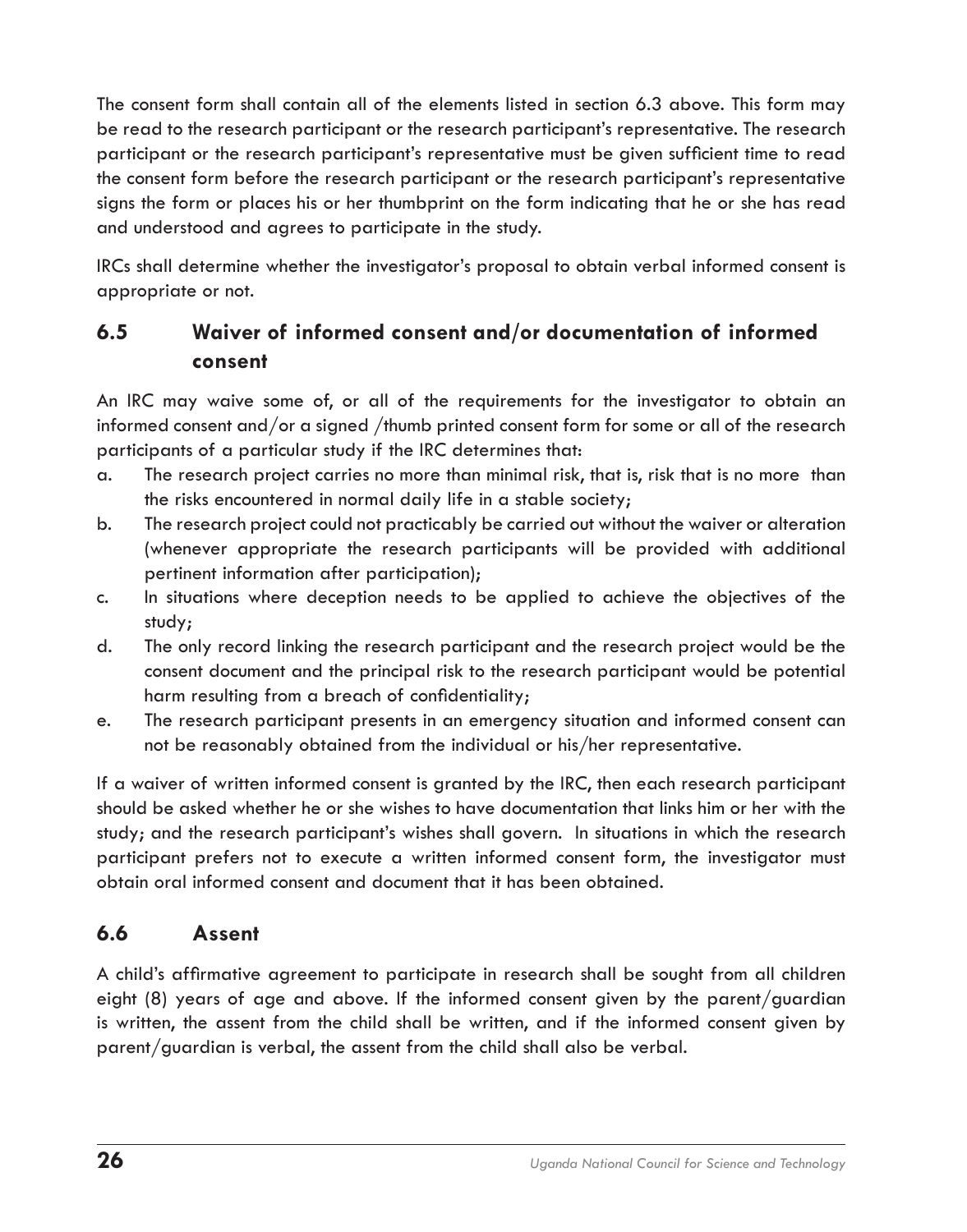## **7. STANDARD OF CARE DURING RESEARCH**

#### **7.1 Standard of care for research participants**

A care package for research participants should be stated before initiation of a research project. Care and treatment for research participants should be provided with the ideal aim of providing the best established effective intervention and, at the least, should be in accordance with the current Uganda Clinical Guidelines (UCG) and other national health guidelines and standards. In the absence of these national health standards, the investigator, IRC, UNCST and Sponsor shall agree on the care and treatment package to be provided.

The duration and sustainability of care and treatment for the research participant after the study should be negotiated before initiation of the study. Sponsors are encouraged, but not obliged, to provide care for concurrent illnesses not associated with the research project. Investigators should provide relevant follow up procedures for research participants for an appropriate period of time after the trial.

#### **7.2 Standard of care for research participants in control groups**

Research participants in a control group of a research project of a diagnostic, therapeutic, or preventive intervention should receive an established effective intervention or as may be determined with reference to the applicable national health standards. Sponsors may, where possible, provide care and treatment beyond what is recommended in the national health guidelines taking into consideration sustainability issues. Only in certain circumstances, as may be advised by an IRC and/or UNCST, would it be acceptable to use an alternative comparator such as a placebo or no treatment. However, in general, placebo-controlled trials may be conducted provided that:

- a. Based on knowledge that is available at the commencement of the trial, the new drug or device to be tested does not confer any significant benefit compared to the placebo, and a proven prophylactic, diagnostic or therapeutic method or established effective intervention does not exist.
- b. Withholding an established effective intervention would expose the research participant to at most temporary discomfort or delay in relief of symptoms;
- c. Use of an established effective intervention as comparator would not yield scientifically reliable results and the use of a placebo would not add any significant risk or irreversible harm to the research participants.

Once the intervention being studied has been demonstrated to be superior, the Sponsor(s) shall promptly offer to research participants in the placebo arm the intervention treatment free of charge. However, Sponsors shall not be obliged to provide lifelong care and treatment for chronic and relapsing illnesses.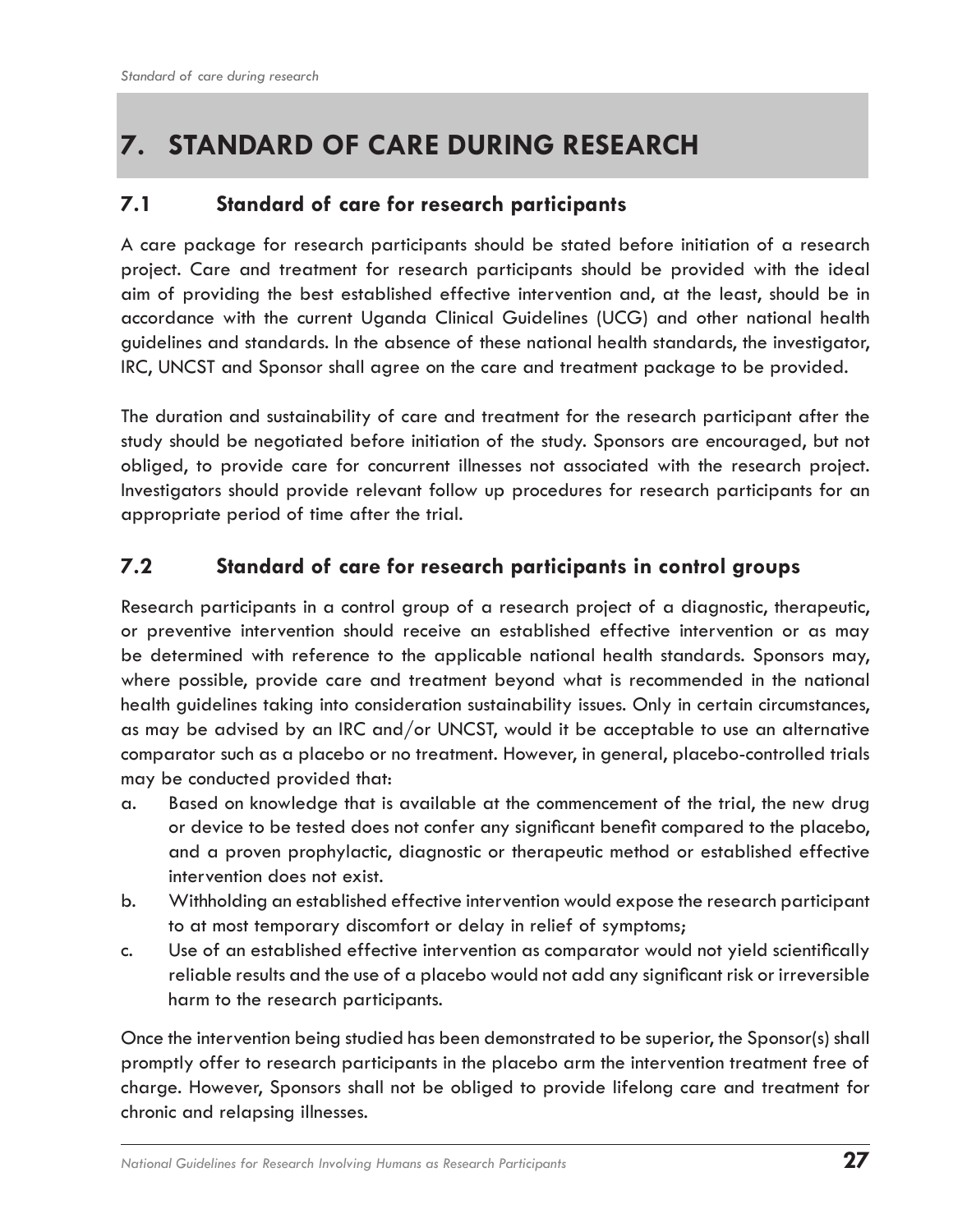### **7.3 Care for research related injuries**

The sponsor should provide care until complete cure or stabilization of a research related injury. The research participant shall be entitled to the highest attainable standard of care within the country for the research related injury. Research participants shall not be required to waive their legal rights for redress in courts of law.

### **7.4 Referral of research participants**

The Investigator shall undertake to refer all research participants whose conditions may not be managed adequately within the expertise and licensure of the medical professionals at the study site, and/or where facilities or supplies at the study site do not allow adequate handling of the condition. The referral process should be adequately documented and all referral guidelines should be adhered to as stipulated in national guidelines on referral. Research participants should always be informed of all options available for management of their conditions including those outside the country.

### **7.5 Compensation for research related injury**

Injury related to research participation may be physical, social or psychological, and may be classified as follows:

- *a. Definitely:* When the injury is directly caused by participation in the research project;
- *b. Probably*: When the injury is most likely explained by participation in the research project but when no definite proof of causality is evident;
- *c. Possibly*: When explanation for the injury is equally due to participation in the research project or other cause;
- *d. Unlikely*: When the injury is more likely explained by another cause other than participation in the research project;
- *e. Not related*: When the injury is clearly due to another cause other than participation in the research project.

Subject to applicable laws in Uganda, research participants shall be entitled to compensation when the injury is classified as "Probably" or "Definitely" related to their participation in the research project. Sponsors shall ensure that research participants who suffer injury as a result of their participation in the research project are entitled to free medical treatment for such injury and to such financial or other assistance as would compensate them equitably for any resultant impairment, disability or handicap. In the case of death as a result of their participation, their next of kin are entitled to compensation.

Research participants shall not be asked to waive the right to compensation, and shall retain the legal rights to seek monetary compensation for research related injuries including settlements out of court, in accordance with applicable laws in Uganda.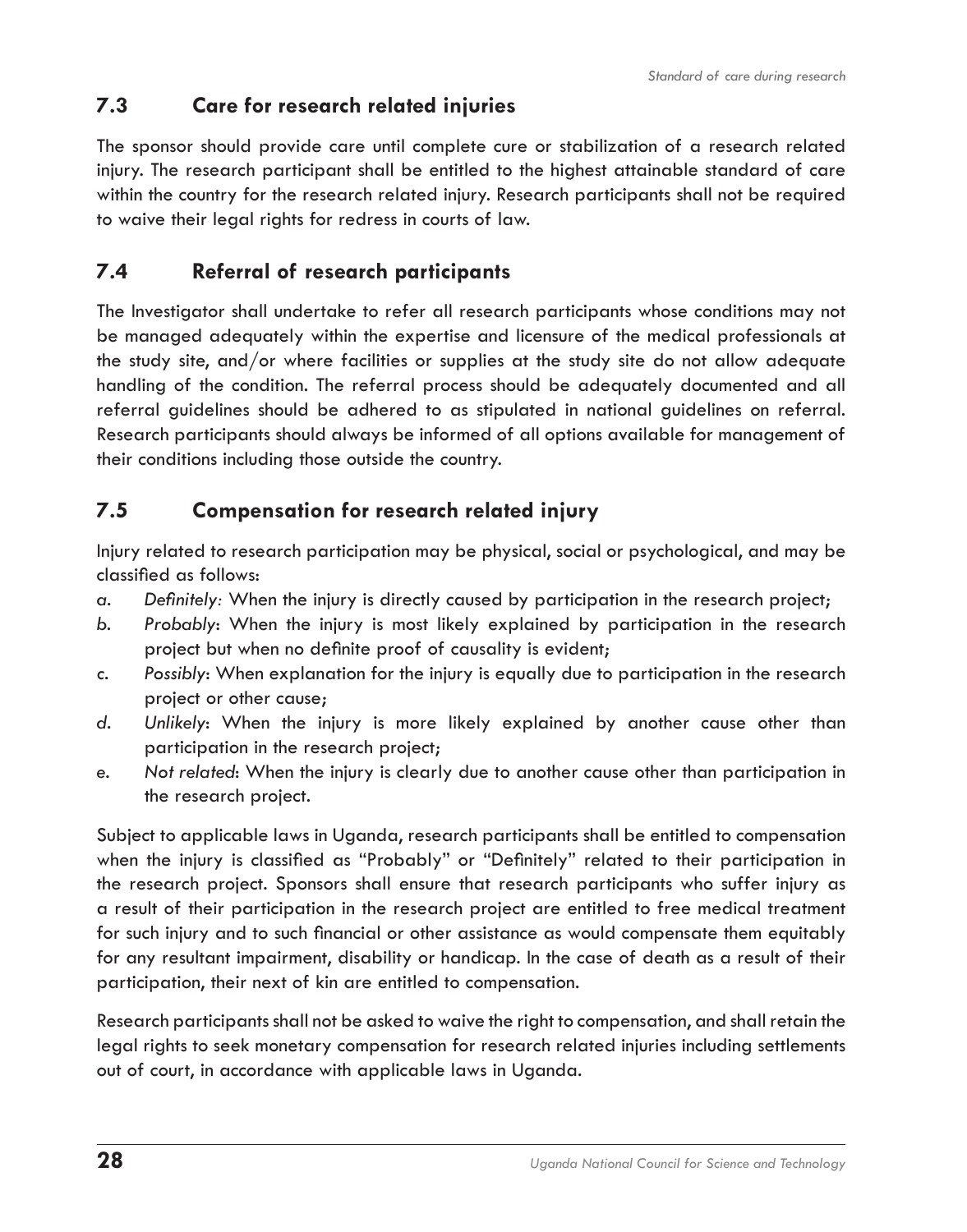### **7.6 Compensation for participation in research**

Research participants may be reimbursed for lost earnings, travel costs, lunch and other expenses incurred in taking part in a study; they may also receive free medical services. Research participants**,** particularly those who receive no direct benefit from the research project will be compensated for inconvenience and time spent. The compensation or medical services shall not be out of proportion so as to induce prospective research participants to consent to participate in the research against their better judgment.

#### **7.7 Incentives**

Incentives to research participants for their participation in research projects shall not be considered a research benefit, but a recruitment incentive, and should not present undue influence to potential research participants.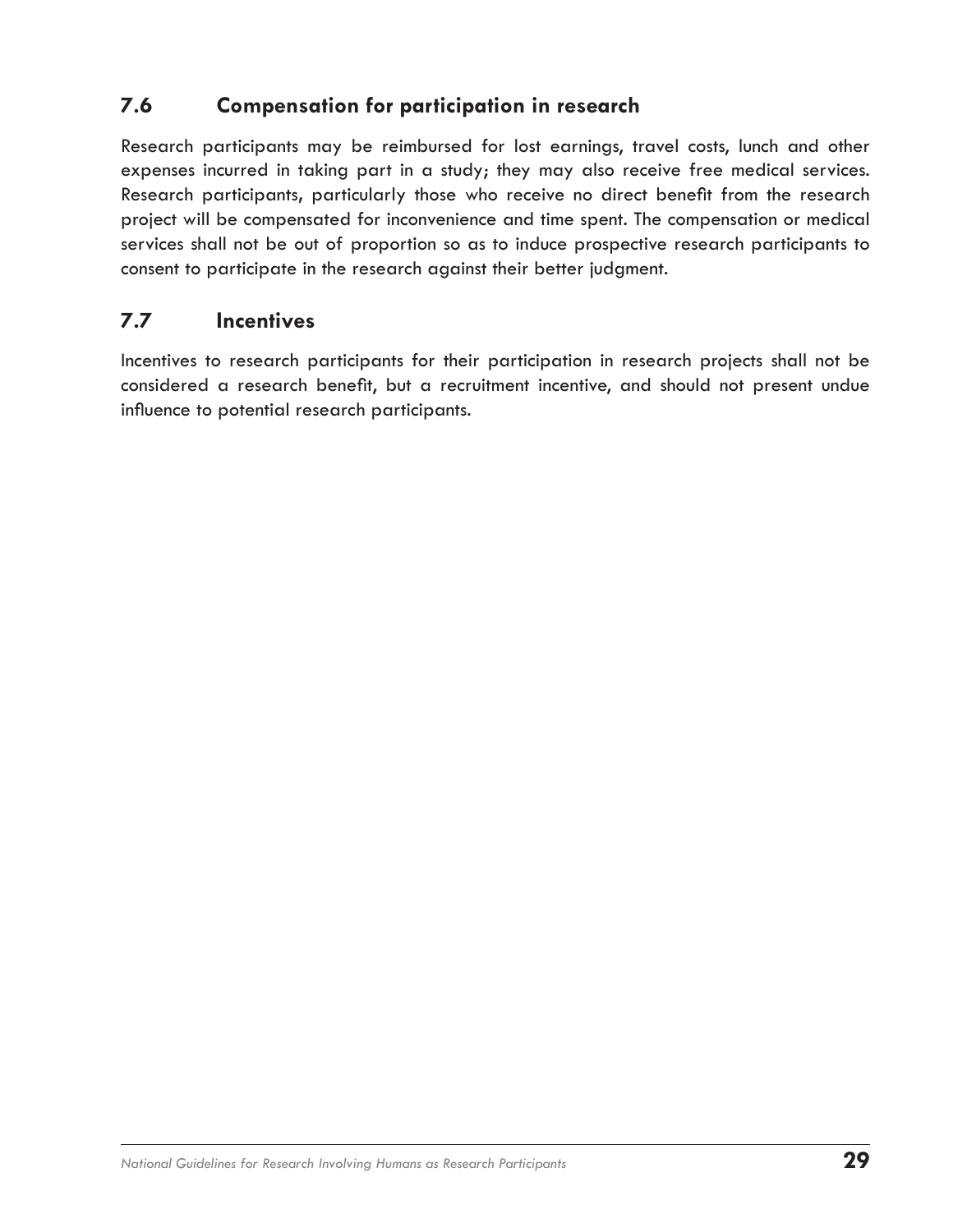## **8. RESPONSIBILITIES OF INVESTIGATORS, SPONSORS AND HOST INSTITUTIONS**

#### **8.1 Investigators**

The Investigator is responsible for the overall conduct and supervision of the research project. Specifically:

- a. The investigator must sign the research protocol and shall be responsible for ensuring that it is strictly followed. The investigator shall not implement changes in the research protocol without prior approval of an IRC, except when necessary to eliminate an apparent immediate hazard or danger to research participants. Any change in the research protocol must be in the form of an amendment, appended to the original research protocol and signed by the investigator and where necessary, the sponsor.
- b. The investigator, must promptly investigate all serious adverse events, take appropriate measures to ensure the safety of all research participants, and report these and any other information that is likely to affect the safety of the research participants or the conduct of the research events, to the IRC, UNCST, collaborating institutions and sponsor.
- c. The investigator must provide adequate and safe medical or dental care, where appropriate, to research participants during the research, within the expertise of the investigator, and must ensure that appropriate medical care and follow-up procedures are maintained after the research project for a period of time that is dependent upon the nature of the disease, the research project, and the intervention(s).
- d. If the investigational product is found to be beneficial, the investigator should assist to secure its provision, without charge, to participants in the research project following the conclusion of the research project.
- e. In the event of early termination of the research project, the investigator must advise, in writing, the appropriate IRC, the UNCST, the National Drug Authority, and the research sponsor of the early termination and the underlying reason for such termination.
- f. The investigator is responsible for the documentation of all steps in data management to allow step-by-step retrospective assessment of the quality of the data and the performance of the research project.
- g. The investigator shall ensure appropriate and timely feedback on the research process and findings.

#### **8.2 Sponsor**

The sponsor is responsible for providing all the necessary financial support for initiation and completion of the research project. Specifically:

a. The sponsor is responsible for the preparation and approval of a comprehensive final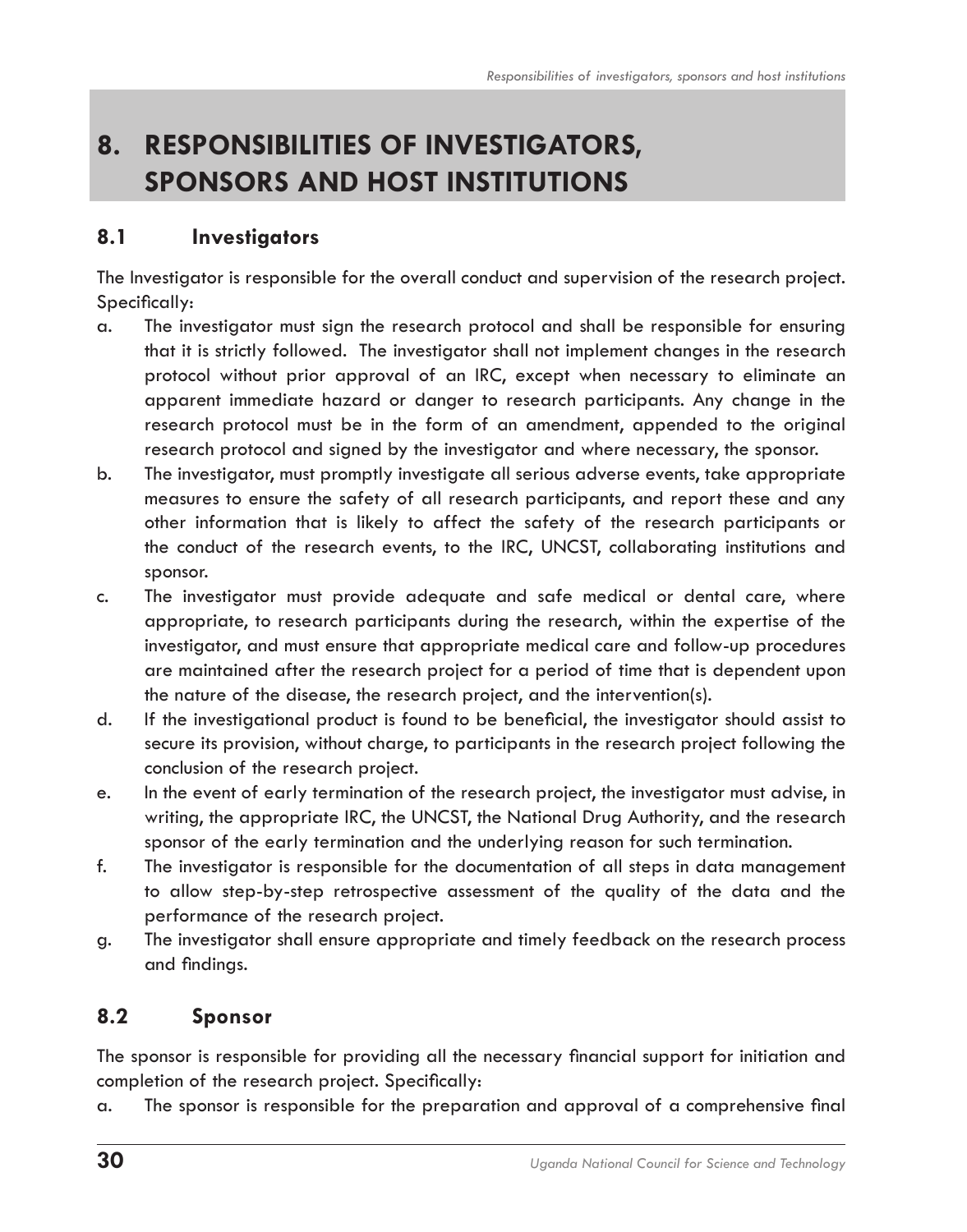study report that is suitable for regulatory purposes, whether or not the research project has been completed.

- b. The sponsor is responsible for the provision of special forms for the reporting of any adverse events that occur during the course of the research project, and to monitor the investigation and management of adverse events until resolution or stabilization.
- c. The sponsor is responsible for providing compensation or indemnity in the event of research-related injuries, disability, or death, in accordance with applicable Ugandan laws and regulations.

For research involving investigational new drug/device, the sponsor:

- a. Must provide to the IRC and all other regulatory authorities, a description of the investigational and comparator drugs/devices;
- b. Must provide a dossier (research protocol and Investigator's Brochure);
- c. Must ensure that the investigational product and any comparator products are of appropriate quality and are subject to quality assurance procedures. This information must be accurate and adequate to justify the nature, scale, and duration of the clinical trial;
- d. Must promptly provide the investigator with any relevant new information that arises during the course of the trial, including information relating to product safety;
- e. Is responsible for the proper packaging and labeling of the investigational product(s) or medical device. The investigational and comparator products must be labeled in conformity with the research protocol and the labeling must state that the product is for investigational purposes only;
- f. Must retain sufficient samples of each batch of the investigational products under study and a record of analyses and characteristics so that, if necessary, an independent laboratory may check the product for quality control or bio-equivalence.

#### **8.3 Host Institution**

The institution must work closely with, and monitor research activities of the investigator(s) at the institution. Specifically, host institutions shall:

- a. Establish, and/or designate a functional IRC(s) to review their research protocol in accordance with the provisions of these guidelines;
- b. Ensure that they have qualified and competent investigators to carry out the research studies at their institution.
- c. Facilitate the smooth implementation of research studies conducted at their institution;
- d. Take appropriate disciplinary action against investigators for non-compliance with these guidelines.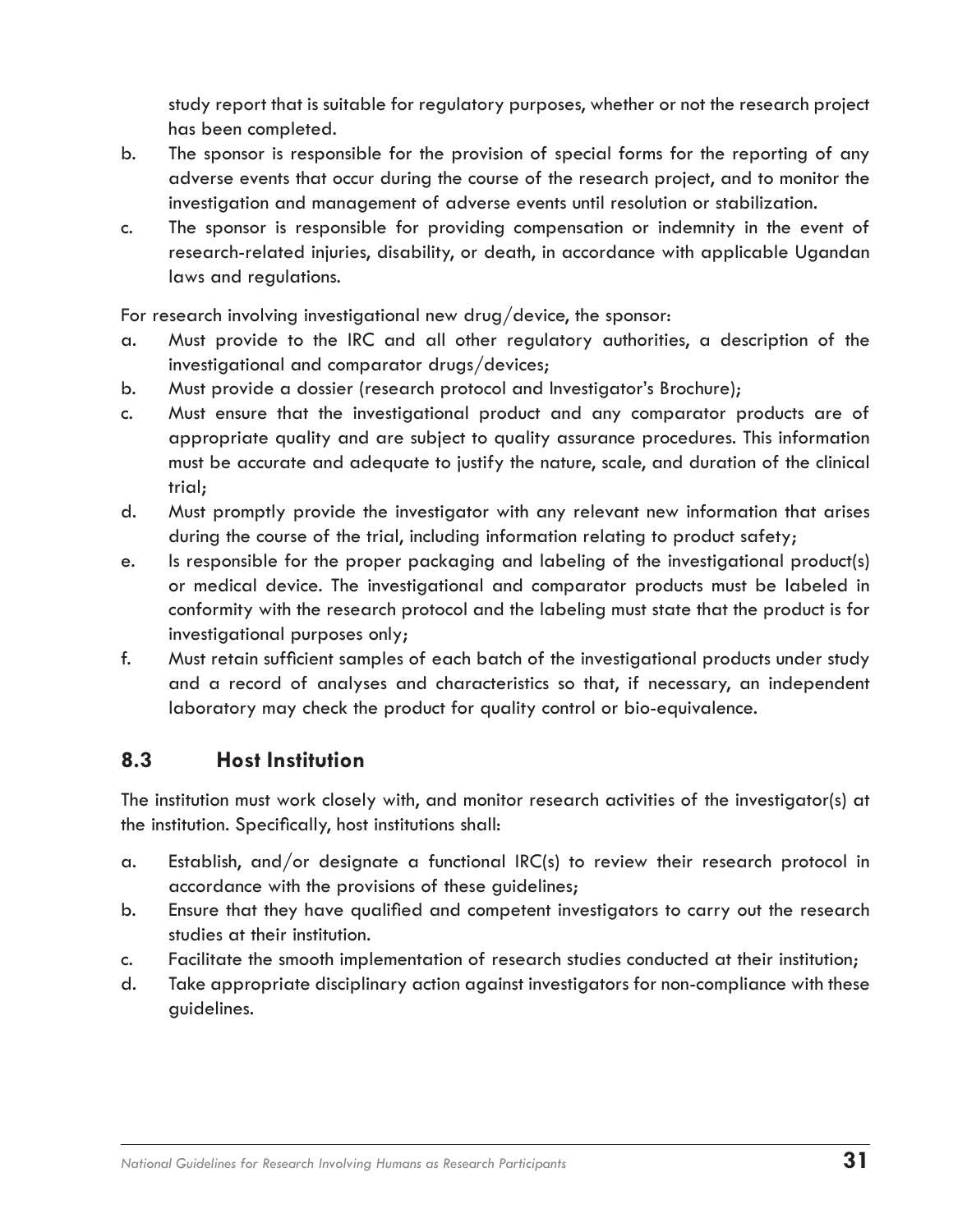## **9. ADDITIONAL PROTECTION FOR VULNERABLE GROUPS**

#### **9.1 Introduction**

Vulnerable groups are those categories of people who are relatively (or absolutely) incapable of protecting their own interests. Such groups may have insufficient power, intelligence, education, resources, strength, or other requisite attributes to protect their own interests. Classes of individuals conventionally considered vulnerable are those with limited capacity or freedom to consent or decline consent. These include children, mature and emancipated minors, street children, prisoners, the homeless, substance abusers, handicapped (mentally and physically), armed forces, and pregnant women. In some cases willingness to volunteer to participate in research is unduly influenced by expectation of benefits associated with their participation, or fear of retaliation from interested senior members of the hierarchy in case of refusal to participate.

Characteristics that constitute vulnerability with reference to communities include one or more of the following:

- a. Limited economic empowerment;
- b. Inadequate protection of human rights;
- c. Discrimination on the basis of health status;
- d. Inadequate understanding of scientific research;
- e. Limited availability of health care and treatment options;
- f. Limited ability in the community to provide informed consent.

Research among vulnerable groups requires additional attention to ensure their protection. Where factors relating to vulnerability are an aspect of the research project, researchers should specify how that particular vulnerability would be addressed. In particular, IRCs must ensure that*:*

- a. Selection of the particular communities is justified by the research goals;
- b. Research is relevant to needs and priorities of the community in which it is to be conducted;
- c. Research is beneficial to that community;
- d. The community can access products of the research;
- e. Where appropriate, feedback of results relevant to the community;
- f. Research participants must be fully aware that they are participating in the research, and should provide informed consent. Special attention to the content and language of the consent document as well as the procedures for obtaining informed consent and precautions such as monitoring the process and testing comprehension are essential.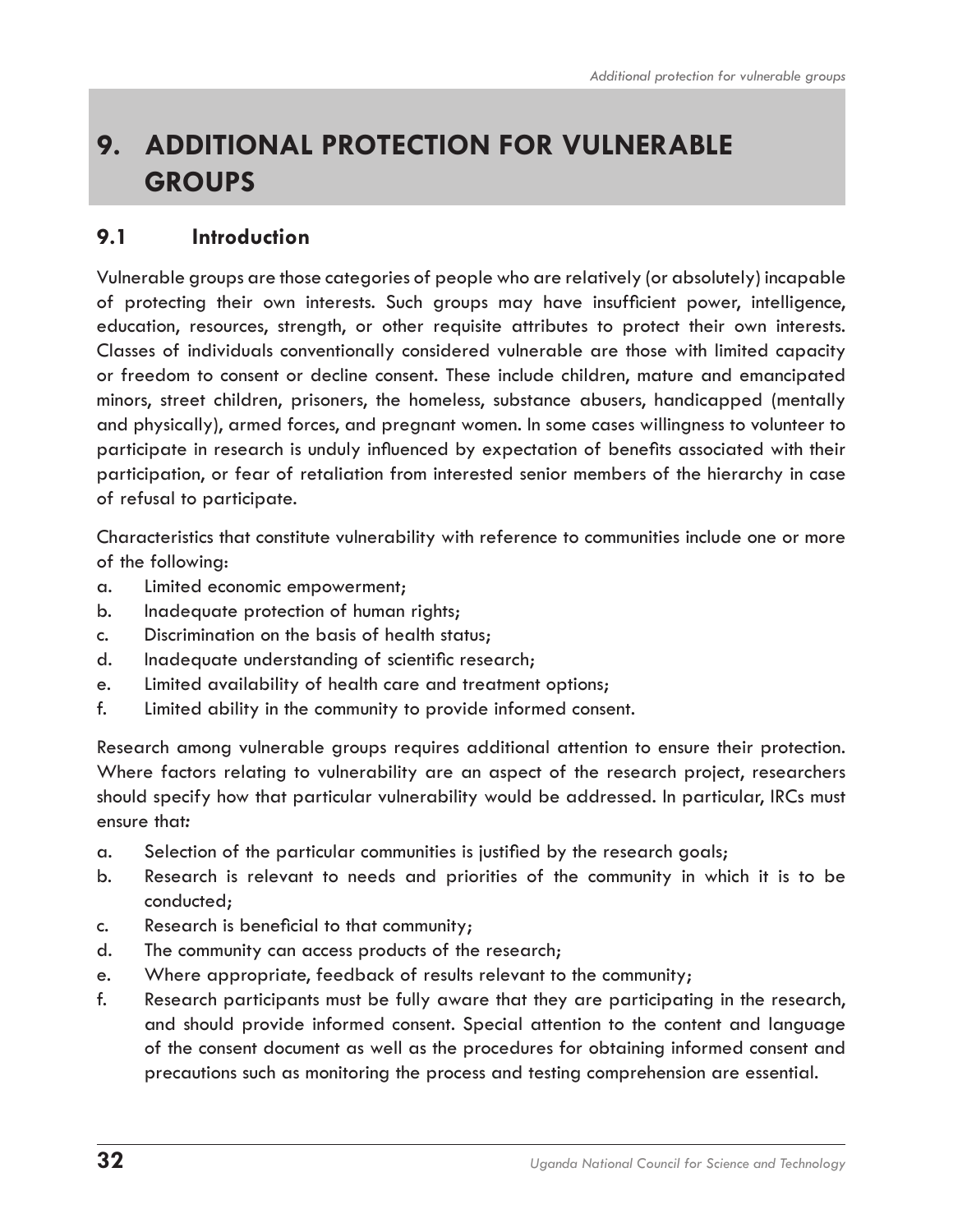### **9.2 Children**

Research involving greater than minimal risk but presenting the prospect of direct benefit to the child may be conducted only if:

- a. The risk is justified by the anticipated benefit to the child;
- b. The relation of the anticipated benefit to the risk is at least as favourable to the research participants (children) as that presented by available alternative approaches; and
- c. Adequate provision has been made for the solicitation of the child's assent and their parents'/guardians' permission.

Research that involves greater than minimal risk and entails no prospect of direct benefit to the individual child participant but is likely to yield generalizable knowledge about the child's disorder or condition may not be conducted unless:

- a. The risk represents a minor increase over minimal risk;
- b. The intervention or procedure presents experiences that are commensurate with those inherent in their actual or expected medical, dental, psychological, social, or educational situations;
- c. The intervention or procedure is likely to yield generalizable knowledge about the child's disorder or condition that is of vital importance for the understanding or amelioration of that disorder or condition; and
- d. Adequate provisions have been made for the solicitation of the child's assent and their parents'/guardians' permission.

Children should only participate in (clinical) research when their participation is indispensable and where participation is not contrary to the child's best interest.<sup>3</sup>

The child's assent takes precedence over the parent's or guardian's consent.

For all research involving children, there must be no financial or other inducements to participate for the parent, guardian or child, although reimbursements and a token for the child after completion of the study may be acceptable.

### **9.3 Mature and Emancipated Minors**

Mature minors are individuals 14-17 years of age who have drug or alcohol dependency or a sexually transmitted infection; while emancipated minors are individuals below the age of majority who are pregnant, married, have a child or cater for their own livelihood. Mature and emancipated minors may independently provide informed consent to participate in research if:

- a. In the view of the IRC the research is not objectionable to parents or guardians (established by the IRC with evidence from the community);
- b. The research protocol include clear justification for targeting mature and emancipated minors as participants; and a clear justification for not involving parents or guardians in the consent process.
- 3 It is advisable to define a child's best interest according to health/survival outcomes.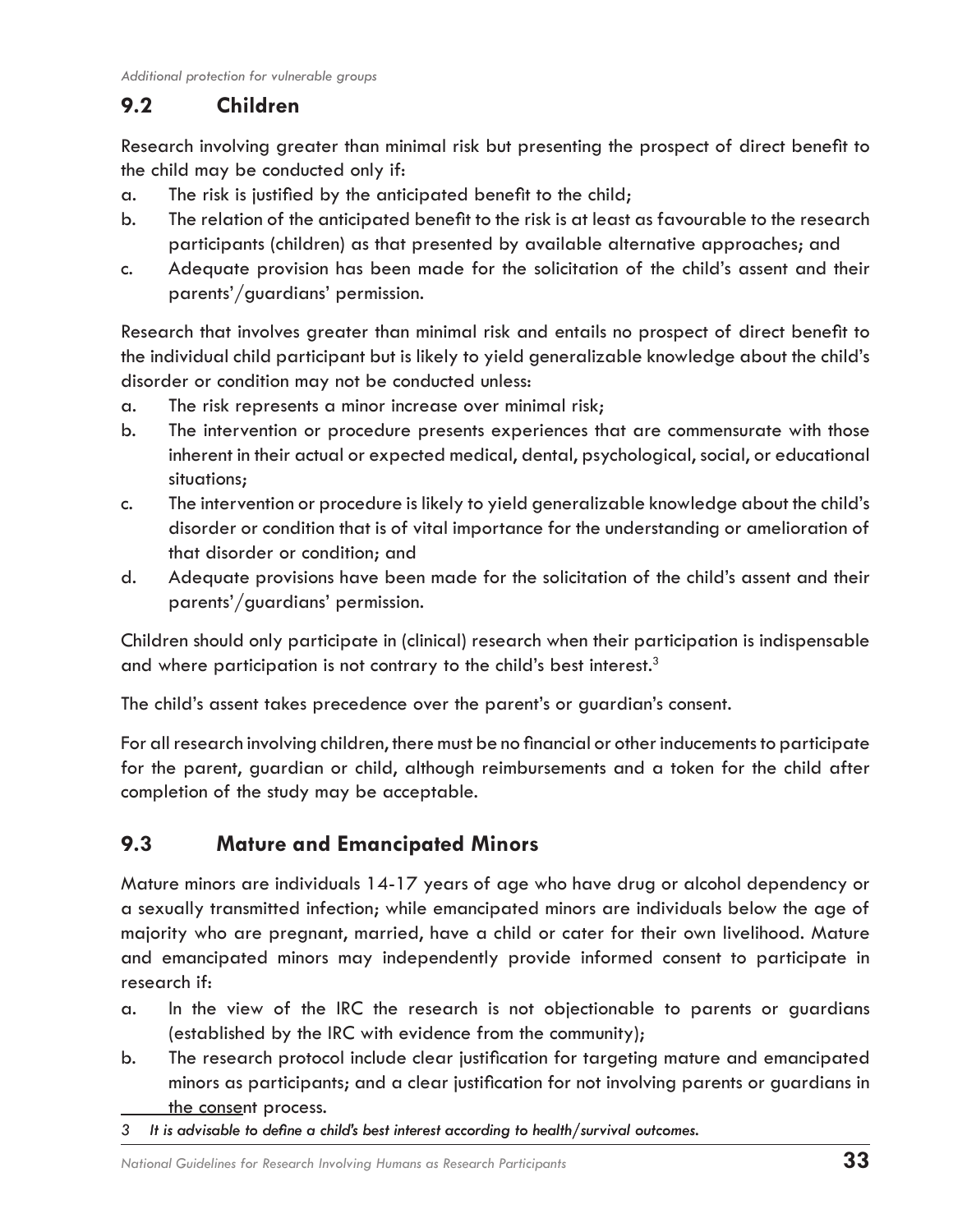### **9.4 Prisoners**

It is possible that prisoners may be under constraints because of their incarceration and these constraints could affect their ability to make a voluntary decision regarding their participation in research. Therefore, any IRC reviewing proposed research to be conducted, which involves prisoners as research participants shall ensure that:

- a. A majority of the IRC members have no association with the prison(s) involved other than their status as members of the IRC reviewing the proposed research;
- b. Where possible, a prisoner or an ex-prisoner co-opted in to the IRC reviewing the proposed research project;

Research involving prisoners must conform to the following requirements:

- a. Any possible advantages accruing to the prisoner through his or her participation in the research, when compared to the general living conditions, medical care, quality of food, amenities and opportunity for earnings in the prison, are not of such magnitude that the prisoner's ability to weigh the risks of the research against the value of these advantages in the prison environment is impaired;
- b. The risks involved in the research are commensurate with the risks that would be accepted by non-prisoner volunteer research participants;
- c. Procedures for the selection of participants from within the prison are fair to all prisoners and insulated from arbitrary intervention by prison authorities or by prisoners. Research participants in the control arm are to be selected randomly from among eligible prisoners;
- d. The information conveyed to the prisoners is presented in a language that is understandable to them; and
- e. There is adequate assurance that a prisoner's participation or refusal to participate will not be considered in decisions regarding his or her release or further detention and each prisoner is clearly informed in advance that his or her participation in the research project will have no effect on his or her release.

Research involving prisoners may not be approved unless:

- a. The proposed research has the intent and a reasonable probability of improving the health and well-being of the research participants; and
- b. Appropriate knowledgeable persons in penology, medicine, and ethics have been consulted in the course of reviewing the research protocol.

### **9.5 The Homeless**

This category includes street children, adults staying on the street, refugees and internally displaced persons. To the extent that these and other classes of people have attributes resembling those classes identified as vulnerable, the need for special protection of their rights and welfare shall be considered.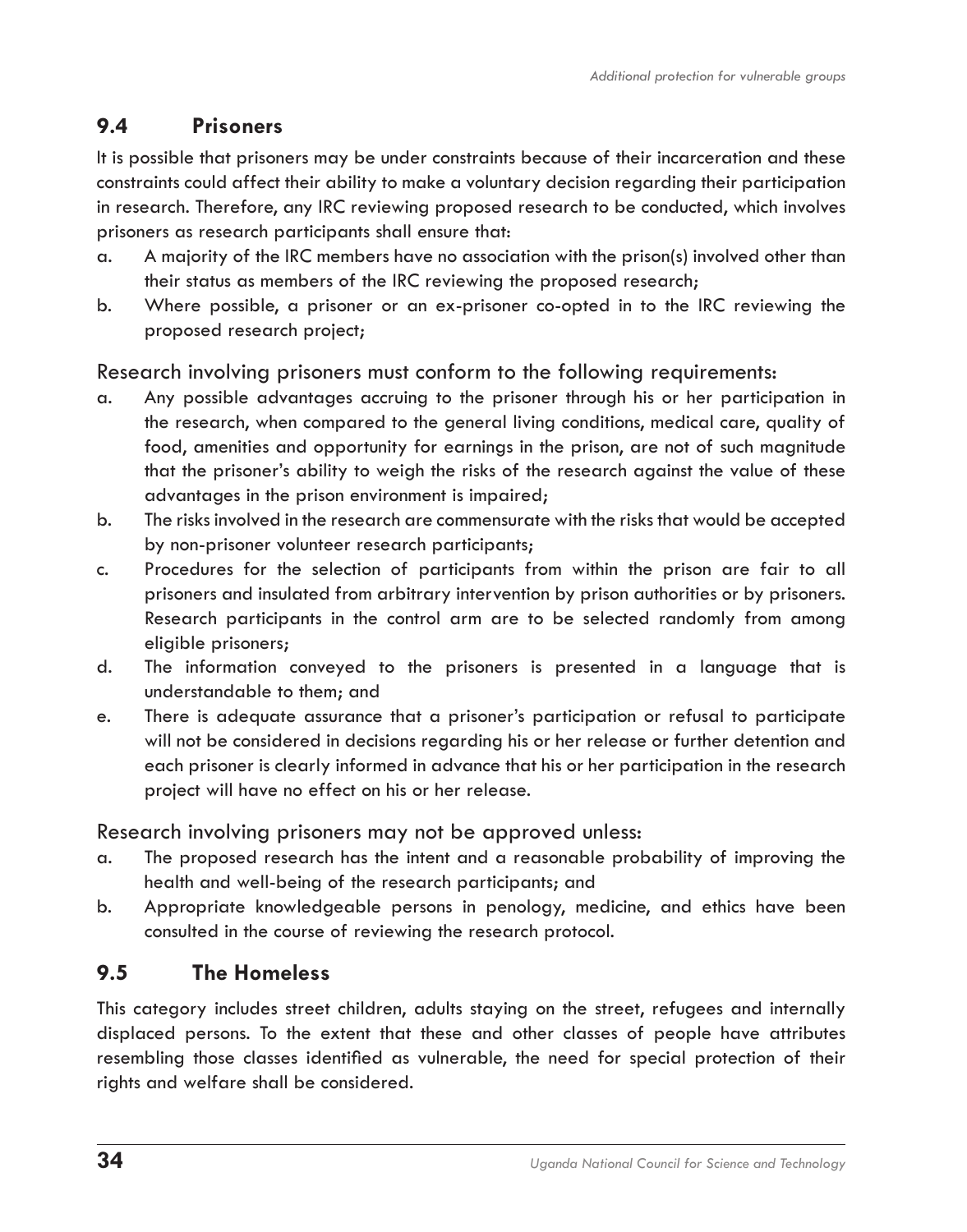### **9.6 Handicapped (Mentally and Physically)**

Disabled persons require special attention because they are prone to being social marginalized. Therefore, their dignity, rights and well being in research must be respected. Careful consideration should be made where proxy consent is to be used, and where the use of signed consent forms is not feasible, alternative viable methods should be employed.

Persons with disabilities (mental or physical) should not be unfairly excluded from participating in research; researchers should make efforts to address communication, disability and comprehension constraints are often the excuse for exclusion.

For research specifically addressing disability issues, a representative of disabled persons or a disabled person should be co-opted into the IRC. If the IRC routinely reviews research protocol on disabled persons, it advisable for such an IRC to have as a members a person conversant with and committed to the enhancement of the well being of disabled persons

People with mental disabilities or substance abuse related disorders include those people with psychiatric, cognitive or developmental disorders. These groups of people are usually institutionalized; and institutionalization may further compromise their ability to make voluntary decisions to participate in a research project. Therefore, research on people with cognitive disabilities or with substance abuse related disorders should:

- a. Provide sufficient justification for involving such people;
- b. Have appropriate evaluation procedures for ascertaining research participants' ability to give informed consent. If research participants are deemed unable to understand and to make an informed decision, then an appropriate proxy should be identified;
- c. Have an informed consent process that is free from coercion;
- d. Be of no more than minimal risk; or if minimal risk is involved, the risk is outweighed by the anticipated benefits of the research project to the research participants.

#### **9.7 The Mentally ill and Behaviorally Disordered**

Mentally ill or behaviorally disordered persons involved in research are unable to fully comprehend the nature of the research and the informed consent process. Therefore, research involving mentally ill or behaviorally disordered persons must conform to the following requirements:

- a. Consent of each potential research participant shall be obtained to the extent of his or her capabilities; and
- b. In the case of incompetent research participants, informed consent shall be obtained from the individual's guardian, conservator, or other duly authorized person and evidence of such authority should be presented to the IRC.

Research shall not be conducted with individuals who are mentally or behaviorally incapable of giving informed consent if: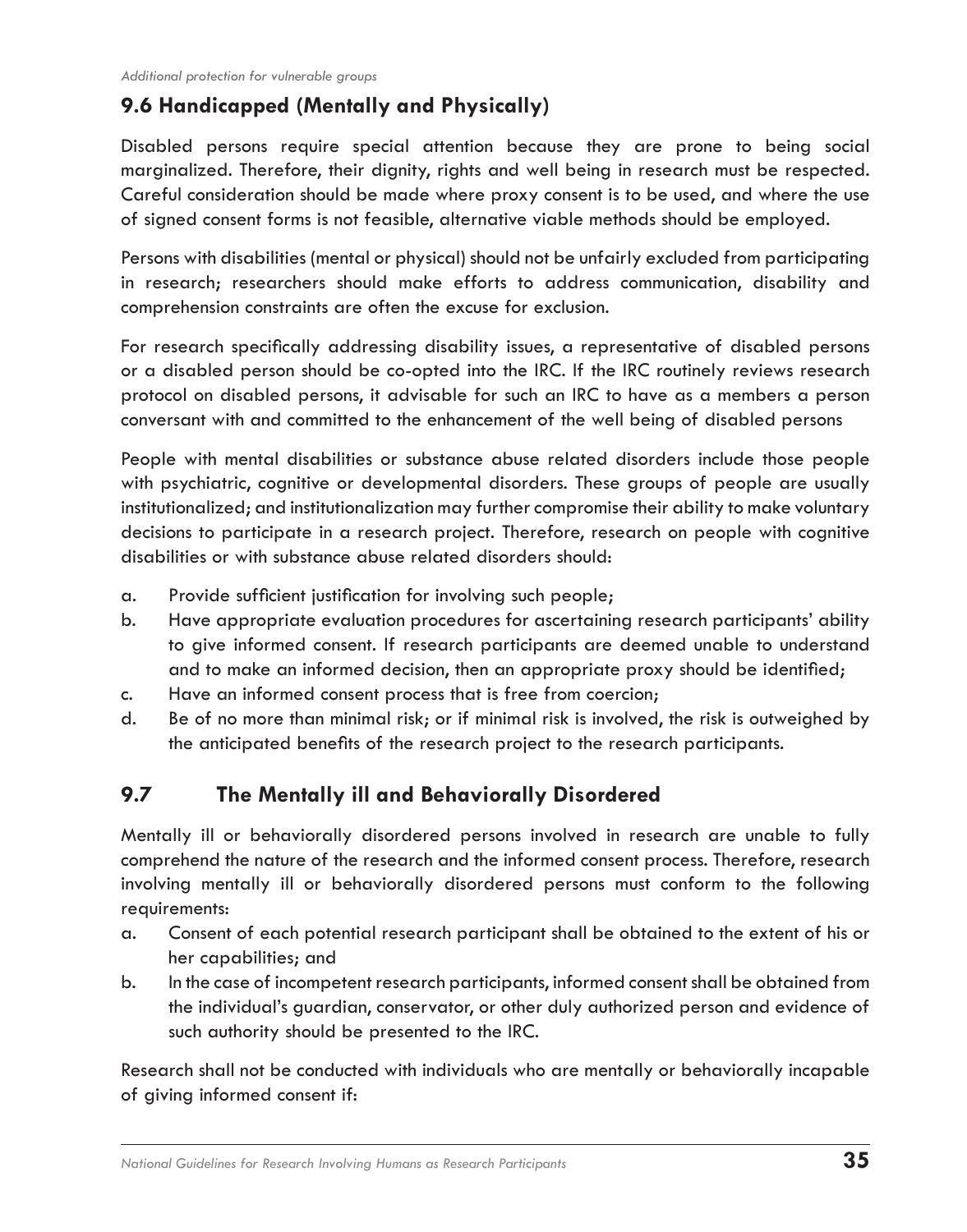- a. Such research could be equally well carried out with individuals who are in possession of their full mental faculties;
- b. The purpose of the research is not relevant to the particular health needs of persons with mental or behavioural disorders; or
- c. Alternative interventions exist which are at least as advantageous to the individual research participant as that under study.

#### **9.8 Armed Forces**

Soldiers involved in research may be under constraints because of the conditions of their military service and these constraints could affect their ability to make a voluntary decision regarding their participation in research. Any IRC reviewing proposed research on soldiers must meet the following additional requirements:

- a. A majority of the IRC members shall have no association with the soldiers involved other than their status as members of the IRC reviewing the proposed research project;
- b. At least one member of the IRC must be an enlisted soldier on command.

Research involving soldiers on command must conform to the following requirements:

- a. Any possible advantages accruing to the soldier through his or her participation in the research project (when compared to the general living conditions, medical care, quality of food, amenities and opportunity for earnings) are not of such magnitude as could impair the soldier's ability to weigh the risks of the research against the value of these advantages in the military environment;
- b. The risks involved in the research are commensurate with the risks that would be accepted by non-soldier volunteer research participants;
- c. Procedures for the selection of research participants from within the military are fair to all military personnel and insulated from arbitrary intervention by military authorities or by other soldiers;
- d. The information conveyed to the soldiers is presented in language that is understandable to them; and
- e. There is adequate assurance that a soldier's participation or refusal to participate in the research project will not be considered in decisions regarding his or her promotion, pay, or any other career opportunities.

Research involving soldiers may not be approved unless:

- a. The proposed research has the intent and a reasonable probability of improving the health and well-being of the research participants; and
- b. Appropriate experts in human rights, medicine and ethics have been consulted in the course of reviewing the research protocol.

#### **9.9 Pregnant Women and Fetuses**

Additional safeguards are necessary in reviewing activities relating to research involving fetuses and pregnant women in order to assure that they conform to appropriate ethical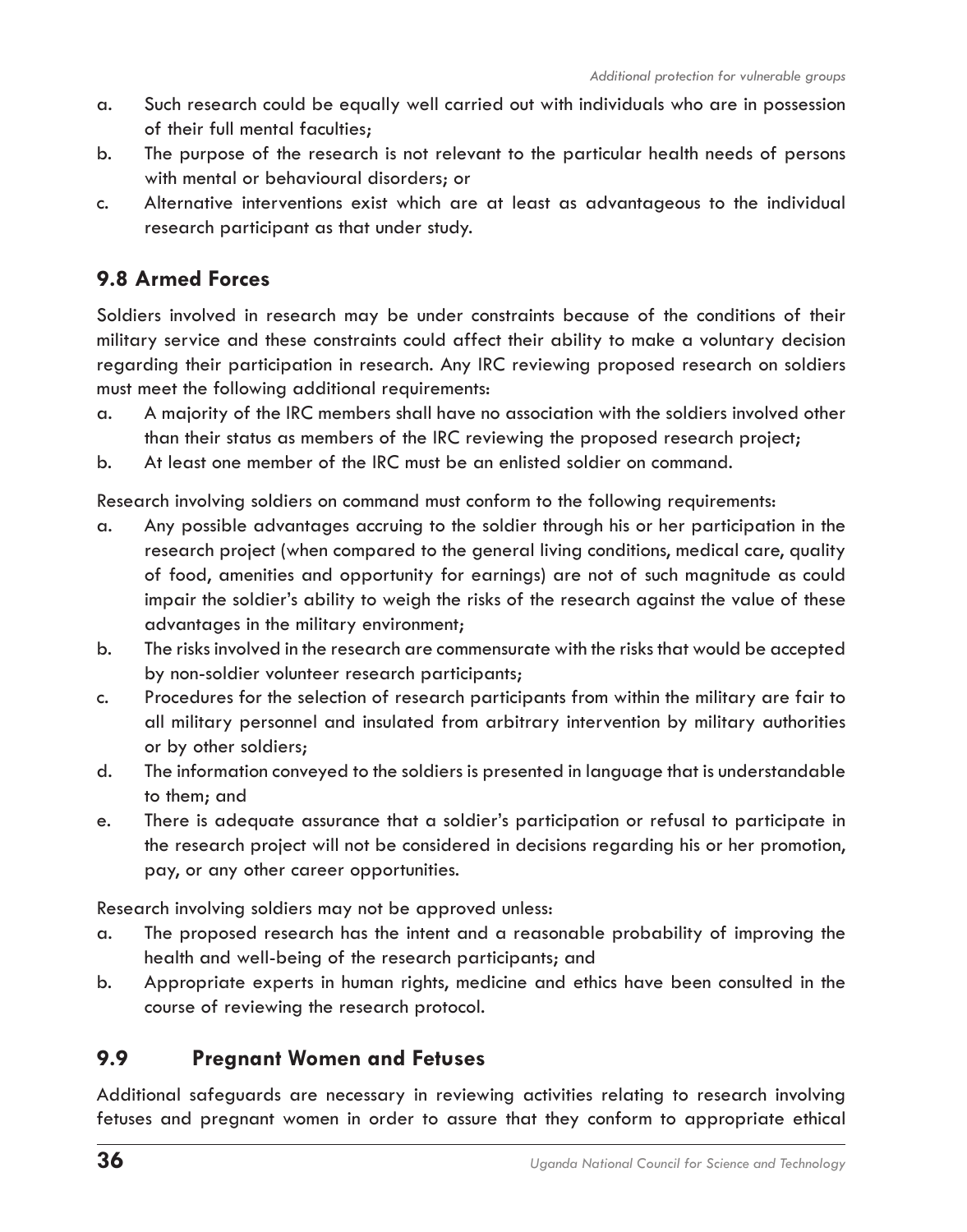standards and relate to important societal values. No research relating to pregnant women or fetuses may be undertaken unless:

- a. Appropriate studies on animals and non-pregnant individuals have been completed;
- b. The risk to the fetus is minimal and is the least possible risk for achieving the objectives of the research project, except where the purpose of the research project is to meet the health needs of the mother and the fetus and the foreseeable benefits outweigh the potential risks; and
- c. Individuals engaged in the research project have no part in deciding the timing, method, and procedures to be used to terminate the pregnancy or in determining the viability of the fetus at the termination of the pregnancy.

No procedural changes that could cause greater than minimal risk to the fetus or to the pregnant woman may be introduced into the procedure for termination of the pregnancy, solely in the interest of the research project.

No inducements, whether financial or of another form, may be offered to terminate the pregnancy for the purposes of the research project.

Pregnant women may not be involved as research participants in clinical research unless:

- a. The purpose of the research is to meet the health needs of the mother and the fetus will be placed at risk to the minimum extent necessary to meet these needs or the risk to the fetus is minimal; and
- b. The mother and the father are both legally competent and have been fully informed of the possible impact on the fetus and have given their informed consent to proceed. However, the father's consent shall not be required if (i) the purpose of the research is primarily to meet the health needs of the mother; (ii) the father's identity and/ or whereabouts are unknown; (iii) the father is not reasonably available; or iv) the pregnancy resulted from rape or incest.

No fetus in utero may be involved as a research participant unless:

- a. The purpose of the research project is to meet the health needs of the particular fetus and the fetus will be placed at risk to the minimum extent necessary to meet these needs; or
- b. The additional risk to the fetus imposed by the research project is minimal and the purpose of the research is the development of important biomedical knowledge which cannot be obtained by other means; and
- c. The mother and the father are legally competent and have given their informed consent. However, the father's consent will not be required if (i) the purpose of the research project is primarily to meet the health needs of the mother; (ii) the father's identity and/or whereabouts are unknown; (iii) the father is not reasonably available; or (iv) the pregnancy resulted from rape or incest.

Until it has been ascertained whether or not a fetus *ex utero* is viable, a fetus *ex utero* may not be involved in research unless: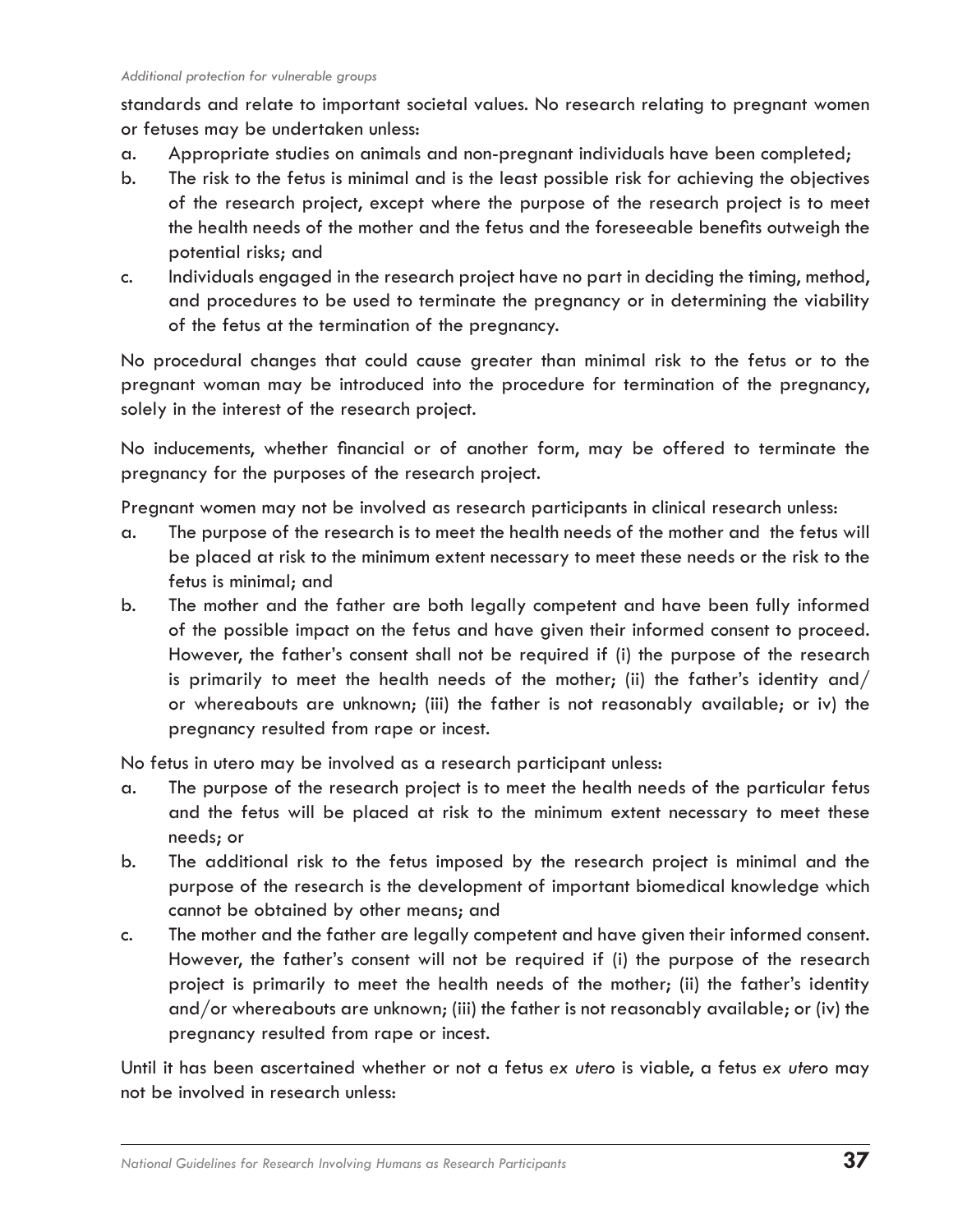- a. There will be no additional risk to the fetus from such research and the purpose of the research project is the development of important biomedical knowledge which cannot be obtained by other means; or
- b. The purpose of the research project is to enhance the possibility of the particular fetus' survival to the point of viability.

No nonviable fetus may be involved as a research participant in the research project unless:

- a. The vital functions of the fetus will not be artificially maintained;
- b. Experimental activities which themselves would terminate the heartbeat or respiration of the fetus will not be employed;
- c. The purpose of the research project is the development of important biomedical knowledge which cannot be obtained by other means; and
- d. The mother and father are legally competent and have given their informed consent. However, the father's consent shall not be required if
	- (i) The purpose of the activity is primarily to meet the needs of the mother;
	- (ii) The father's identity and/or whereabouts are unknown;
	- (iii) The father is not reasonably available; or iv) the pregnancy resulted from rape or incest.

No provision of this subsection shall be construed as authorization to terminate a pregnancy where such termination would not otherwise be in conformity with current laws of Uganda relating to the termination of pregnancy.

### **9.10 Terminally ill Patients**

Terminally ill patients are those individuals who have an incurable condition and are likely to die in the short term. The desperate state of terminally ill patients may affect their ability to make voluntary decisions regarding their participation in research projects. Any IRC reviewing a research project involving terminally ill patients as research participants must meet the following additional requirements:

- a. The research can only be conducted in this group; if the objectives of the research project cannot be addressed using another non-vulnerable group;
- b. The risk-benefit ratio should be favourable to the patients;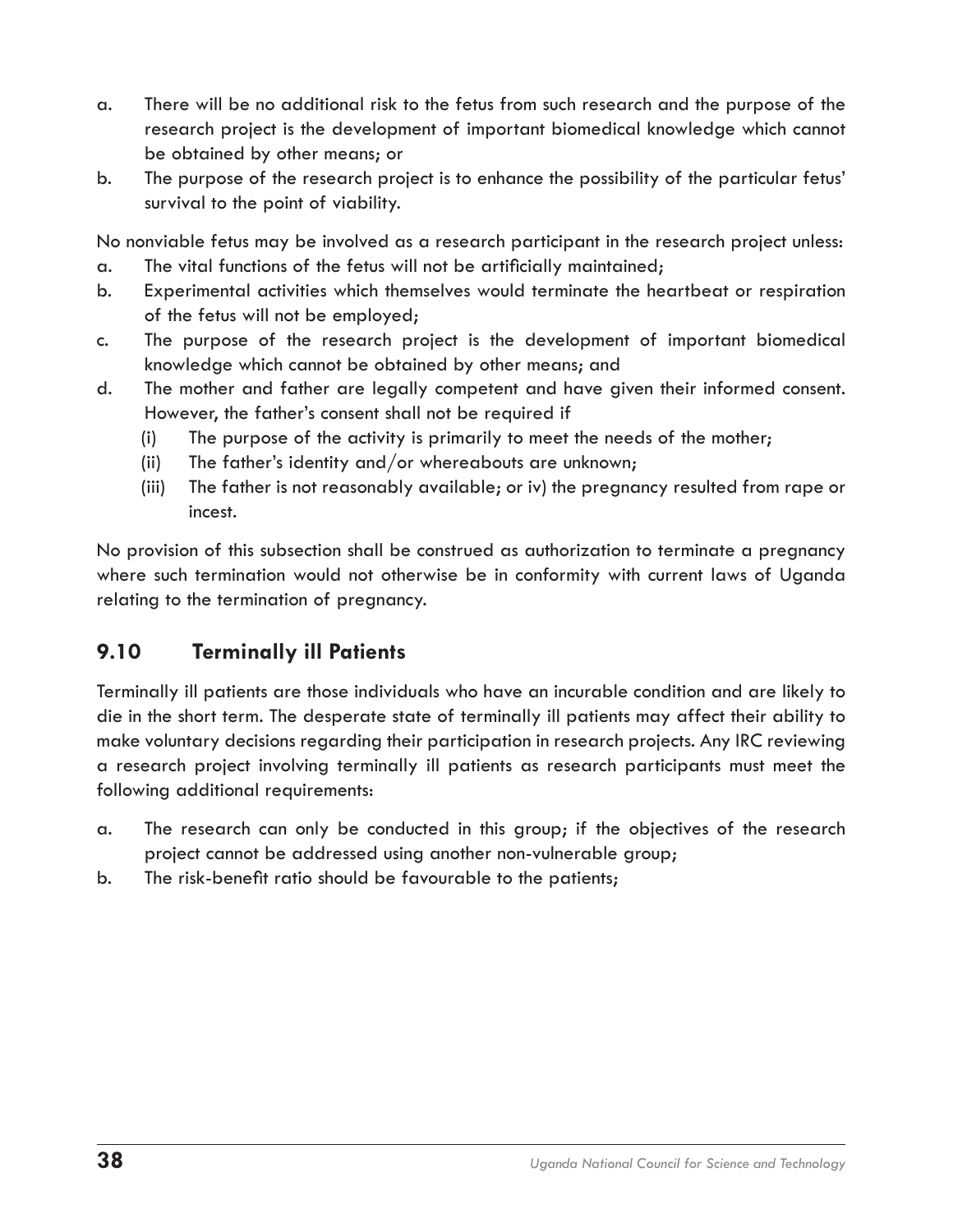## **10. MONITORING AND REPORTING**

#### **10.1 Introduction**

These guidelines give criteria for prompt reporting of certain categories of adverse events to an IRC and the UNCST. When the health related intervention is a drug, the National Drug Authority shall also be notified. An *adverse event* is any unfavorable and unintended sign, symptom or condition temporally associated with the administration of a health related intervention, whether or not considered related to the intervention.

The Investigator undertakes prime responsibility for monitoring and reporting of adverse events to the regulatory authorities. While the Investigator undertakes to monitor and manage all adverse events during the conduct of the investigation, not all adverse events are reportable to the regulatory bodies.

The requirement to report adverse events to regulatory authorities shall not apply to events that are observed among participants who are in observational studies in which no health related intervention is being administered.

#### **10.2 Defining seriousness of adverse events**

An adverse event shall be deemed serious if it:

- a. Results in death;
- b. Is life threatening;
- c. Requires in patient hospitalization or prolongation of existing hospitalization;
- d. Results in significant and persistent incapacity;
- e. Is a congenital anomaly or birth defect;
- f. Is an important medical condition in the opinion of the Investigator.

#### **Severity of an adverse event shall be graded as follows:**

| Mild:            | Includes events that do not interfere with activities of daily living and do not   |
|------------------|------------------------------------------------------------------------------------|
|                  | require treatment;                                                                 |
| <b>Moderate:</b> | Includes events that have minimal effect on activities of daily living and usually |
|                  | require out patient treatment;                                                     |
| Severe:          | Includes activities that significantly affect activities of daily living and may   |
|                  | require inpatient hospitalization;                                                 |
| Very severe:     | Includes all events that are life threatening and usually require emergency        |
|                  | procedures.                                                                        |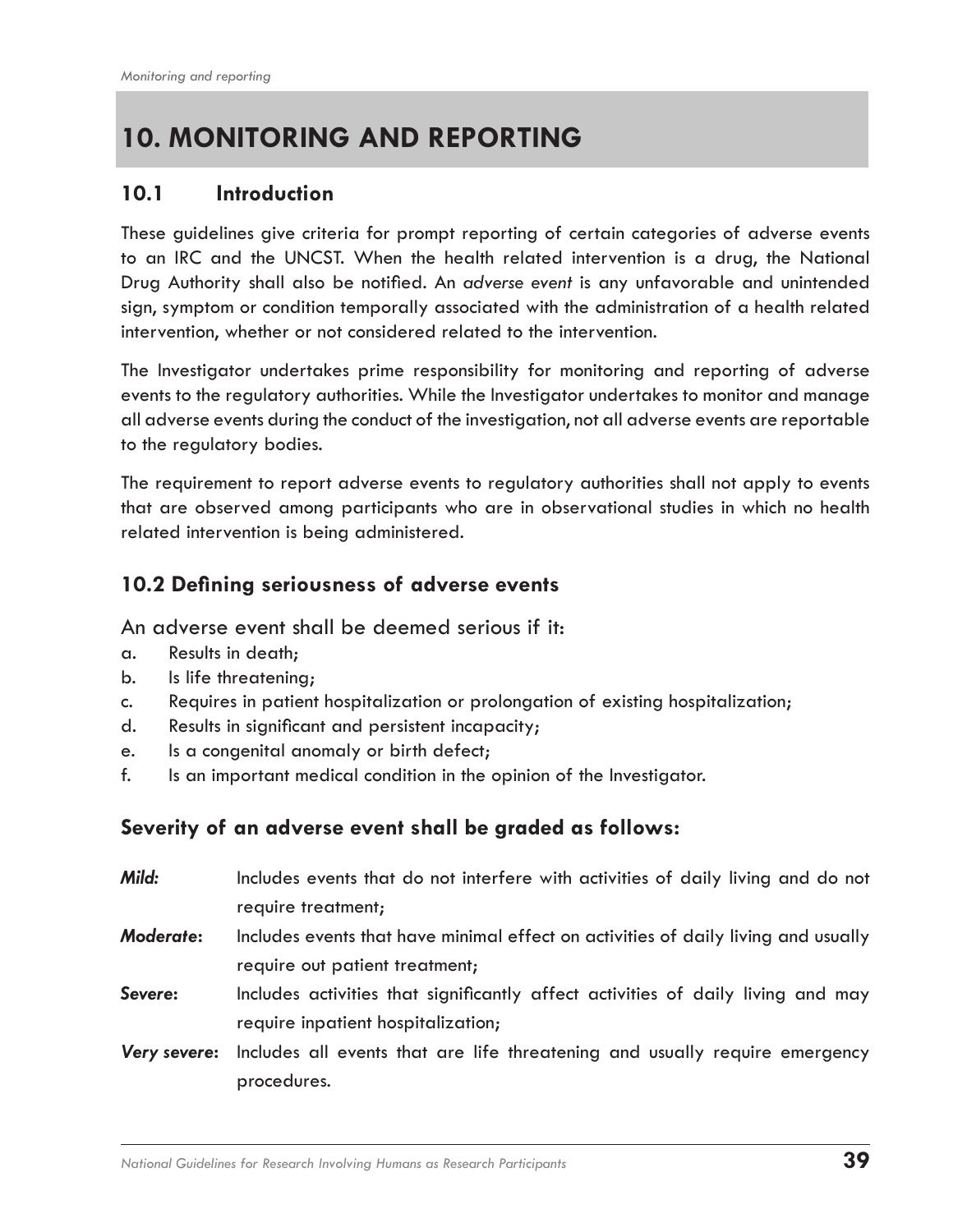An adverse event shall be deemed unexpected if:

- a. It is previously unobserved or undocumented in humans under the health research intervention (or one substantially similar);
- b. The nature or severity is not consistent with information in the investigators brochure or other safety information known at the time;
- c. The event is observed with higher frequency or severity than previously documented.

Unexpectedness shall not include events that may reasonably be extrapolated from *in vitro*  and animal studies.

The following grading shall be used to define the relation of adverse event to a health related intervention:

- **Definitely:** When the event is directly caused by the intervention.
- **Probably:** When event is most likely explained by the research intervention but when definite proof of causality is not evident.
- **Possible:** When explanation for event is equally due to research intervention or other cause.
- **Unlikely:** When the event is more likely explained by another cause.
- *Not related***:** When the event is clearly due to another cause.

#### **10.3 Adverse events monitoring and reporting**

#### **10.3.1 Adverse events monitoring and reporting during the research**

Events requiring prompt reporting to regulatory bodies include:

- a. All serious adverse events irrespective of relationship to the health related intervention;
- b. All unexpected events of greater than moderate severity irrespective of relationship to health related intervention;
- c. All events associated with protocol violations irrespective of severity and relationship to health related intervention;
- d. When criteria for stopping or pausing a study as stipulated in the protocol are met;
- e. Any event mandated by regulatory authorities;
- f. Any event stipulated in the protocol as reportable to the regulatory bodies.

All serious adverse events must be reported to the local IRC as soon as possible and in any case no later than seven (7) calendar days of becoming aware of the event. Thereafter, a detailed report of the SAE should be submitted within eight (8) days.

All other reportable adverse events should be reported to the IRC as soon as possible and in any case not later than fifteen (15) calendar days.

Other issues to consider are that the Investigator must clearly outline in the protocol how management of both foreseeable and unforeseeable adverse events will be done. This outline should clearly show: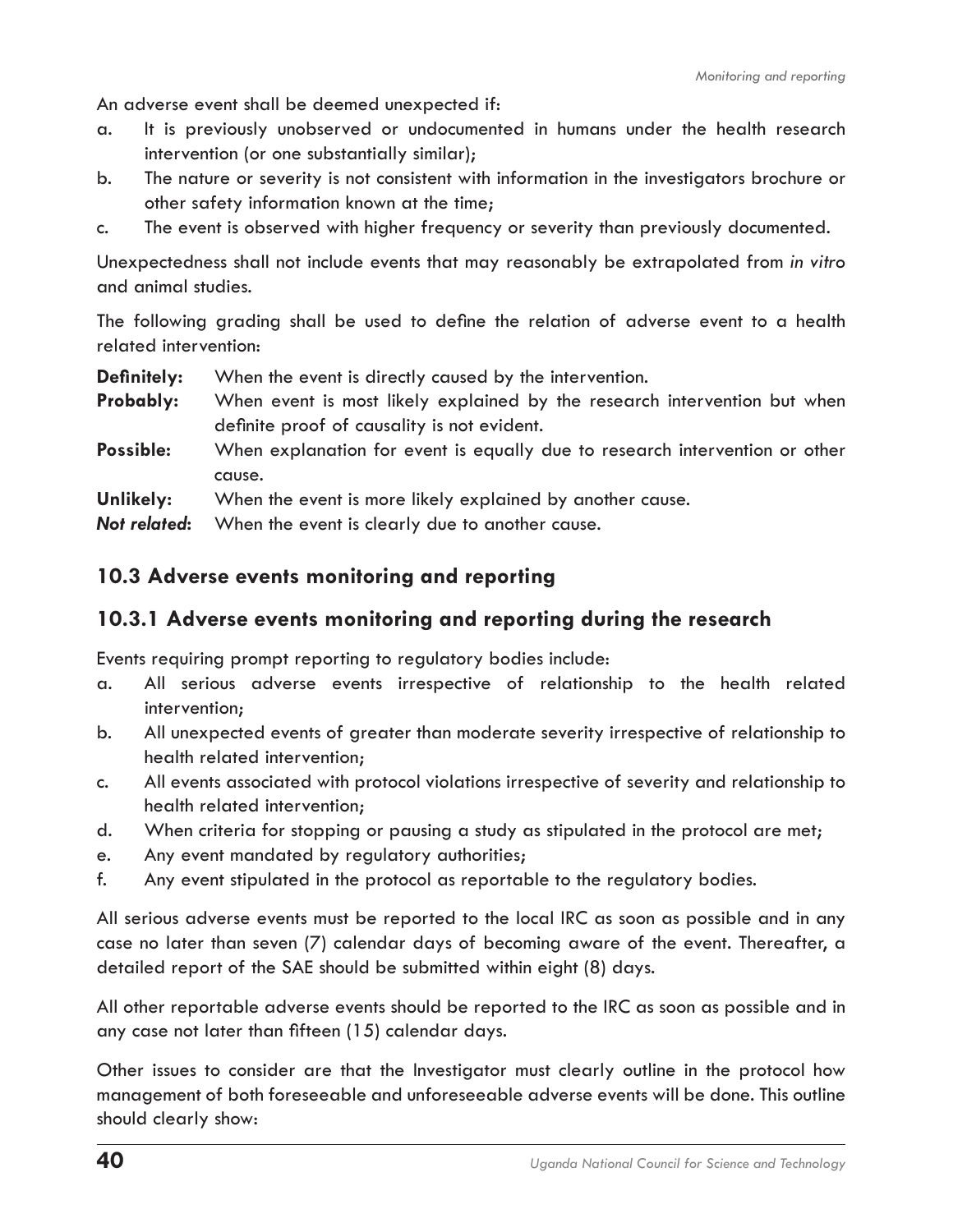- a. How adverse events will be recognized promptly.
- b. How immediate harm or risk would be managed.
- c. Plans for management of events till recovery/or stabilization.
- d. Reporting procedures, timelines and documentation of events.

#### **10.3.2 Adverse events monitoring and reporting after the research has been concluded**

Certain categories of interventions whose long term effects are not known or cannot reasonably be extrapolated will require extended monitoring for adverse events. This may include genetically modified substances, gene therapy and DNA-based therapies.

#### **10.4 Compliance monitoring**

Compliance monitoring shall be within the mandate of the IRC, UNCST and the NDA. Capacity for carrying out monitoring activities by the respective bodies shall be established. The Investigator shall be required to comply with monitoring requests by these regulatory bodies. Certificates of non-compliance shall be issued to non-complying Investigators and Institutions.

#### **10.5 Protocol violations and deviations**

Any change in the stated procedure, activity or any provision of the protocol without prior approval except for the purposes of intervening when a person's life is in danger constitutes a protocol violation or deviation. Violations tend to be more serious than deviations. When any of these occur, the Investigator shall notify the IRC and the UNCST. Where the health related intervention is a drug, the NDA shall also be notified.

The report should contain the following information:

- a. Title of the study,
- b. Name of Investigator,
- c. Organizational affiliation,
- d. Date of report,
- e. Date(s) when violation occurred,
- f. Brief description of what happened,
- g. Any effect on the study,
- h. Any adverse events arising from the violation,
- i. Management and follow up of violation and steps to avoid recurrence of the violation.

Notification to the IRC, UNCST, and where applicable the collaborating institution IRC or any other regulatory bodies should be made by the Investigator within seven (7) working days of having become aware of the event.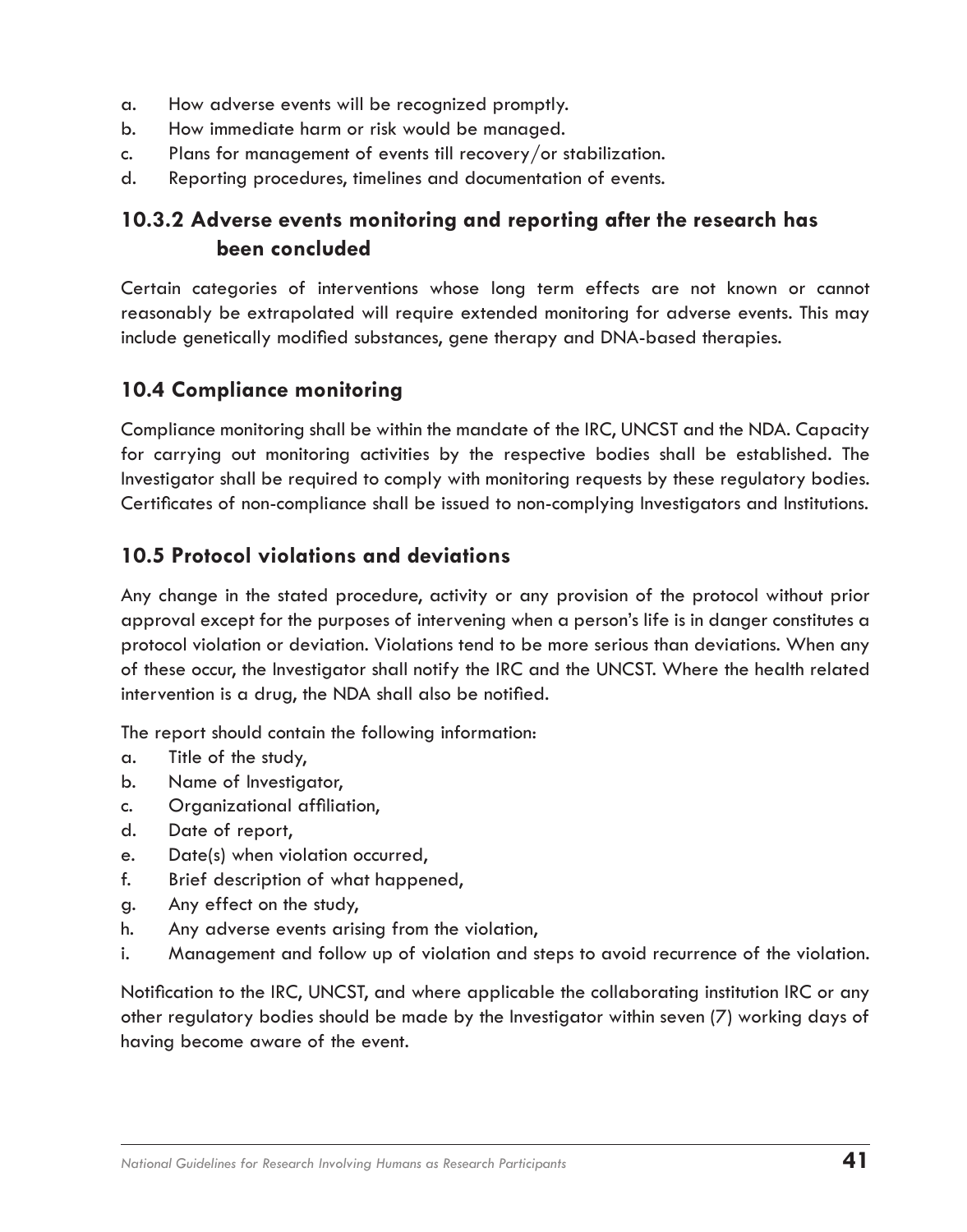## **11. HUMAN BIOLOGICAL MATERIALS**

Human biological materials include any substance obtained from a human research participant including, but not limited to: blood, urine, stool, saliva, hair, nail clippings, skin, and microorganisms and other associated bio-products obtained from human research participants.

### **11.1 Acquisitions, storage and future use**

The acquisition, storage and future use of human biological samples from research participants in Uganda shall be guided by the following procedures:

- a. There should be a separate informed consent process for obtaining human biological samples for storage and for future use. This process includes the use of a consent form separate from that used for enrollment of research participants into the study. Research participants should know the purpose of sample storage, quantities of samples to be stored, place where samples will be stored, measures to protect confidentiality, policies that will govern use of the samples in future research, potential risks and benefits of storing samples for future research and any other information deemed necessary by the Investigators, IRCs or the UNCST. After explaining the need to store the samples, the research participant should be offered to choose whether their samples should or should not be stored for future studies.
- b. The host institution in Uganda should hold the samples in trust on behalf of the research participant. Research participants should reserve the right to withdraw their samples from storage if the samples are linked. The host institution is entrusted with custodianship over the samples, and shall have the authority to decide use, transfer, storage and future use of the samples taking into consideration the rights and welfare of the research participants.
- c. Where samples have not been obtained as part of research (for example as part of routine surveillance, emergency procedures, laboratory quality control, notifiable diseases, routine counseling and testing, etc), the institution that collected the samples takes custodianship of the samples. Any future research study on such samples is subject to review by an IRC.
- d. When it is necessary to transfer samples for storage abroad, the host institution shall negotiate appropriate contract with the recipient institution. This Contract shall be in the form of a Materials Transfer Agreement (MTA). The specific details of the MTA should include, *inter alia*, purpose for the transfer/export, clear arrangements for collaboration and benefit sharing, a framework for accessing and sharing data, restrictions to third party transfer, and annual reports to the host institution and the UNCST on the status of the samples.
- e. It is required that a Ugandan scientist must be included as co-investigator in all future studies using the human biological materials collected from Uganda.
- f. IRCs in Uganda shall review all research studies on stored human biological samples.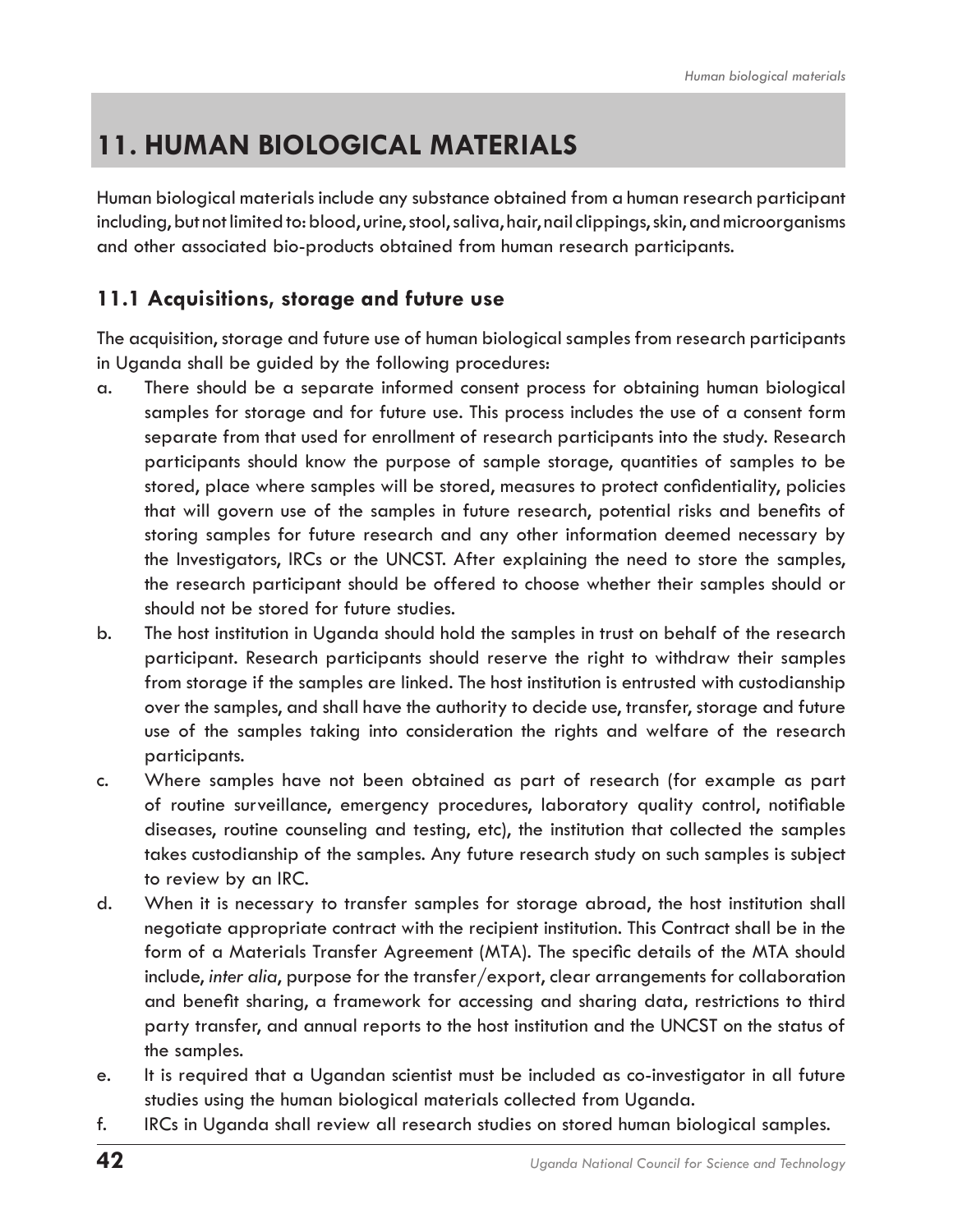### **11.2 Procedures for Exchange/ Transfer of Human Biological Materials**

Investigators, their sponsors and collaborators must ascertain that in-country capacity to perform the required investigations/testing does not exist or is inadequate before considering transfer of human biological materials abroad. The only exception to this is when samples are being transferred for quality assurance purposes. Investigators, their sponsors and collaborators are encouraged to build, develop or strengthen local capacity for any investigative testing to fulfil the objectives of the proposed research. All exchanges and transfers (including importation) of materials for research purposes shall require clearance from the UNCST. The UNCST shall oversee the negotiation processes for the MTAs, and maintain a depositary of all MTAs. Applications for permission to exchange or transfer human biological materials shall be made to the UNCST. These applications must be accompanied by a MTA.

The following are the necessary steps for the exchange or transfer of materials for research purposes:

- a. The research project that involves the exchange or transfer of human biological material shall first be registered and approved by the UNCST through the established procedures for research approvals in Uganda.
- b. The applicant must be a legal resident of Uganda or be affiliated to a local legally recognized institution in Uganda.
- c. A request for the exchange or transfer of human biological material shall be made in writing to the Executive Secretary of the UNCST.
- d. An MTA and any other document related to the exchange or transfer of human biological material shall accompany the request for the exchange or transfer of the material.
- e. The applicant shall receive feedback from the UNCST on the status of his/her request within fourteen (14) days from the date of submitting the request in (c) above. The feedback may be an approval/clearance, reject/disapproval or comments to improve the quality of the application for the exchange or transfer of the human biological material.
- f. Subject to other necessary legal requirements as the case may be, approval/clearance of the UNCST shall be sufficient to facilitate the exchange or transfer of the human biological material.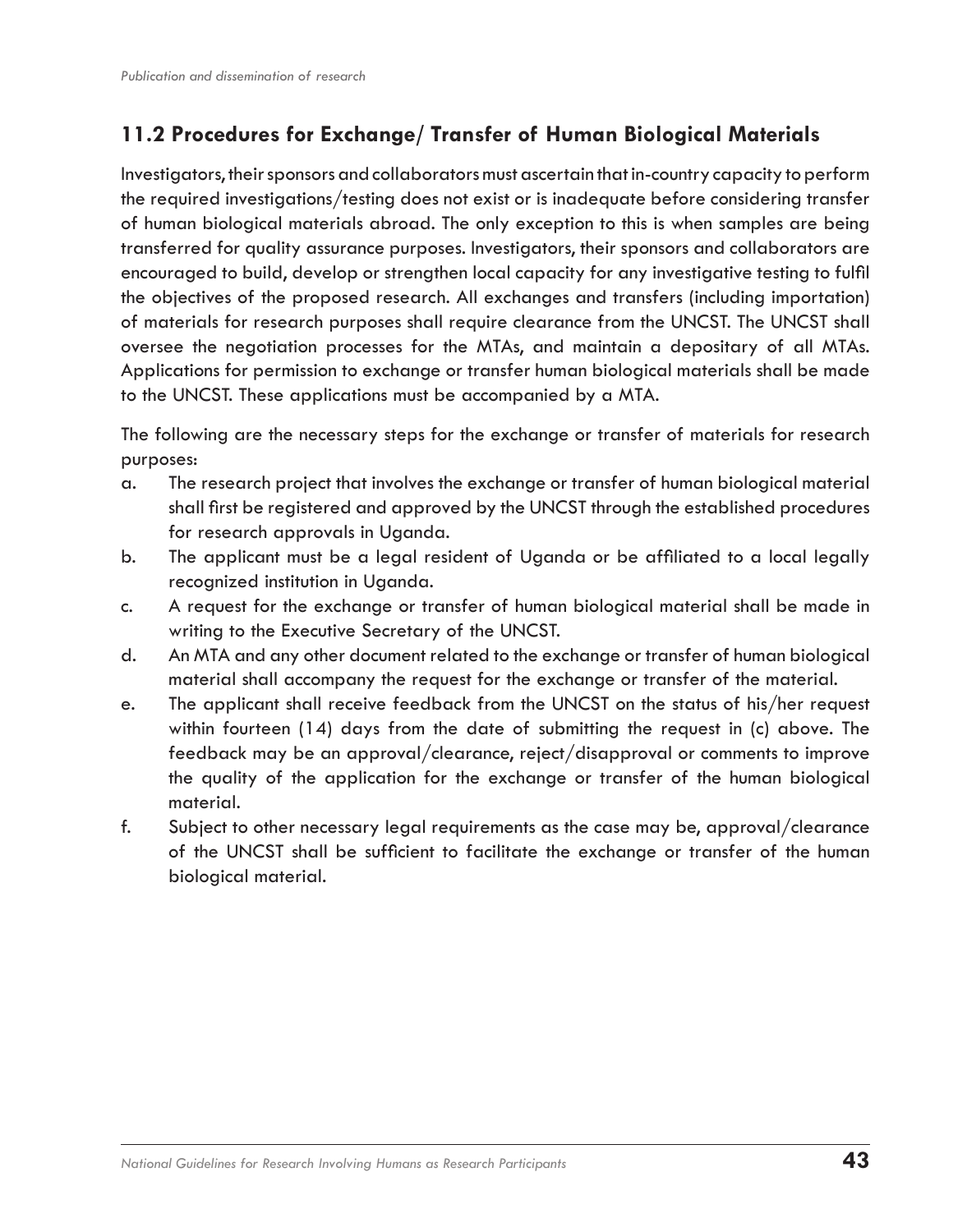## **12. PUBLICATION AND DISSEMINATION OF RESEARCH**

The Investigator shall submit to the local institution with which the research project is associated and to the UNCST, or to the UNCST alone if there is no such local institution, a copy of the prepared manuscript or publication arising from the research work. The local institutions and the UNCST shall reserve the right to review the manuscript or publications and provide their comments for the author's consideration.

A manuscript submitted for review pursuant to this section shall be confidential. No portion of the manuscript may be released by the UNCST or the relevant local institution or entity to a third party, either orally or in writing, without the prior written consent of the unauthorized author of such manuscript. No portion of the manuscript may be appropriated, borrowed, copied, transmitted, or otherwise used or disseminated for any purpose other than for review, without the express written consent of the author(s) of the manuscript.

The Investigators shall, as appropriate, make all reasonable efforts to share findings of research project with the communities in which research was done.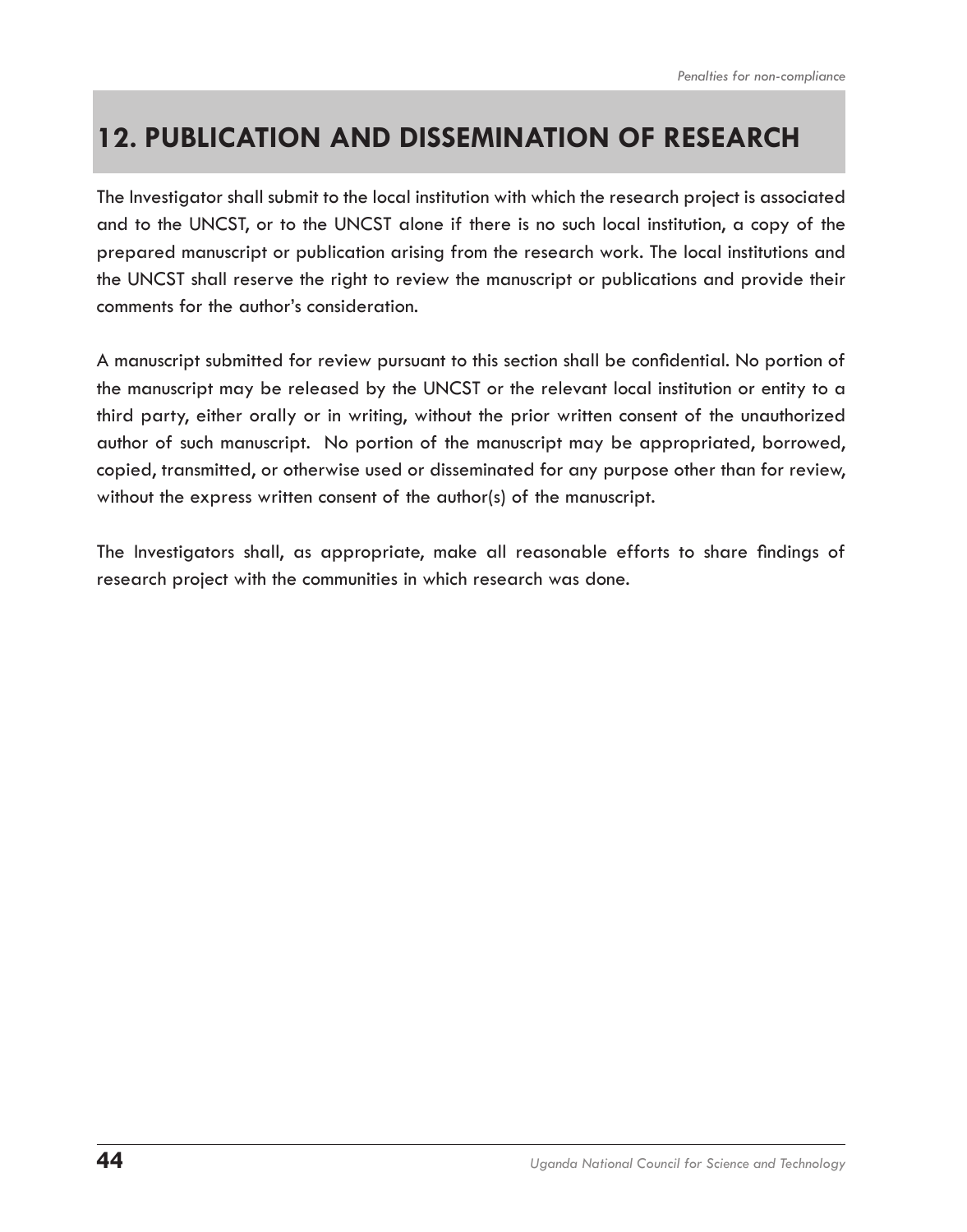## **13. PENALTIES FOR NON-COMPLIANCE**

Non-compliance with these guidelines may be identified by any person or IRC or institution or the UNCST and may be graded as non-serious or serious.

The UNCST shall require documentation of non-compliance whenever it is identified. This shall be in writing.

The UNCST shall subsequently communicate the non-compliance to the IRC, the host institution and to the NDA, when applicable. The UNCST will require that the IRC or the host institution respond to this communication within a specified time period and describe the corrective actions that should be taken by the IRC, the institution, or both to achieve compliance with these guidelines.

On the basis of the IRC's or the institution's response UNCST (and where applicable the NDA) may schedule an audit to confirm the adequacy of corrective actions taken. In addition, until the IRC or the host institution takes appropriate corrective action, the UNCST may:

- a. Withhold approval of new studies to be conducted at the institution or reviewed by the IRC;
- b. Direct that no new research participants be added to ongoing studies;
- c. Terminate ongoing studies when such termination would not harm research participants;
- d. Stop an institution from carrying out a research project;
- e. Withdraw the research permits of Investigators involved in repeated non-compliance;
- f. Close all health related investigations at the institution in cases of serious non-compliance that results in grave consequences to human research participants;
- g. Disqualify IRC's that have failed to take adequate steps to correct the non-compliance stated in the letter sent by the UNCST or where applicable, the NDA. IRC's may also be disqualified if they repeatedly fail or refuse to comply with these guidelines.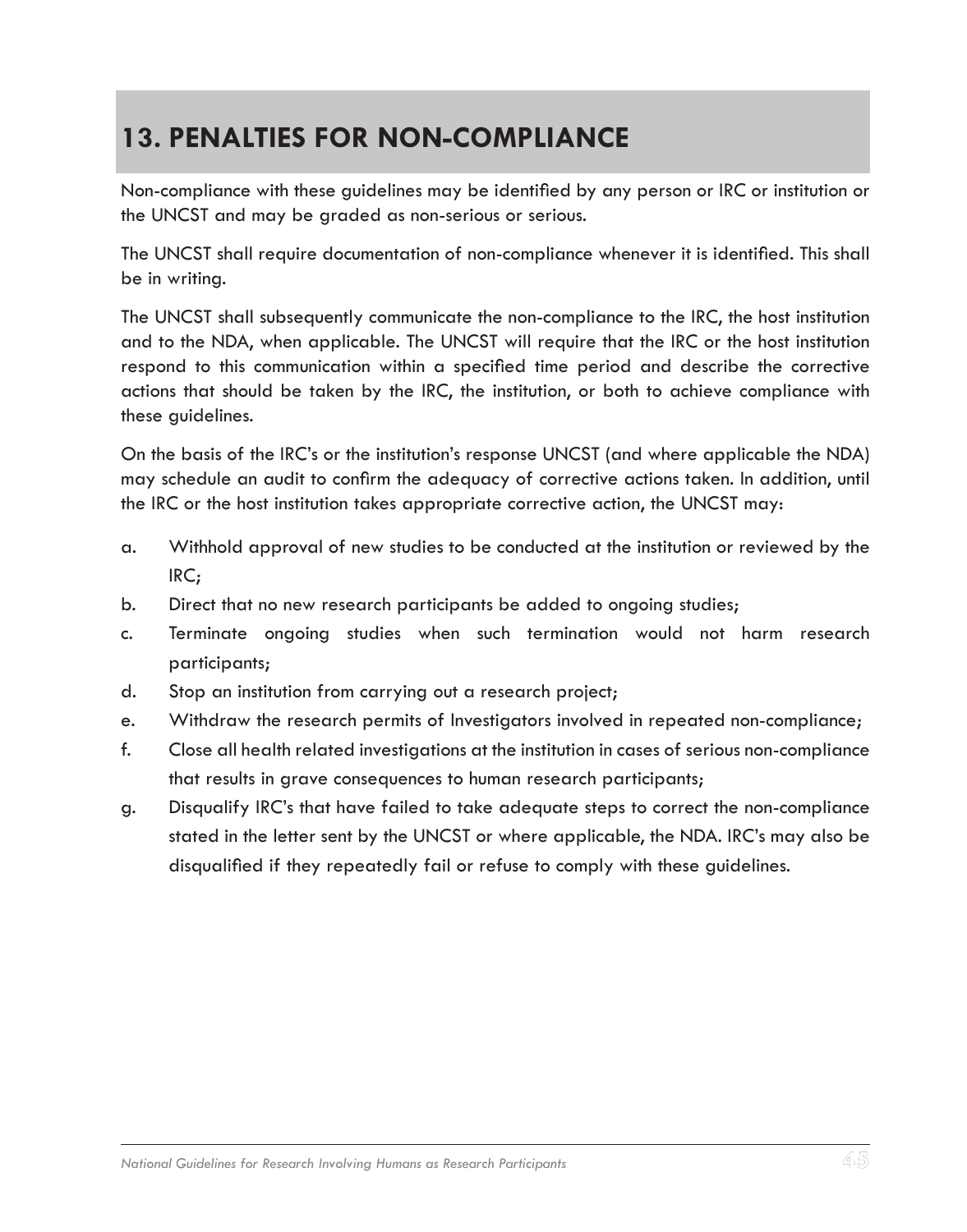## **GLOSARRY**

*Adverse event* is any untoward medical occurrence in a participant in a clinical trial who has been administered a pharmaceutical product or a medical device. The event may or may not be casually related to the treatment or procedure.

*Adverse reaction* is (a) a response to a pharmaceutical product that is noxious and unintended, that occurs at doses normally used or tested in humans for prophylaxis, diagnosis, or therapy of the disease, or for the modification of physiological function (b) a response to a medical device that is noxious and unintended, that occurs with the use of the device in the manner intended for use in humans for prophylaxis, diagnosis, or therapy of the disease or for modification of the physiological function. Adverse reactions include injuries caused by overdosing, abuse, dependence, and interactions with any other product.

*Assent* means a child's affirmative agreement to participate in a research project. Failure to object does not constitute assent.

*Child* is a person below the age of eighteen years.

*Clinical trial* is a systematic study of pharmaceutical products or medical devices in human research participants in order to discover or to verify the beneficial or adverse effects, to identify any adverse reaction in the investigational product, and/or to study the absorption, distribution, metabolism, and excretion of the product with the objective of ascertaining its safety and efficacy.

*Dead fetus* means a fetus *ex utero* that does not exhibit a heartbeat, spontaneous respiratory activity, spontaneous movement of voluntary muscles, and pulsation of the umbilical cord if it is still attached.

*Fetus* means the product of conception from the time of implantation as indicated by any of the presumptive signs of pregnancy, including missed menses or a medically accepted pregnancy test, until a determination is made, following expulsion or extraction of the fetus, that it is viable.

*Guardian* means a person having parental responsibility for a child.

*Institution* means any entity or agency, whether public or private. The institution should have adequate capacity to conduct the proposed research project.

*Investigational labeling* refers to labeling developed specifically for products involved in a clinical trial.

*Investigational product or study product* is any pharmaceutical product or medical device or placebo being tested or being used as a reference in a clinical trial.

*Local Investigator* is an individual who is employed by an institution in the host country, who is qualified by training and has experience as an appropriate expert who conducts a research project.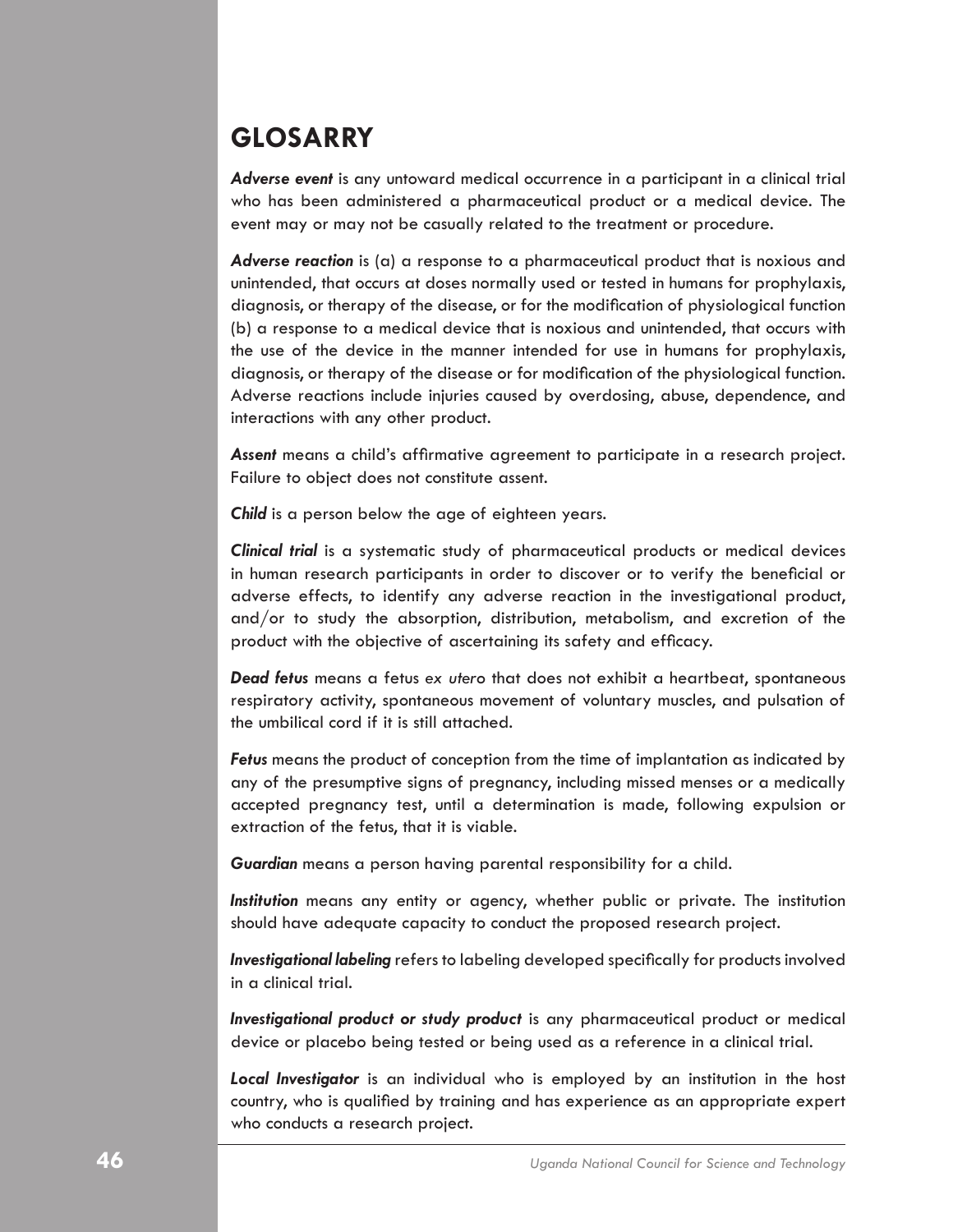*Medical device* is any device that has a therapeutic, prophylactic, or diagnostic use or is intended to modify physiological functions and is attached, implanted, or inserted for use in humans.

*Minimal risk* is the probability and magnitude of physical or psychological harm that is normally encountered in the daily lives or in the routine medical, dental, or psychological examination of healthy persons.

*Parent* means the biological mother or father or adoptive mother or father of a child.

*Parental responsibility* means all rights, duties, powers, responsibilities and authority which by law a parent of a child has in relation to the child.

*Permission* means the agreement of the parent(s) or guardian(s) to the participation of their child or ward in the research project.

*Pharmaceutical product* is any substance or combination of substances that has a therapeutic, prophylactic, or diagnostic use or is intended to modify physiological functions and is presented in a dosage form suitable for administration to humans.

*Pregnancy* refers to the time period from confirmation of implantation through any of the presumptive signs of pregnancy including, for instance, missed menses or a medically accepted pregnancy test, until expulsion or extraction of the fetus.

*Principal Investigator* is an individual who is qualified by training and has experience as an appropriate expert who conducts a research study, and where appropriate, under whose immediate direction the investigational agent under investigation is administered or dispensed. When a team of individuals conducts an investigation, the responsible leader of the team would be the Principal Investigator.

*Prisoner* means any individual who is involuntarily confined or detained in a penal institution. The term is intended to encompass individuals sentenced to such an institution under a criminal or civil provision or ruling, individuals detained in other facilities by virtue of statutes or commitment procedures, which provide alternatives to criminal prosecution or incarceration in a penal institution, and individuals detained pending a final disposition of their case.

*Research* means any type of systematic investigation, testing and evaluation, designed to develop or contribute to generalizable knowledge.

**Mational Guidelines is an initial of the modeline of the model of modify physiological<br>
Are throughout the present of the period from confirmation of implantation to humans.<br>
<b>Pregnancy** refers to the time period from con *Research involving humans as research participants* is defined as any study involving persons, and directed to the advancement of biomedical or other knowledge, that cannot be regarded as an element in established clinical management, public health or social practices and that involves either physical or psychological intervention or assessment, or generation, storage, and analysis of records containing biomedical or other information referable to identifiable individuals and communities. Research involving humans as research participants also includes research on any material obtained from a research participant, whether the participant is still living or has died.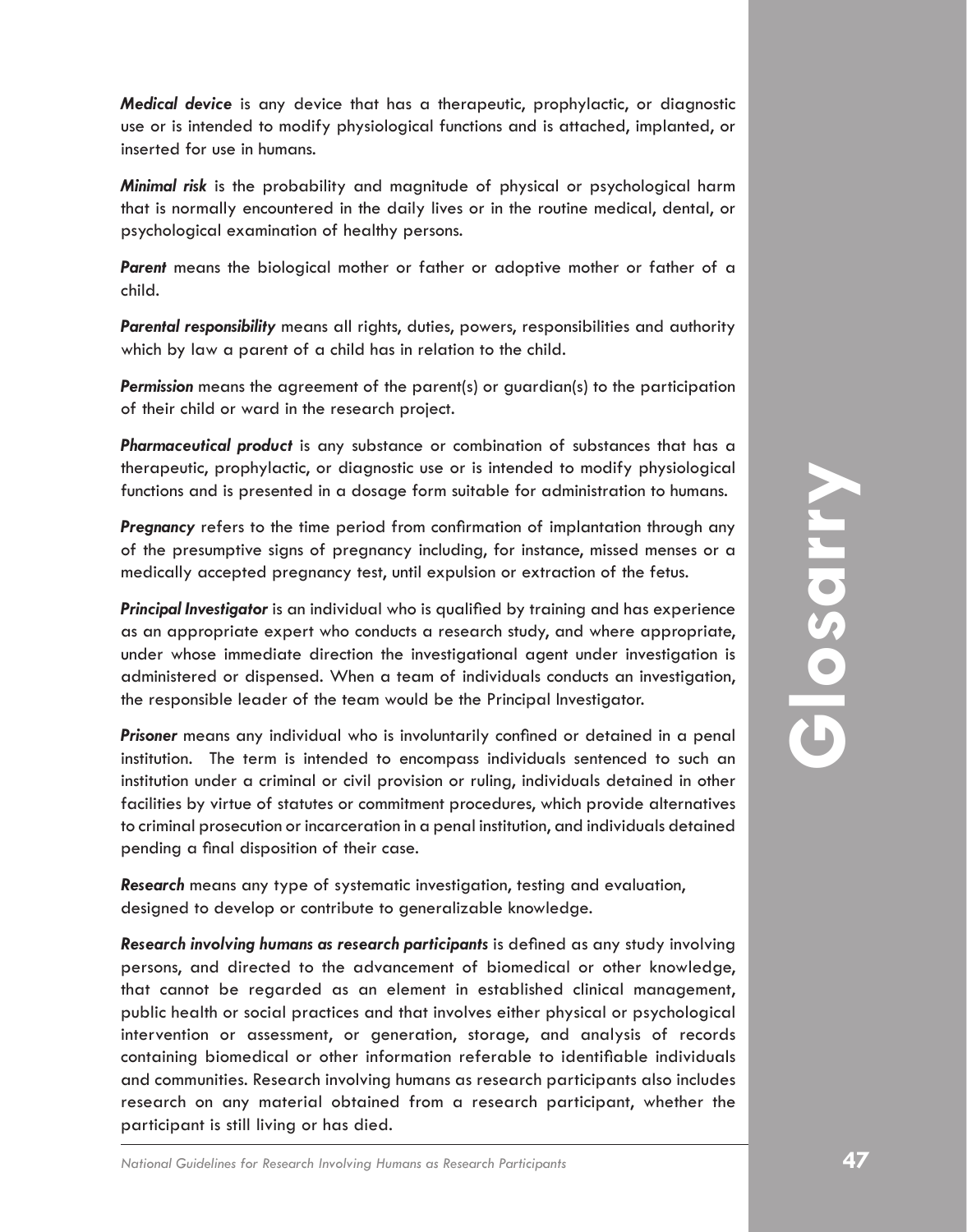*Research participant* means a living individual about whom an investigator conducting research obtains data through intervention or interaction with the individual or identifiable private information.

*Serious adverse event* is an adverse event associated with death, hospital admission, prolongation of a hospitalization, persistent or significant disability or incapacity, or otherwise life-threatening condition in connection with a clinical trial.

*Soldier* means any individual who is on active duty in the military service of the government of Uganda, regardless of where that individual is located, the nature of his or her duties, and whether that particular assignment is temporary or permanent in nature. Soldier encompasses all military personnel regardless of rank.

*Street children and orphans* are persons who have not yet attained the legal age of majority under the applicable law and have no identifiable parent or guardian or have been abandoned by their parent(s) or guardian (s), are in wards of government or governmental entity, institution, organization, ministry, department, or subunit thereof, or are under the care of any governmental entity, institution, organization, ministry, department or subunit thereof.

*Viable* means being able, after spontaneous or induced delivery, to survive, given the benefit of available medical therapy, to the point of independently maintaining heart beat and respiration. If a fetus is viable after delivery, it is a premature infant.

*Vulnerability* refers to a substantial incapacity to protect one's own interests owing to such impediments as lack of capability to give informed consent, lack of alternative means of obtaining medical care or other expensive necessities, or being a junior or subordinate member of a hierarchical group.